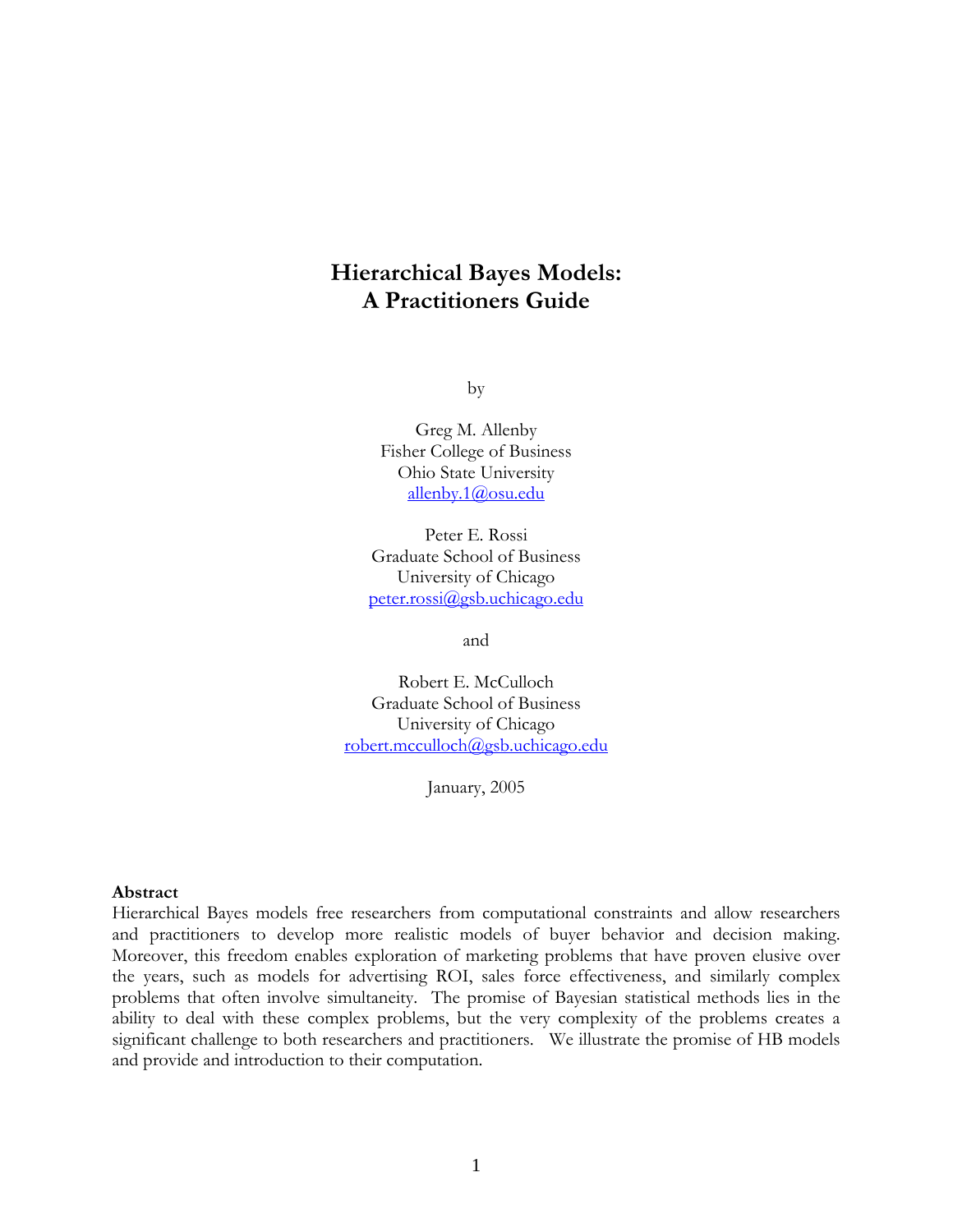## **Hierarchical Bayes Models**

## **1. Introduction**

Bayesian statistics is a centuries-old method that was once controversial but is now gaining acceptance in the scientific community, particularly in marketing. Researchers have long used the concept of probability to predict future events, and the  $18<sup>th</sup>$  Century mathematician Thomas Bayes was no exception. He formulated an equation that expresses uncertainty using the same kind of language that describes the outcome of a coin toss or a roll of the dice. Bayes' theorem, in itself, wasn't controversial.

About 50 years ago, however, researchers started applying Bayes' theorem in a new way that was controversial. The researchers proposed using Bayes' theory to incorporate educated guesses about the likelihood of something happening, and then making that prediction better by factoring in the results from rigorous, controlled experiments. To classical statisticians, for who controlled experiments were the only legitimate source of information, this new kind of analysis came across as scientific heresy. To others, who recognized that scientific inquiry is an inherently biased enterprise, formalizing the influence of educated guesses meant the ability to better replicate effects that were already present.

Now, researchers have more widely recognized that the Bayesian method is a useful tool for modeling multi-faceted, non-linear phenomena such as those encountered in marketing. The problem with marketing data is that it is characterized by many "units" of analysis (e.g., many respondents, households or customers), each with just a few observations. The lack of data at the individual-level, coupled with the desire to account for individual differences and not treat all respondents alike, results in severe challenges to the analysis of marketing data. There often is not enough data to infer about a specific respondent's preferences, or their sensitivity to variables like prices, without making some educated guesses (e.g., people would rather spend less than more,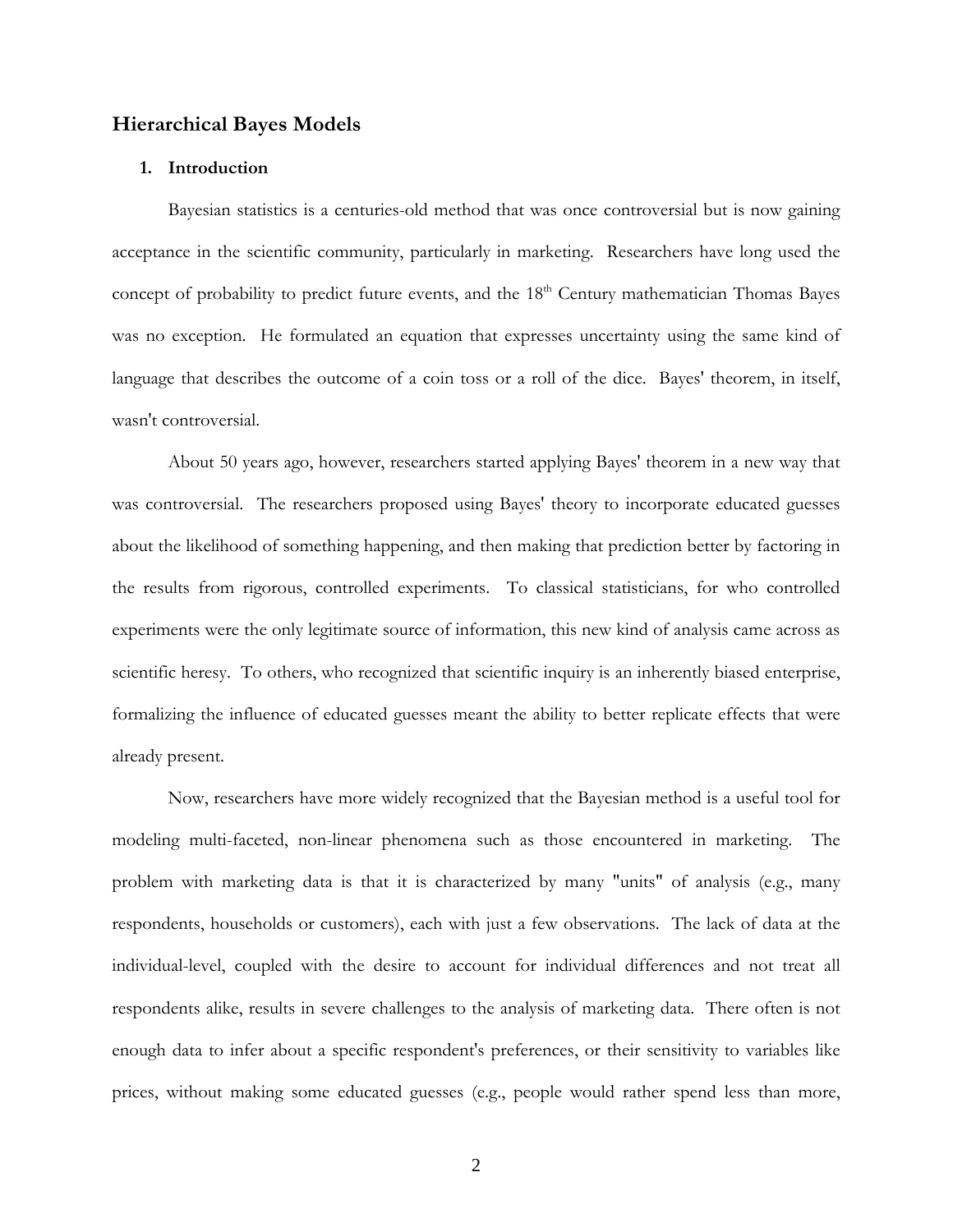holding all else constant) or building up a model that bridges the analysis of respondents to each other. Such analysis, however, can be difficult to perform in a rigorous manner that lends itself to replication by other scientists and researchers.

At its core, Bayes' theorem is a device for accounting for uncertainty. Accounting for uncertainty is critical whenever data limitations exists that lead to imprecise inference about preferences, sensitivities and any aspects of behavior. While Bayesian analysis is itself conceptually simple, it is difficult to implement for the types of educated guess and integrated models required in marketing. This barrier was broken in the early 1990's with the development of computational methods that replaces the difficult analytical analysis required to implement Bayes' theorem with simple, repetitive calculations that computers can perform over and over. These computational methods are referred to a Markov chain Monte Carlo (MCMC) methods, and the meaning of this name will become clear below.

Hierarchical Bayes models are really the combination of two things: i) a model written in hierarchical form that is ii) estimated using Bayesian methods. A hierarchical model is one that is written modularly, or in terms of sub-models. It is often useful to think of the analysis of marketing data using one model for within-unit analysis, and another model for across-unit analysis. The within-unit model could be used to describe the behavior of individual respondents over time, while the across-unit analysis could be used to describe the diversity, or heterogeneity, of the units. The sub-models combine to form the hierarchical model, and Bayes theorem is used to integrate the pieces together and account for all the uncertainty that is present. MCMC methods work particularly well with hierarchical models, and is the engine that has fueled the development and application of Bayes' theorem.

In this chapter we provide an introduction to hierarchical Bayes models and overview of successful applications. Underlying assumptions are discussed in the next section, followed by an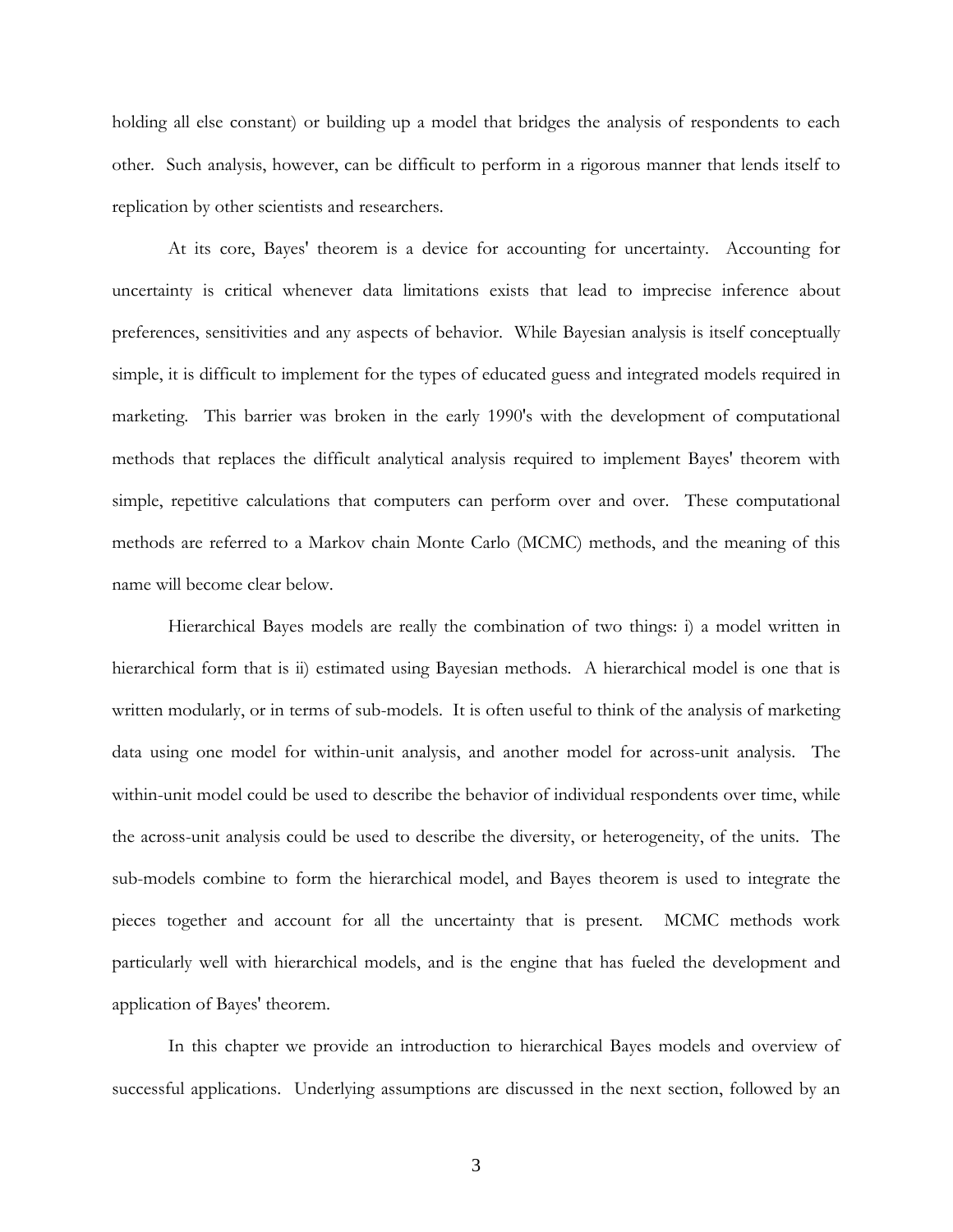introduction to MCMC methods. A case study is then used to illustrate the use of Bayesian methods in the context of a conjoint study. Examples of successful applications follow, closing with a discussion of challenges to using hierarchical Bayes models.

## **2. Underlying Assumptions**

 The analysis of marketing data ranges from simple summaries of events to analysis that attempts to uncover factors associated with, and is predictive of, the behavior of specific individuals. The desire to look behind the data requires models that reflect associations of interest. For example, marketers are often interested in determining the degree to which price plays a role in demand for a product or service. If the offering is available in continuous units (e.g., minutes of cell phone usage), then a regression model (see Chapter x) can be used to measure price sensitivity using the model:

$$
y_t = \beta_0 + \beta_1 price_t + \varepsilon_t \qquad ; \qquad \varepsilon_t \sim Normal\left(0, \sigma^2\right) \tag{1}
$$

where  $y_t$  denotes demand at time "t", price, is the price at time t, and  $\beta_0$ ,  $\beta_1$  and  $\sigma^2$  are parameters to be estimated from the data. The parameters  $\beta_0$  and  $\beta_1$  define the expected association between price and demand. Given the price at any time, t, one can compute  $\beta_0 + \beta_1$ price, and obtain the expected demand,  $y_t$ . The parameter  $\sigma^2$  is the variance of the error term  $\varepsilon_t$ , and reflects the uncertainty associated with relationship. Large values of  $\sigma^2$  are associated with noisy predictions, and small values of  $\sigma^2$  indicate an association without much uncertainty.

 Individual-level demand, however, is rarely characterized by such a smooth, continuous association. The most frequently observed quantity of demand at the individual-level is zero (0), and the next most frequently observed quantity is one (1). Marketing data, at the individual-level, is inherently discrete and lumpy. One approach to dealing with the discreteness of marketing data is to assume that the observed demand is a censored realization of an underlying continuous model: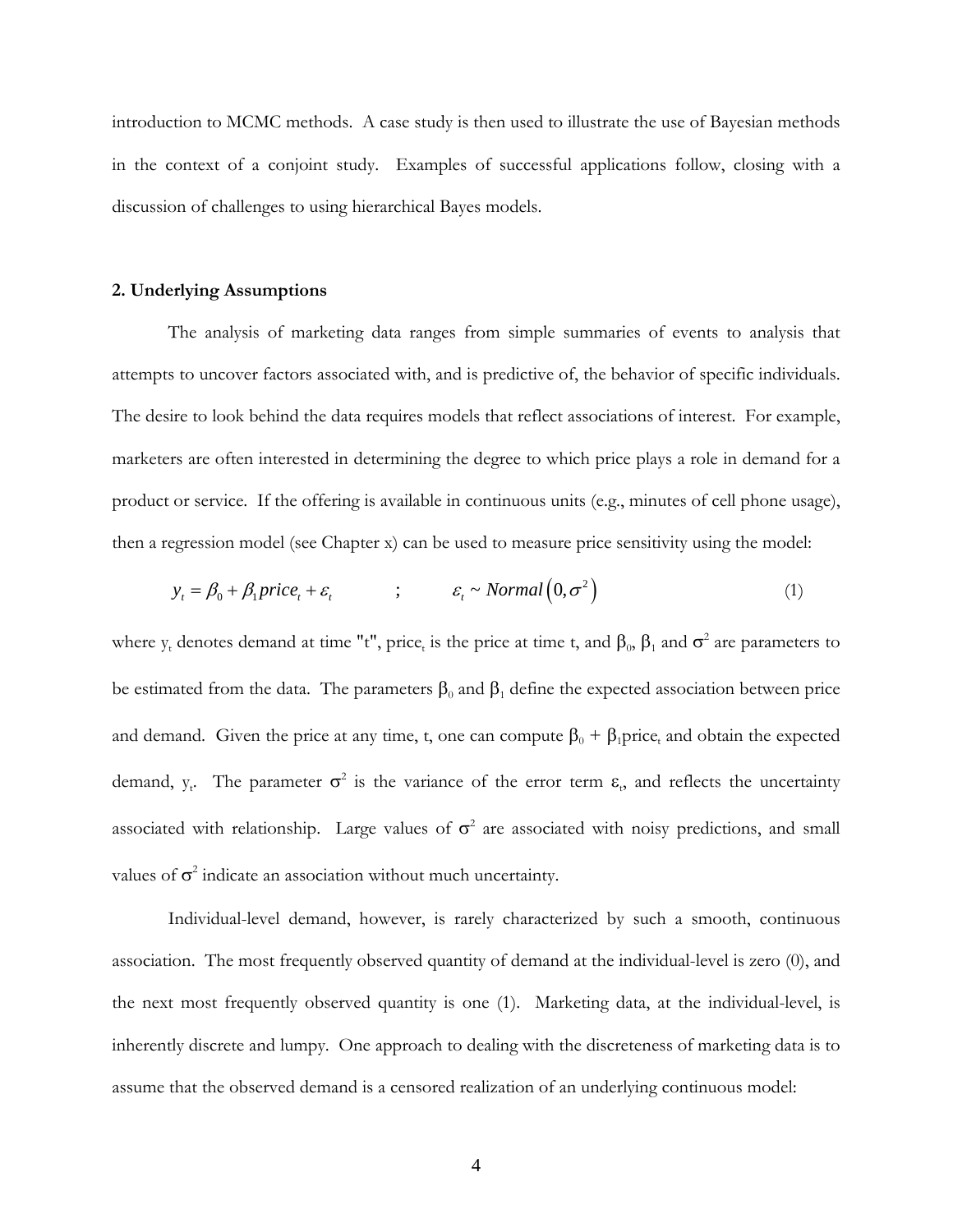$$
y_t = \begin{cases} 1 & \text{if } \beta_0 + \beta_1 \text{price}_t + \varepsilon_t > 0 \\ 0 & \text{if } \beta_0 + \beta_1 \text{price}_t + \varepsilon_t \le 0 \end{cases} \qquad ; \qquad \varepsilon_t \sim Normal\left(0, \sigma^2\right) \tag{2}
$$

Since individuals typically like to pay less for a good than more, the price coefficient  $(\beta_1)$  is usually negative and demand is zero for high values of price. As price falls, the likelihood of nonzero demand increases.

Equation (2) is an example of a model that allows a researcher to understand the data beyond that which is possible with graphical methods or cross-tabulation of the data. Graphical methods (e.g., scatterplots) can be used by researchers to detect the presence of a relationship between demand and price, but cannot be used to quantify the relationship. Cross-tabs provide an approach to understand the relationship between variables that take on a discrete number of values, but are difficult to use when one of the variables is continuous, such as price. The advantage of obtaining parameter estimates of  $\beta_0$ ,  $\beta_1$  and  $\sigma^2$  in equation (2) is that they provide a quantification of the relationship between demand and price that can be used to explore the effect of any hypothetical price, not just a few or those that were observed in the past.

Until recently, marketing practitioners have not made widespread use of models to get behind the data and quantify relationships. An exception is in conjoint analysis, were models similar to equation (2) are being used to quantify the value (i.e., part-worth) of attributes and benefits of product offerings. Marketing academic are currently developing new models for the analysis of marketing data, including demand data from the marketplace and data from questionnaires. These models, often written in hierarchical form, offer new insight into consumer behavior and its correlates.

#### Hierarchical Models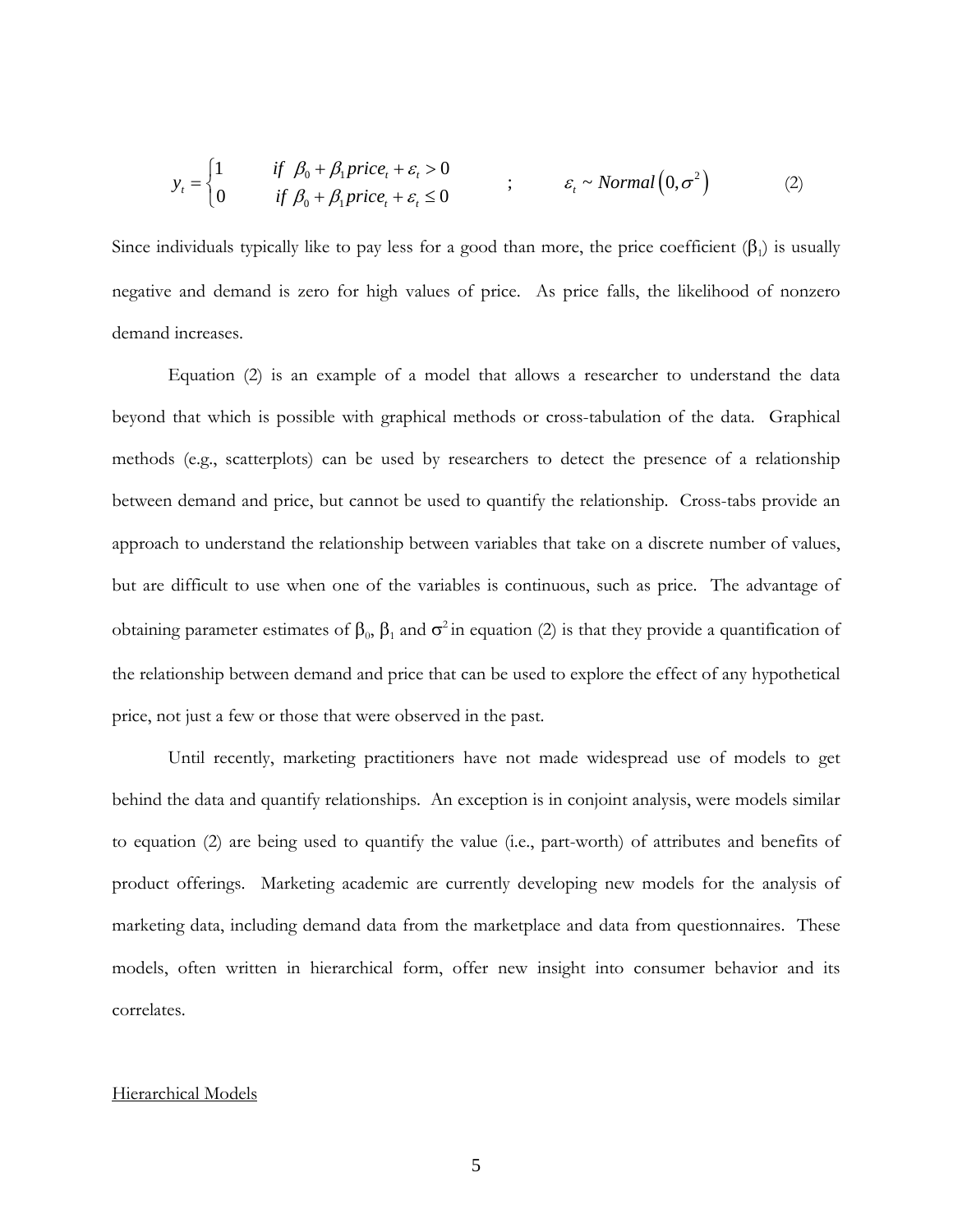Consider equation (2) where observed demand is thought of as a censored realization of an underlying, continuous process. The use of censoring mechanisms to deal with the discreteness of marketing data can be written as a hierarchical model by introducing a latent variable, z<sub>t</sub>:

$$
y_t = \begin{cases} 1 & \text{if } z_t > 0 \\ 0 & \text{if } z_t \le 0 \end{cases}
$$
 (3)

$$
z_t = \beta_0 + \beta_1 price_t + \varepsilon_t \qquad ; \qquad \varepsilon_t \sim Normal\left(0, \sigma^2\right) \tag{4}
$$

Hierarchical models make use of a property call conditional independence. For the above model, the latent variable,  $z_t$ , is sufficient for making inferences about  $\beta_0$ ,  $\beta_1$  and  $\sigma^2$ . If we were able to observe  $z_t$  directly, no additional information would be revealed about these parameters by the discrete data  $y_t$ . In other words, inferences about  $\beta_0$ ,  $\beta_1$  and  $\sigma^2$  are independent of  $y_t$  given  $z_t$ . All information about the parameters flows through the latent variable  $(z<sub>i</sub>)$ .

It is often useful to think of models hierarchically, where the story told by the model is elaborated with additional models, or equations. Equation (3) can be used to describe a scenario where a purchase is made  $(y_t = 1)$  if the value of an offering is sufficiently large  $(z_t > 0)$ . Equation (4) then relates value to price, allowing it change as price changes. Further elaboration could include equations for the price coefficient, possibly describing when an individual is expected to be price sensitive and when they are not expected to be sensitive to price. Alternatively, additional covariates could be included in equation (4) to explain other environmental and personal factors. As a third example, one could think of data from multiple respondents modeled with equations (3) and (4), and the distribution of coefficients ( $\beta_0$ , $\beta_1$ ) distributed in the population according to a distribution (e.g., bivariate normal) whose parameters are to be estimated (i.e., a random-effects model).

In marketing, hierarchical models have been used to describe i) the behavior of specific respondents in a study and ii) the distribution of responses among respondents. The former is a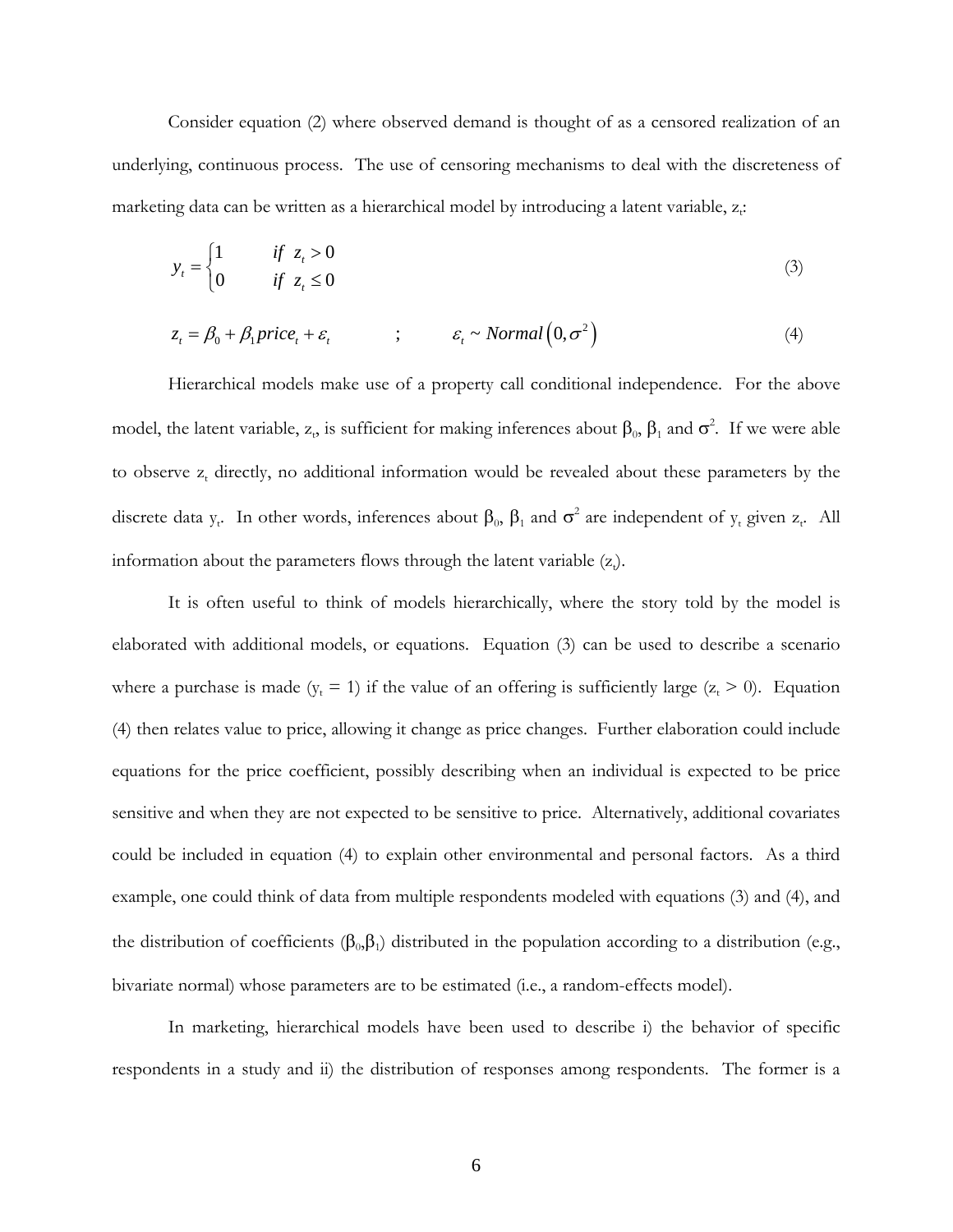model of within-unit behavior over time, and the later reflects cross-sectional variation in model parameters, often referred to as the distribution of heterogeneity. Marketing data often takes on a panel structure with multiple responses (e.g., purchases) per respondents, which allows estimation of parameters associated with each model component. An illustration of such an analysis is provided below.

## Bayesian Analysis

Hierarchical Bayes models are hierarchical models analyzed using Bayeisan methods. Bayesian methods are based on the assumption that probability is operationalized as a degree of belief, and not a frequency as is done in classical, or frequentist, statistics. Most researchers in marketing have been trained to think about statistics in terms of frequencies. When computing a sample mean or test statistic, for example, many of us think of multiple realizations of a dataset that could lead to variability of the statistic. Even though the statistic is fixed for the data under investigation, we admit the possibility that other realization of the data could have been obtained. Assuming that the model under investigation is true, we compute the expected variability of the statistic.

To a Bayesian, such calculations are difficult to justify. There are two reasons for this. First, the researcher is usually interested in determining whether or not a particular model is correct, and the assumption that the model under investigation is true seems circular – why assume what you are trying to prove? In addition, the researcher has not observed the multiple realizations of the data required to construct measures of uncertainty. The researcher has only observed one dataset.

An example is used to illustrate the issues. Consider a laboratory testing setting where a test for a heart attack is being developed. There are two states of nature for the patient: heart attack (H+) and no heart attack (H-). Likewise, there are two outcomes of the test: positive (T+) and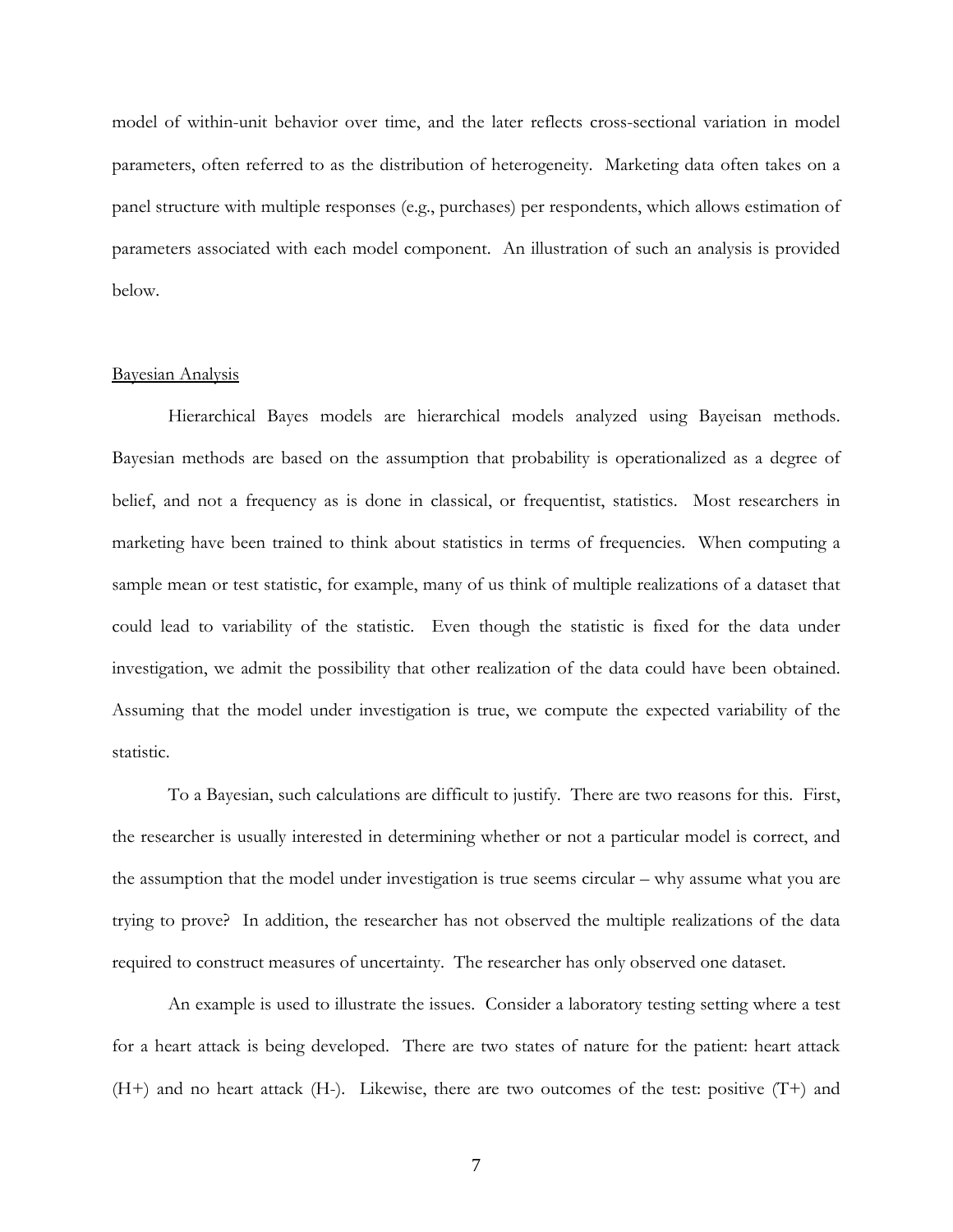negative (T-). The laboratory physical is critically interesting in the sensitivity  $Pr(T+|H+)$  and specificity Pr(T-|H-) of the test, where "Pr" denotes probability and the vertical bar, "|" is the symbol for conditional probability and means "given that". Large values of sensitivity,  $Pr(T+|H+)$ , indicate that the test is sensitive to detecting the presence of a heart attack given that one actually occurred. Large values of specificity,  $Pr(T-|H)$ , indicate that the test is also good at detecting the absence of a heart attack given that it did not occur. Measures of the sensitivity and specificity of the test are developed by applying the test to multiple patients that are known to have suffered from heart attacks, and also multiple patients that are know to be healthy. The laboratory physician is using statistics in a traditional, frequentist manner – the status of the patient is assumed known and variability in the results, leading to outcome probabilities, is due to repeated samples.

Now consider the problem from the viewpoint of a clinician (e.g., internal medicine physician) examining a specific patient. The patient's history is taken which leads the suspicion of a heart attack, and a test is order to help determined if this is actually true. The lab returns the value of the test result (T+ or T-) and, based on this information, the clinician would like to determine whether or not the patient has, in fact, had a heart attack. In other words, the clinician wants to know  $Pr(H+|T+)$  if a positive test result is reported, not  $Pr(T+|H+)$ . Moreover, the clinician has just one test result for the patient, not many. The clinician's inferences must be based on small samples (one test result in this example), and should not rely on characterizations based on hypothetical outcomes across multiple, imaginary test results.

Bayes theorem is used to move from  $Pr(T|H)$  to  $Pr(H|T)$ . Suppose the test result is positive  $(T+)$ . By the rules of conditional probability we have:

$$
Pr(H+|T+) = \frac{Pr(H+,T+)}{Pr(T+)} = \frac{Pr(T+|H+) \times Pr(H+)}{Pr(T+)} \tag{5}
$$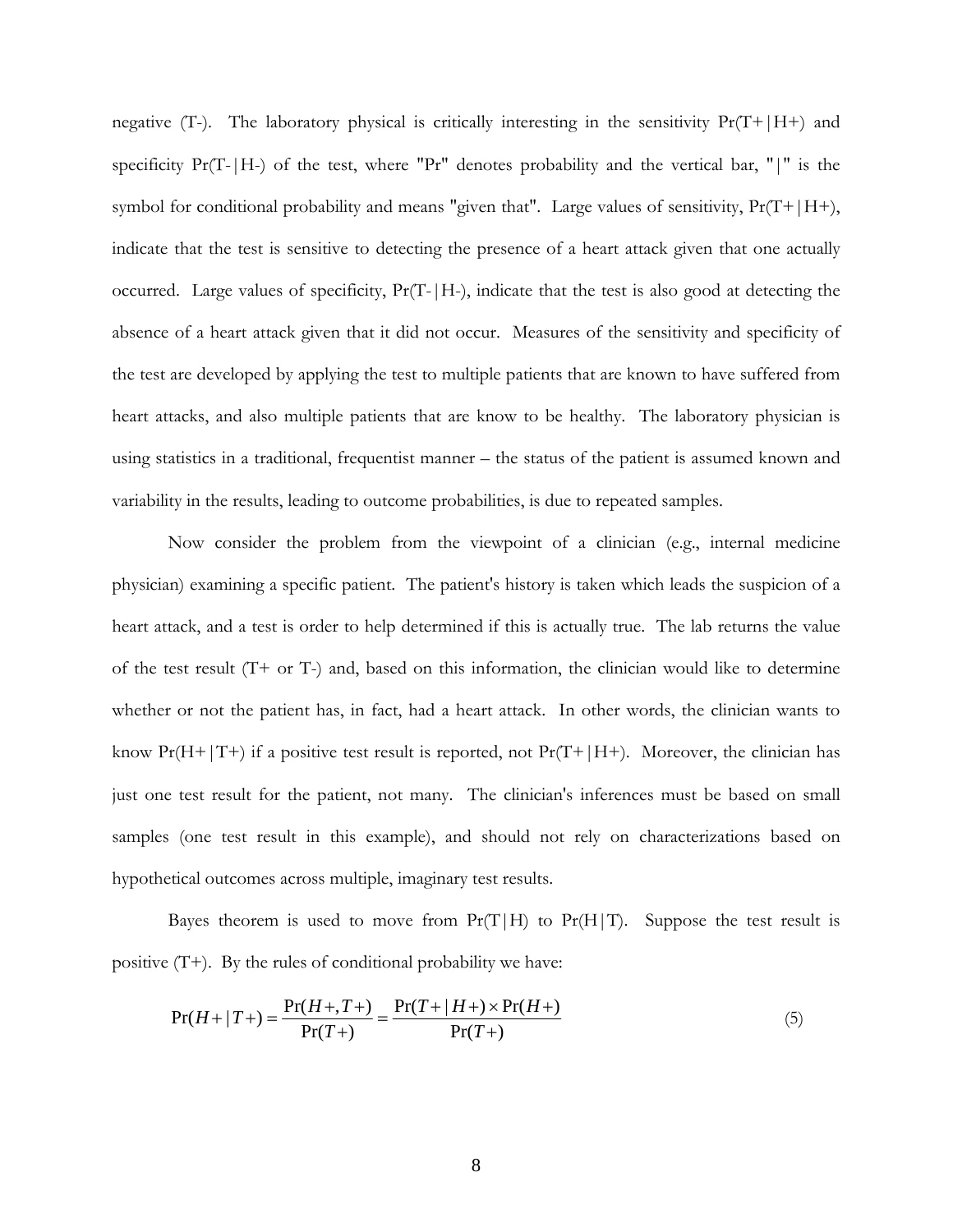and

$$
Pr(H - |T + ) = \frac{Pr(H - ,T + )}{Pr(T + )} = \frac{Pr(T + |H - ) \times Pr(H - )}{Pr(T + )}
$$
(6)

or, taking ratios:

$$
\frac{\Pr(H+|T+)}{\Pr(H-|T+)} = \frac{\Pr(T+|H+)}{\Pr(T+|H-)} \times \frac{\Pr(H+)}{\Pr(H-)}\tag{7}
$$

 $posterior$  *odds* = *likelihood ratio × prior odds* 

The expression on the left side of the equal sign is the posterior odds of a heart attack given a positive test result, the first factor to the right of the equal sign is the likelihood ratio, and the second factor on the right is the prior odds. Bayes theorem is used to move from the likelihood, which conditions on presence of the heart attack, to a statistics that is directly relevant to the clinician and allows her to update their prior belief about the presence of the heart attack. The numerator of the likelihood ratio is the sensitivity of the laboratory test, and the denominator is equal to one minus the specificity, statistics that are readily available from laboratory studies. Thus, Bayes theorem takes a large-sample concept like sensitivity and specificity and transforms it into a statistic so that inference can be made about a single patient. In addition, it combines these measures with prior beliefs expressed in the form of probabilities.

 Bayes theorem, like any theorem in probability, is simply a device for keeping track of uncertainty. It does this by the laws of conditional probability. It provides a means of moving from probability statements about the outcome of events assuming we know how the world works, to statements about how we think the world might work based on what we observed in the data. It conditions on the observed data, and yields exact finite-sample inference that is not based on asymptotic, hypothetical outcomes that haven't been observed by the researcher. Bayesian analysis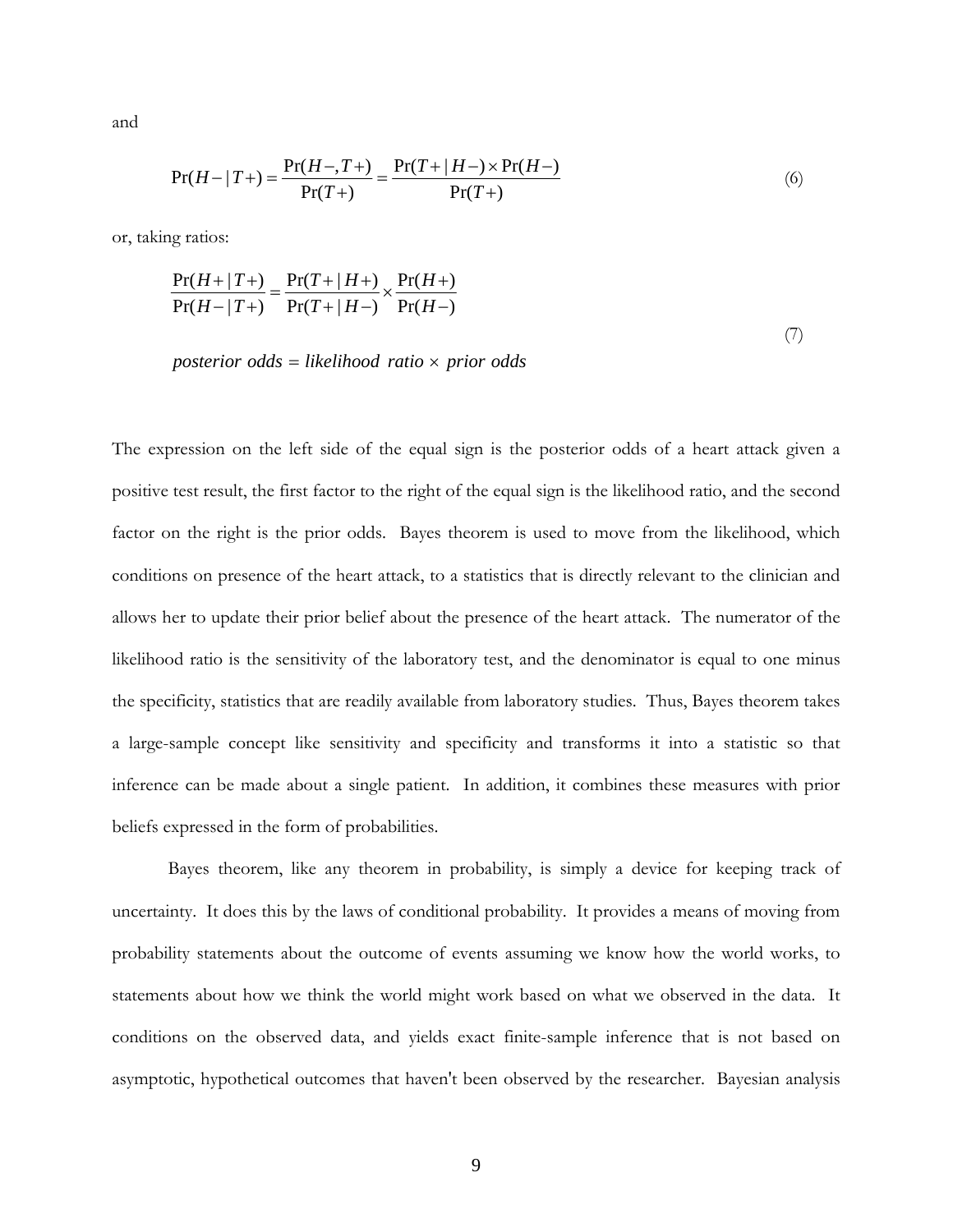treats all unobservables the same, whether they are parameters, hypothesized relationships or confidence intervals – all are derived from the same theorem based on the concept of conditional probability.

Despite its elegance, the reason that Bayesian methods have not caught on until recently is due to the complexity of the calculations involved with implementing Bayes theorem in all but the simplest of models. For example, the model described by equations (1) and (2) involves continuous error terms and cutoff values that were difficult to quantify, until recently.

## **3. The HB Revolution**

 Quantitative analysis in marketing makes use of models with parameters, and these parameters are the object of analysis in hierarchical Bayes models, not just the presence or absence of an effect. Probability distributions are used to quantify prior beliefs about the parameters (e.g., the price coefficient,  $\beta_1$ , in equation (4)), which is updated with the information from the data to yield a posterior distribution. Bayes theorem is expressed as:

$$
Posterior \propto Likelihood \times Prior
$$
 (8)

where the proportionality sign, "∝", replaces the equal sign, "=", in equation (7) because the proportionality constant, Pr(T+), does not cancel out.

 Prior to the computational breakthrough known as Markov chain Monte Carlo (MCMC), the implementation of Bayes theorem involved multiplying probability densities for the prior by the probability expression for the likelihood to arrive at a posterior distribution of the parameter. To illustrate the complexity involved, consider a simple regression model:

$$
y_t = \beta x_t + \varepsilon_t \quad ; \qquad \varepsilon_t \sim Normal(0, \sigma^2)
$$
 (9)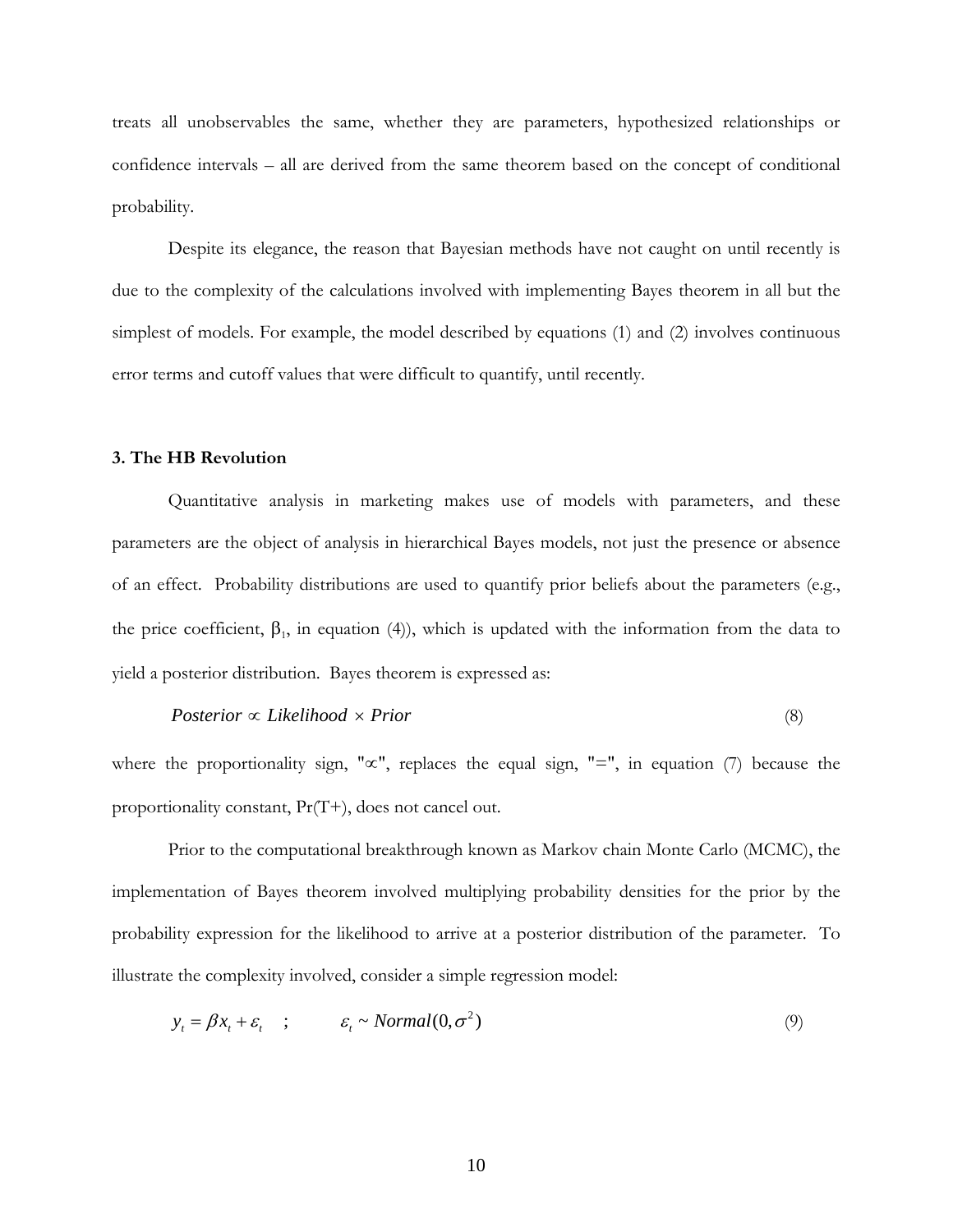where prior distributions for the regression coefficients are typically assumed to be distributed according to a normal distribution:

$$
\pi(\beta) = \frac{1}{\sqrt{2\pi\sigma^2}} \exp\left[\frac{-1}{2\sigma^2} (\beta - \overline{\beta})^2\right]
$$
\n(10)

and, similarly, a prior distribution is assumed for the variance term,  $\pi(\sigma^2)$ . Equation (10) is the formula for a bell-shaped curve centered at  $\overline{\beta}_1$  and standard deviation equal to  $\sigma$ . This prior distribution was combined with the likelihood, which reflected the information contained in the data about the parameter:

$$
\pi(y_t | \beta, \sigma^2, x_t) = \prod_{t=1}^T \frac{1}{\sqrt{2\pi\sigma^2}} \exp\left[\frac{-1}{2\sigma^2} (y_t - \beta x_t)^2\right]
$$
(11)

The posterior distribution of the parameter  $\beta$  is obtained by multiplying the prior distribution (equation 10) by the likelihood (equation 11) and viewing the resulting product to be a function of the unknown parameter:

$$
\pi(\beta, \sigma^2 | y_t, x_t) \propto \pi(y_t | \beta, \sigma^2, x_t) \times \pi(\beta) \times \pi(\sigma^2)
$$
  
\n
$$
posterior \propto likelihood \times priors
$$
\n(12)

# This explains why Bayes theorem, while conceptually elegant, was been slow to develop in marketing and other applied disciplines – the analytic calculations involved were too difficult to perform in all but the simplest of problems.

 The emergence of Markov chain Monte Carlo (MCMC) methods has eliminated this analytic bottleneck. Rather than deriving the analytic form of the posterior distribution, MCMC methods substitute a set of repetitive calculations that, in effect, simulate draws from this distribution. These Monte Carlo draws are then used to calculate statistics of interest such as parameter estimates and confidence intervals. The idea behind the MCMC engine that drives the HB revolution is to set up a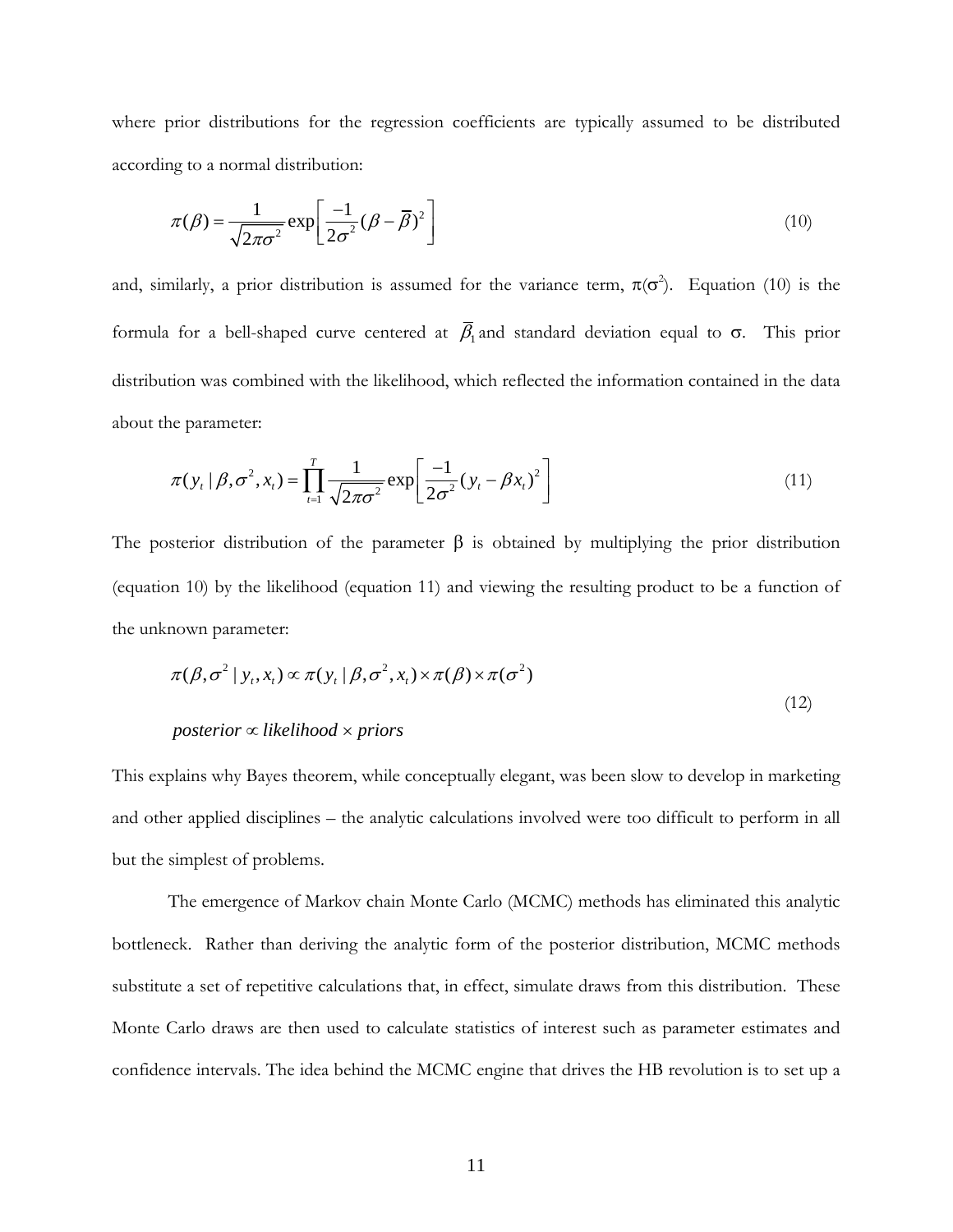Markov chain that generates draws from posterior distribution of the model parameters. The Markov chain for the model described by equations (10) and (11) is:

- 1. Draw β given the data  $\{y_t, x_t\}$  and the most recent draw of  $\sigma^2$
- 2. Draw  $\sigma^2$  given the data  $\{y_\nu x_\nu\}$  and the most recent draw of β
- 3. Repeat

and the Markov chain for the model described by equations (3) and (4) is:

- 1. Draw  $z_t$  given the data  $\{y_t, x_t\}$  and most recent draws of other model parameters
- 2. Draw  $\beta_0$  given given  $z_t$  and most recent draws of other model parameters
- 3. Draw  $\beta_1$  given given  $z_t$  and most recent draws of other model parameters
- 4. ….
- 5. Repeat

While idea behind MCMC methods is simple, its implementation requires the derivations of the appropriate (conditional) distributions for generating the draws. These distributions are derived using Bayes theorem, in a manner similar to the description above for equations (10) and (11). Fortunately, many tools exist to assist the researcher in generating the draws from more complicated models. As a result, the approach has wide application.

## **4. Illustration**

 An advantage of estimating hierarchical Bayes (HB) models with Markov chain Monte Carlo (MCMC) methods is that it yields estimates of all model parameters, including estimates of model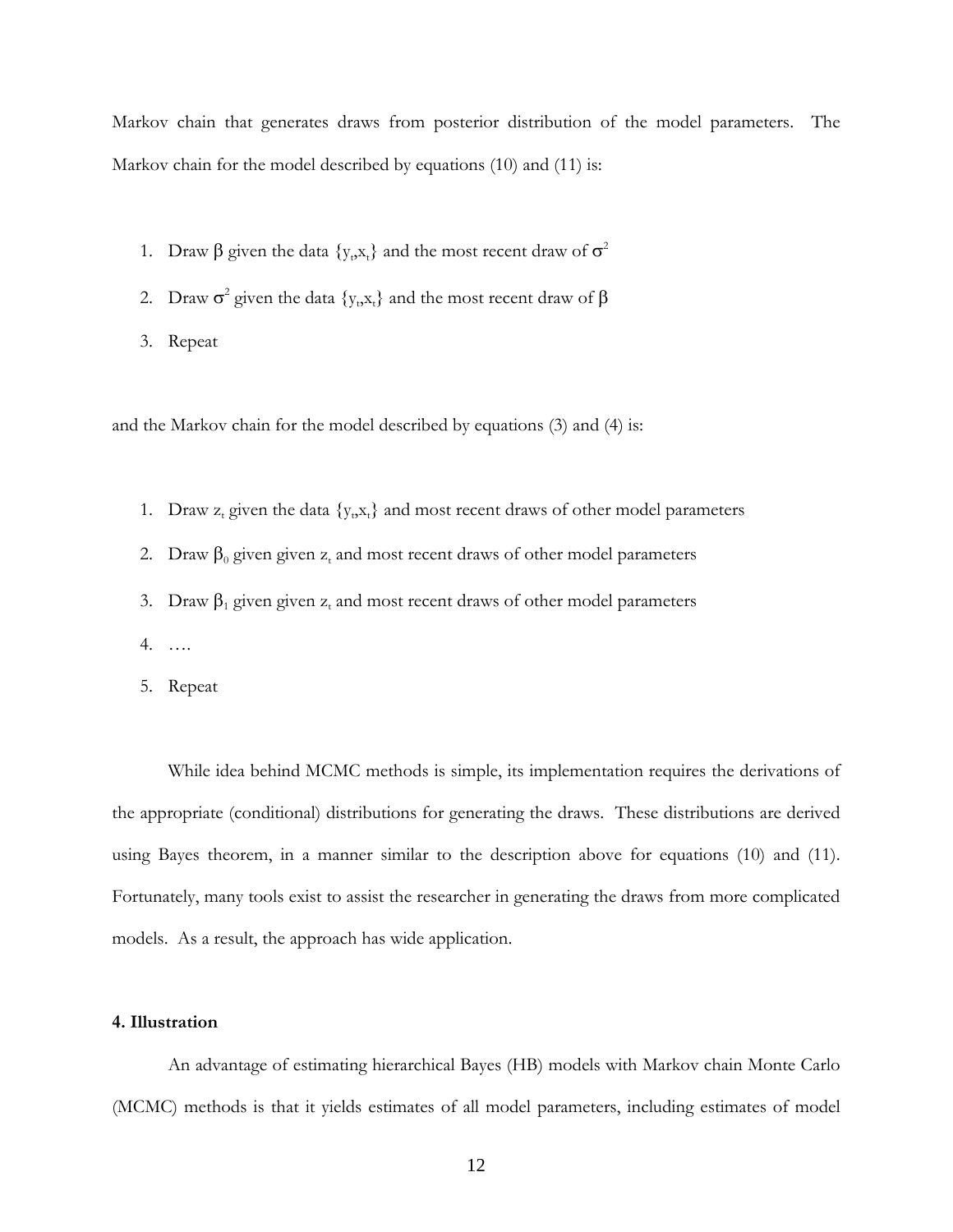parameters associated with specific respondents. In addition, the use of simulation-based estimation methods, such as MCMC, facilitate the study of functions of model parameters that are closely related to decisions faced by management. The freedom afforded by MCMC to explore the parameter space was one of the first properties exploited in the marketing literature (Allenby and Ginter, 1995). In this study, HB+MCMC is used to explore extremes (i.e., tails) of multivariate distributions, providing insight into actions that can be taken to profitably grow a firm's base of customers.

#### **Background**

 Organizations excel when they understand and respond to their customers more effectively than their rivals. To succeed in a competitive environment, organizations need to identify which customers are *most* likely to buy new products and services, and which customers are *most* likely to buy (or switch) due to changes in pricing, distribution and advertising strategies. Organizations can design products and programs which are *most* likely to elicit an immediate, strong market response and direct them to the individuals who are *most* likely to respond favorably.

 This process involves understanding *extremes*. Consider, for example, the task of identifying an optimal product offering and assessing its potential demand. This task is often based on the results of a conjoint study which determines the value of the product attributes. Products are introduced into the market if a profitable level of demand exists, where a large portion of this demand comes from customers who currently use an existing product. The customers who are most likely to switch to the new offering are those who *most* value its unique attribute level or combination of attribute levels (relative to existing products), or those who *least* value the properties of their current product. In other words, the switchers are those individuals who are most *extreme* in their preferences for the product attribute levels.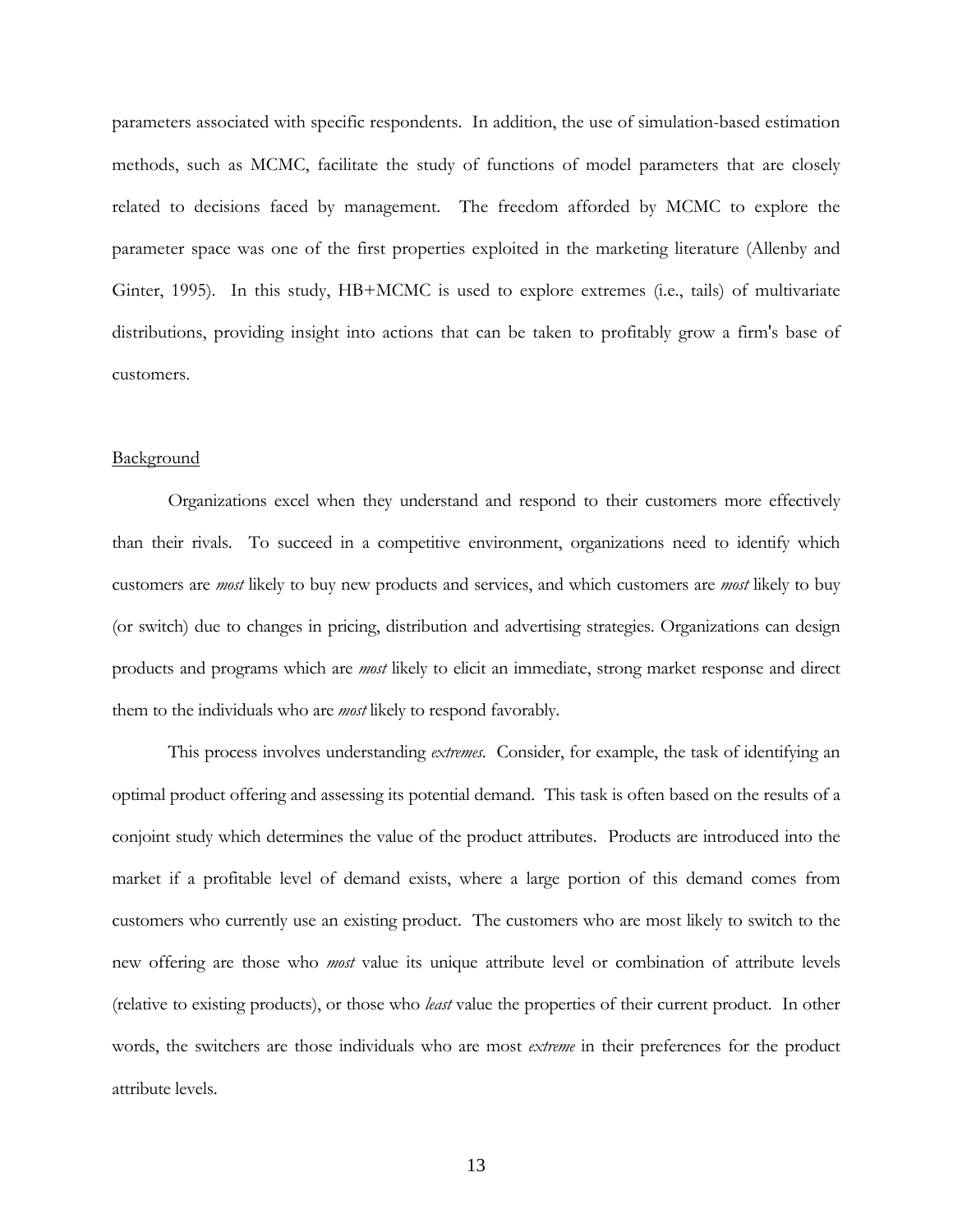The decision to include or exclude attributes from a product offering depends on whether there exists sufficient demand for the attributes in the market. The potential demand for an offering can be defined as the proportion of consumers for whom it is profitable to design and market that configuration. A specific consumer would be targeted if their net profit contribution were positive, or if:

$$
\mathbf{rm} \cdot \mathbf{c} > 0 \tag{13}
$$

where r is the consumer's response potential for a particular product configuration, m is the marginal contribution to profit, and c is the cost of design and promotion. If the product has already been designed, then marketing effort would be targeted to any consumer for whom  $r > c/m$ , where c is the marginal cost of the additional marketing effort. If one is considering product design, then the cost of the design effort and the marketing effort must both be considered. In that case the number of individuals in the target market must be great enough for the expected response to exceed the development cost. Invariably, this framework leads to market potentials defined as extremes (tail-areas) of distributions of response potential (r).

 By matching the firm's unique offering with the customers' extreme preferences, firms can generate a strong initial revenue stream, early brand loyalty and positive word of mouth. These extremes, then, can form the basis of market segmentation, target marketing and other forms of differential actions. When the group with extreme preferences is large enough, firms can develop niches and successfully pursue product differentiation strategies.

 Prior to the arrival of modern Bayesian methods, existing methodologies limited our ability to analyze extremes. A fundamental problem common to many areas of marketing is the limited individual-level information that exists about the preferences of specific consumers. This is particularly true in conjoint studies where the list of product attributes and attribute-levels is often long. Prior to the emergence of HB methods in conjoint analysis, the typical analysis involved using 16 observations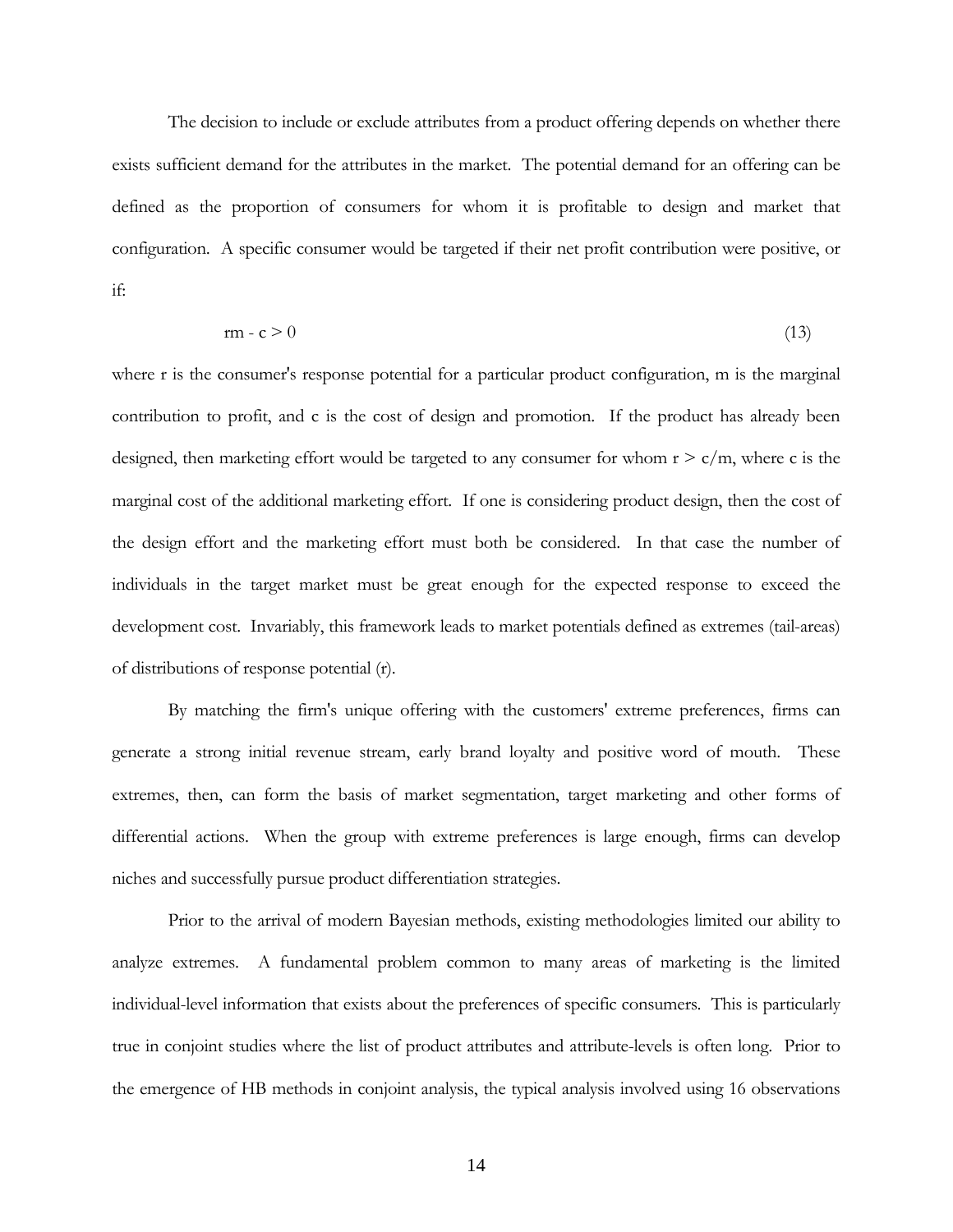per respondent to estimate 16 part-worths. This practice results in extremely inaccurate respondentlevel estimates.

 The analysis of extremes, therefore, often requires pooling information across respondents. Common methods of pooling are (1) to estimate an aggregate model in which parameters are equal across respondents (fixed-effect model), or (2) to estimate a classical (i.e., frequentist) random-effect model in which parameters are assumed to vary across respondents according to a probability distribution. The goal of this latter method is to estimate the parameters of this probability distribution, or distribution of heterogeneity. However, neither of these standard approaches is sufficiently flexible to provide actionable information about extremes. Aggregate fixed-effect models reflect the central tendencies of the data but do not capture important elements of respondent heterogeneity. Classical random-effect models capture elements of heterogeneity but can not, by themselves, be used to identify and draw inferences about individual respondents who comprise the extreme.

 In this illustration we use a hierarchical Bayes random-effects logit model that pools the data and retains the ability to study the preferences and characteristics of specific individuals. The model is developed and illustrated in the context of a conjoint analysis. We demonstrate that the covariance matrix of random-effects has important implications for product design and that the model facilitates the identification and targeting of those individuals who are extreme in their preference for a particular product concept. In addition, we show that the proposed model more accurately incorporates demographic variables into the analysis and provides a method of coping with large numbers of attributes and attribute-levels encountered in many conjoint studies.

## Model

 The analysis of conjoint data from choice experiments typically employs a logit model to estimate the part-worths: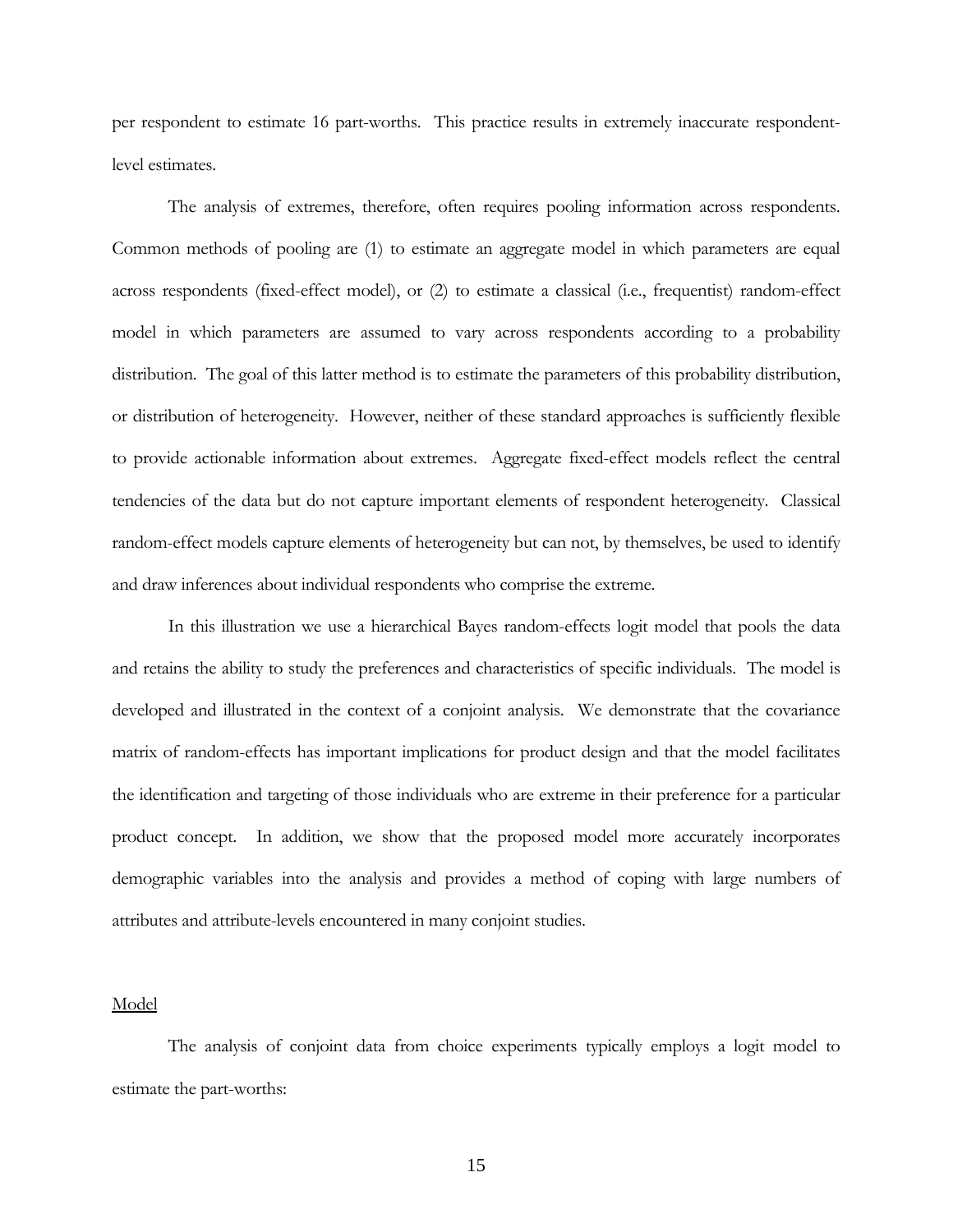$$
Pr(i)_h = \frac{\exp[x_i \, ' \beta_h]}{\sum_j \exp[x_j \, ' \beta_h]}
$$
\n<sup>(14)</sup>

where h indexes the respondents, i and j index the choice alternatives, x is a vector of attribute-levels that describe the choice alternative, and  $\beta_h$  is a vector of regression coefficients that indicate the partworths of the attribute-levels.

 Heterogeneity is incorporated into the model with a random-effects distribution whose mean is a function of observable covariates (z), including an intercept term:

$$
\beta_h = \Gamma z_h + \xi_h \qquad \qquad \xi_h \sim MVN(0, V_\beta) \tag{15}
$$

where Γ is a matrix of regression coefficients, which affects the location of the distribution of heterogeneity given z<sub>h</sub>. Γ is therefore useful for identifying respondents that, on average, have partworths that are different from the rest of the sample.

The covariance matrix  $V_\beta$  characterizes the extent of unobserved heterogeneity. Large diagonal elements of  $V_{\beta}$  indicate substantial unexplained heterogeneity in part-worths, while small elements indicate that the heterogeneity is accurately captured by  $\Gamma z_h$ . Off-diagonal elements of  $V_\beta$  indicate patterns in the evaluation of attribute-levels. For example, positive covariations indicate pairs of attribute-levels which tend to be evaluated similarly across respondents. Product offerings composed of these attribute-levels will be more strongly preferred by certain individuals (i.e. more extreme preferences will exist).

The model can be written in hierarchical form as follows:

$$
y \mid x, \beta \tag{16}
$$

$$
\beta \mid z, \Gamma, V_{\beta} \tag{17}
$$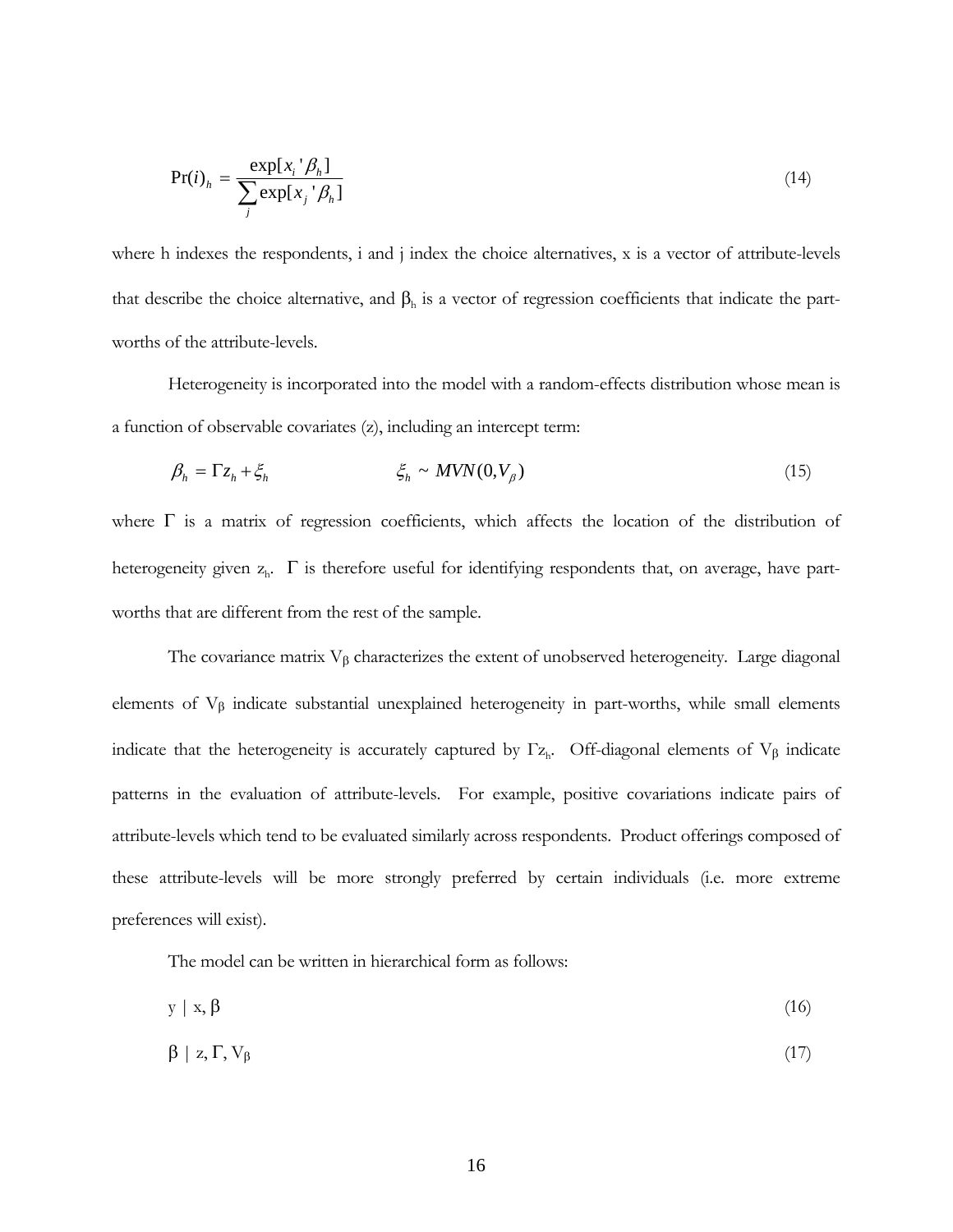$$
\Gamma \mid a, A \tag{18}
$$

$$
V_{\beta} \mid w, W \tag{19}
$$

where equations (18) and (19) are prior distributions of the hyper-parameters, and the analyst provides values for  $(a, A)$  and  $(w, W)$ . The Markov chain for the model described by equations (16) throught (19) is:

- 1. Generate draws of  $\beta_h$  (one respondent at a time) given  $\{y_{i,h}, x_i, x_j\}$  and other model parameters. Repeat for all respondents.
- 2. Generate a draw of Γ given the set of respondent-level parameters  ${β_h}$  and  $V_β$ .
- 3. Generate a draw of  $V_{\beta}$  given  $\{\beta_h\}$  and  $\Gamma$
- 4. Repeat

The conditional independence property of hierarchical model simplifies the distributions in steps 2 and 3 in the above recursion. Given the individual-level coefficients  $\{\beta_h\}$ , the conditional distributions of  $\Gamma$  and  $V_{\beta}$  do not depend on the actual choices. All information from the data relevant to these parameters comes through the individual-level coefficients,  $\{\beta_h\}$ . As a result, the form of the distribution used to generate the draws in steps 2 and 3 are relatively simple.

The Markov chain generates draws of all model parameters  $\{\beta_h\}$ ,  $\Gamma$ , and  $V_\beta$ , the number of which can be large. It is not uncommon in conjoint analysis for there to be hundreds of respondents (h), each with part-worth vectors  $(\beta_h)$  of dimension in the tens. Models with thousands of parameters can easily be estimated with hierarchical Bayes models. The estimation of models of such high dimension was unthinkable a short time ago, and as a result these methods constitute a breakthrough in statistical science.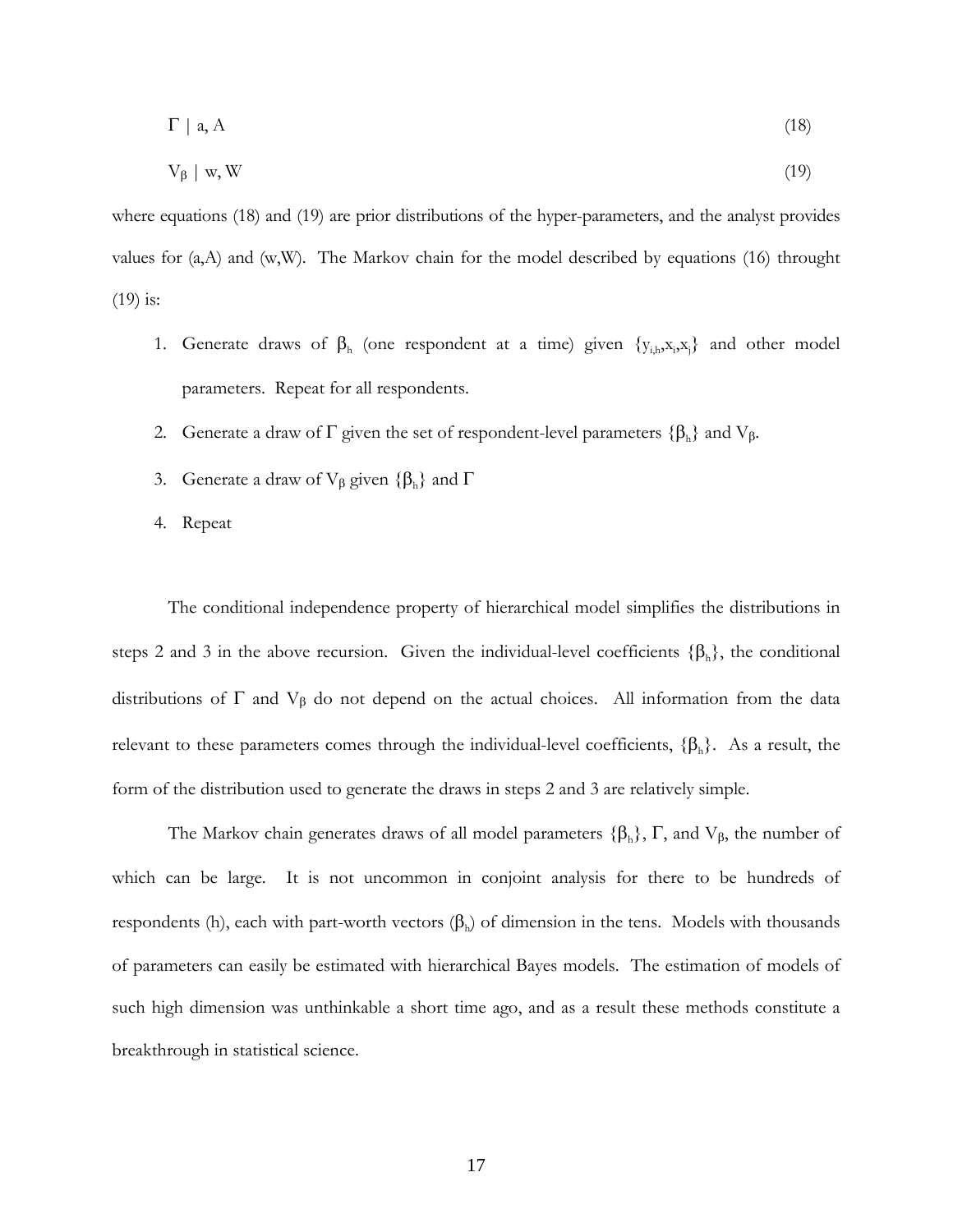Data

 Data were obtained by a regional bank wishing to offer credit cards to customers outside of its normal operating region, labeled as "out-of-state" hereafter. As part of a larger study of assessing the needs and feasibility of making such an offer, a conjoint study was conducted over the telephone with 946 current customers who provided demographic information. The bank and the attribute levels are disguised in this case to protect the proprietary interests of the cooperating firm. Specific numeric attribute levels were used in the actual study. Credit card attributes and attribute levels are presented in Table 1.

| <b>Sample Size</b>                     | 946 Respondents                                                     |
|----------------------------------------|---------------------------------------------------------------------|
|                                        | 14,799 Observations                                                 |
| <b>Attributes and Attribute-Levels</b> |                                                                     |
| 1. Interest Rate                       | High, Medium, Low fixed                                             |
|                                        | Medium variable                                                     |
| 2. Rewards                             | The reward programs consisted of annual fee waivers or interest     |
|                                        | rebate reductions for specific levels of card usage and/or checking |
|                                        | account balance. Four reward programs were considered.              |
| 3. Annual Fee                          | High, Medium, Low                                                   |
| 4. Bank                                | Bank A, Bank B, Out-of-State Bank                                   |
| 5. Rebate                              | Low, Medium, High                                                   |
| 6. Credit line                         | Low, High                                                           |
| 7. Grace period                        | Short, Long                                                         |
| <b>Demographic Variables</b>           | Age (years)                                                         |
|                                        | Annual Income (\$000)                                               |
|                                        | Gender $(=1$ if female, $=0$ if male)                               |

Table 1 Description of the Data

 Preferences were obtained from a tradeoff study in which respondents were asked to choose between two credit cards that were identical in every respect except for two attributes. For example, respondents were asked to state their preference between the following offerings:

The first card has a medium fixed annual interest rate and a medium annual fee, and

The second card has a high fixed annual interest rate and low annual fee.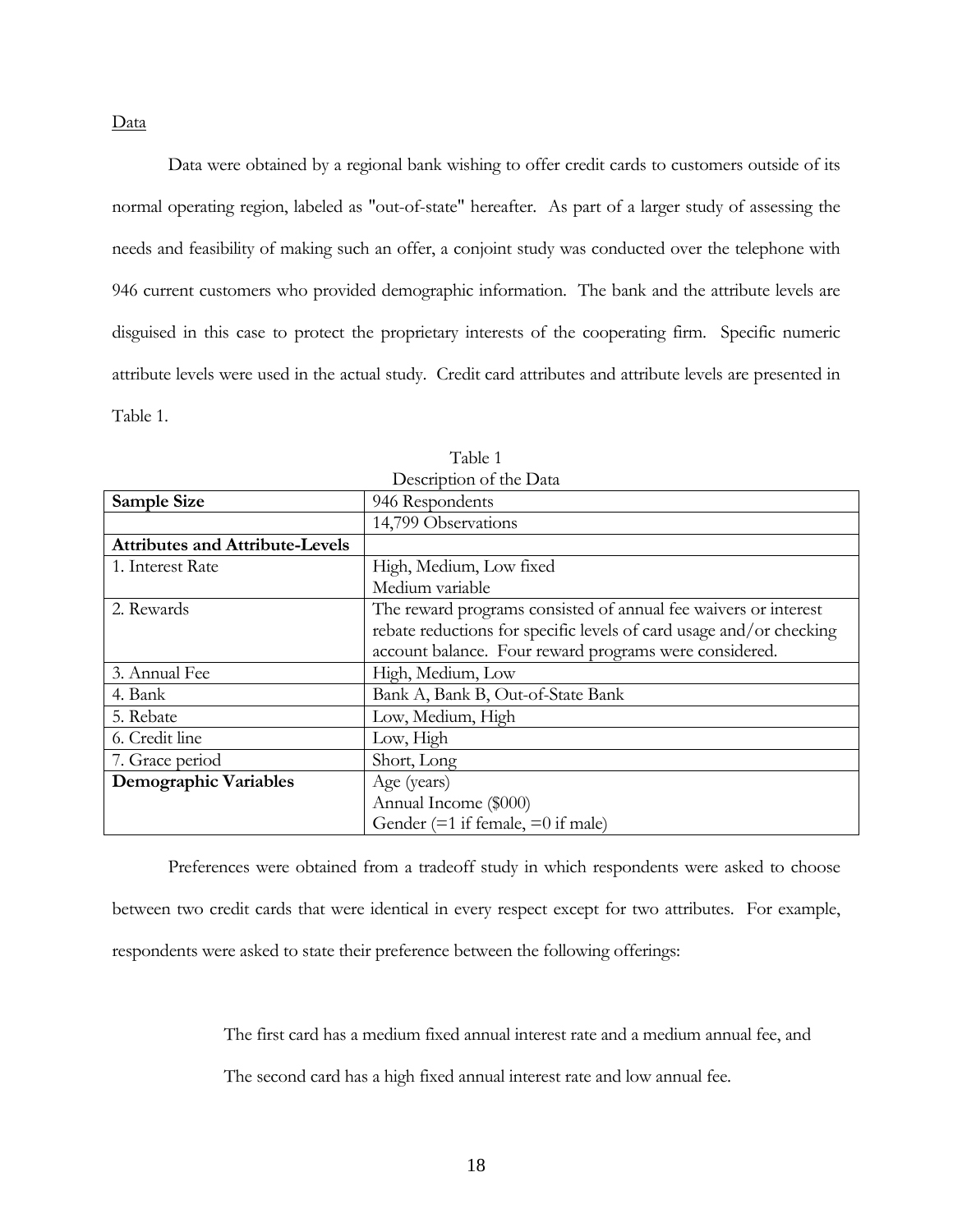Each respondent provided responses to between 13 to 17 paired-comparisons involving a fraction of the attributes. A respondent trading-off interest rates and annual fees, for example, did not choose between rebates and credit lines. As a result it was not possible to obtain fixed-effect estimates of the entire vector of part-worths for any specific respondent. Moreover, even if all attribute levels were included for each respondent, constraints on the length of the questionnaire preclude collecting a sufficient number of trade-offs for accurate estimation of individual respondent part-worths. As noted above, this data limitation is less important in random-effect models which pool information across respondents. In all, a total of 14,799 paired-comparisons were available for analysis.

## Results

Age, income and gender are mean-centered in the analysis so that the intercept of  $\Gamma$  can be interpreted as the average part-worth for the survey respondents. Figure 1 displays the series of draws of these elements of Γ. The Markov chain was run a total of 20,000 iterations, and plotted is every  $20<sup>th</sup>$ draw of the chain. The figure indicates that chain converged after about 6000 iterations. Unlike traditional methods of estimation, the draws from the Markov chain converge in distribution to the true posterior distribution, not to point estimates. Convergence is determined by draws having the same mean value and variability over iterations.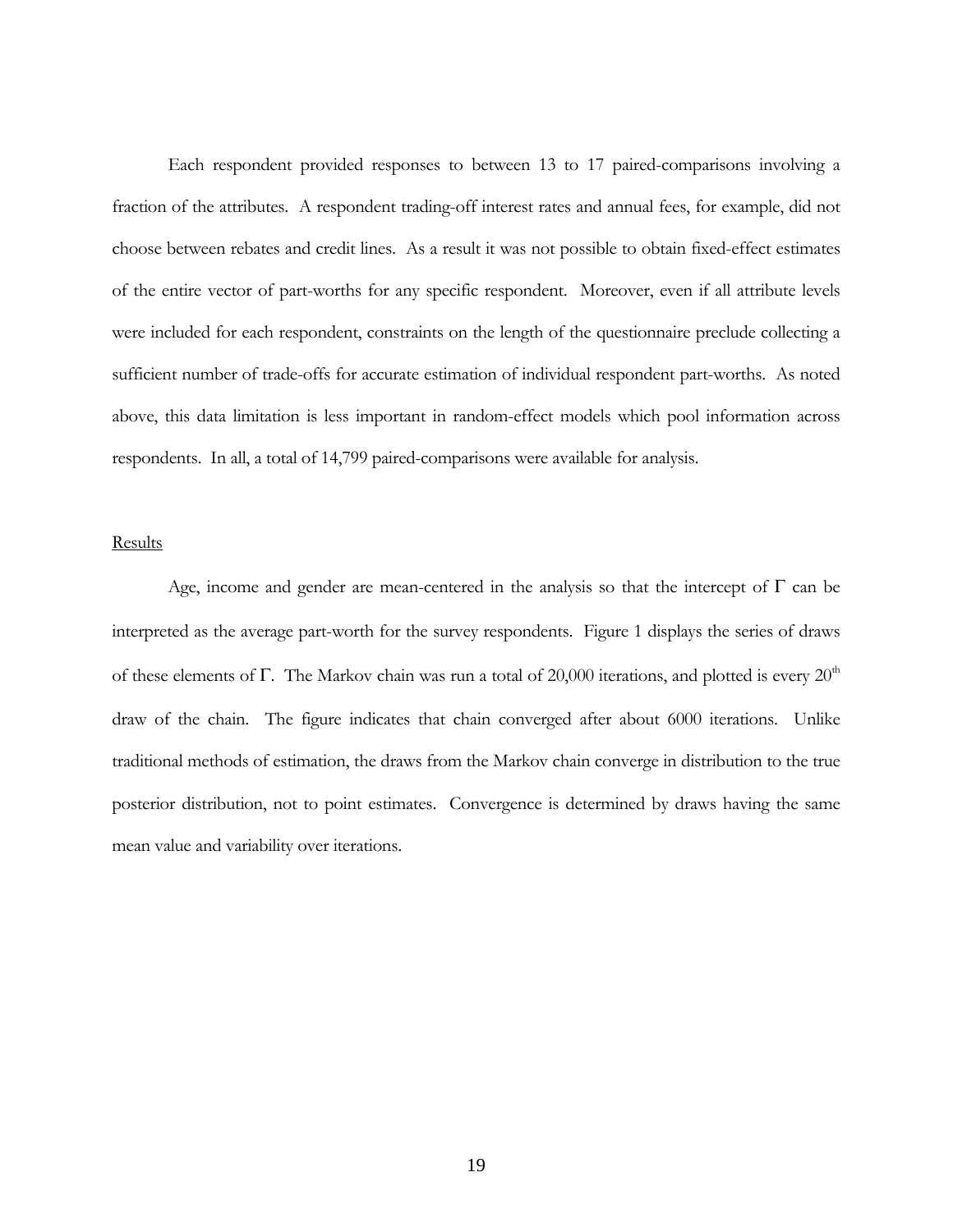

**Figure 1. Average Respondent Part-Worths**

 Table 2 reports posterior means for the elements of Γ. The column labeled "Intercept" corresponds to the coefficients displayed in figure 1. The intercept estimates indicate that, on average, respondent penalize out-of-state banks by 3.614 utiles. This penalty can be overcome by offering low fixed interest rates (relative to high fixed interest), low annual fees, and long grace periods. In addition,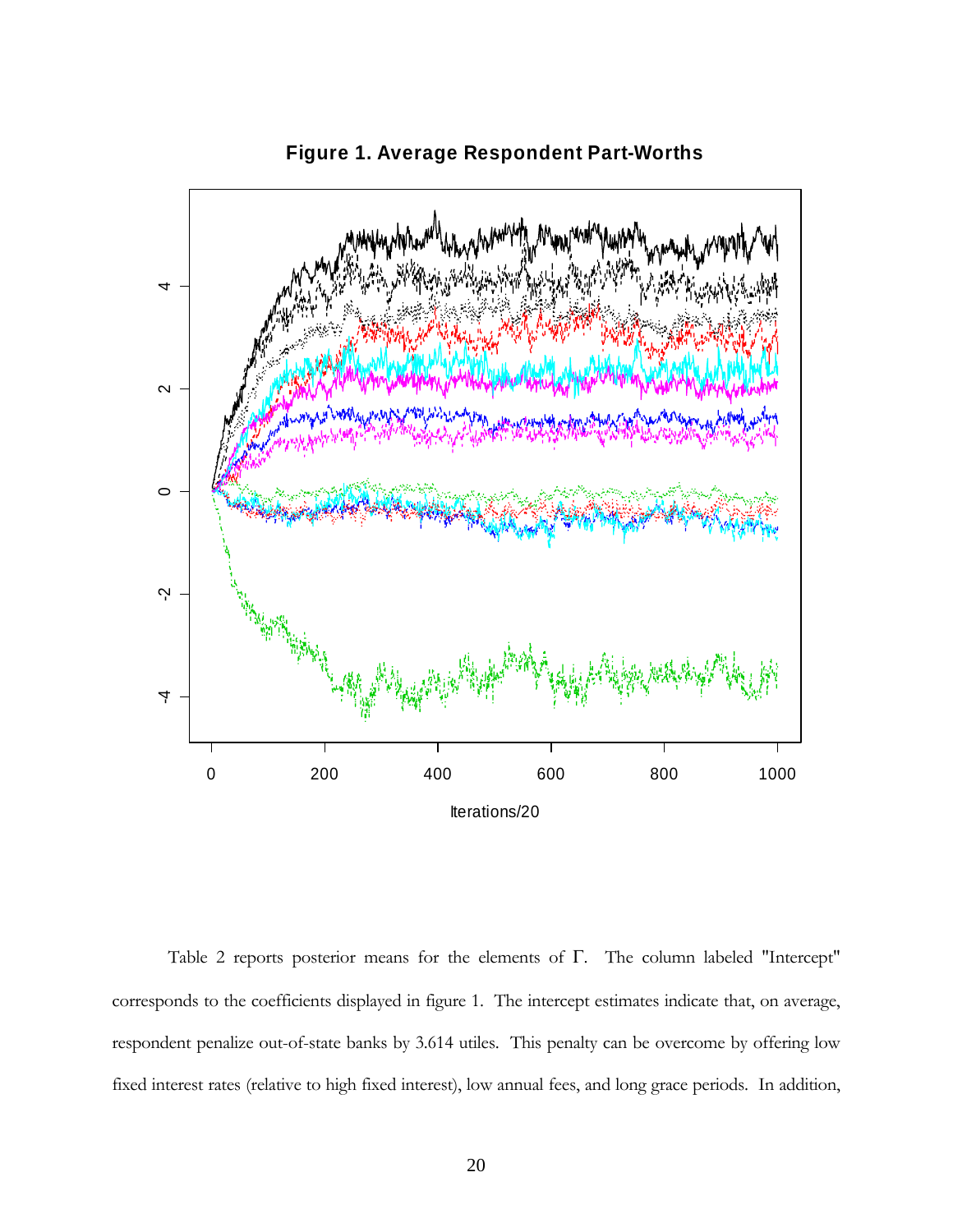older respondents assign less importance to changes in interest rates and other product attributes, while richer respondents are more likely to respond to the same incentives. For example, consider the partworth estimates for the attribute level "low fixed interest rate". The coefficient for age is -0.017, indicating that an additional 50 years of age is associated with a reduction of 0.85 in the estimated partworth. Viewing this as an adjustment to the fixed effect coefficient, we see that the part-worth is nearer zero for older individuals. Similarly, the estimated income coefficient for "high rebate" is 0.021, implying that an additional \$50,000 in annual income is associated with an increase of 1.05 in the estimated part-worth. The results indicate that younger, high income respondents assign less penalty to out-of-state banks. In addition, the coefficients for gender indicate that females are particularly responsive to lower annual fees.

| Posterior Mean of $\Gamma$ |                  |          |               |          |  |  |  |  |  |
|----------------------------|------------------|----------|---------------|----------|--|--|--|--|--|
| <b>Attribute-Levels</b>    | <b>Intercept</b> | Age      | <b>Income</b> | Gender   |  |  |  |  |  |
| Medium Fixed               |                  |          |               |          |  |  |  |  |  |
| Interest                   | 2.449            | $-0.011$ | 0.012         | 0.132    |  |  |  |  |  |
| Low Fixed Interest         | 4.775            | $-0.017$ | 0.023         | 0.369    |  |  |  |  |  |
| Medium Variable            |                  |          |               |          |  |  |  |  |  |
| Interest                   | 2.933            | 0.004    | 0.025         | $-0.280$ |  |  |  |  |  |
| Reward Program 2           | $-0.081$         | 0.005    | 0.001         | $-0.243$ |  |  |  |  |  |
| Reward Program 3           | $-0.572$         | 0.021    | 0.014         | $-0.218$ |  |  |  |  |  |
| Reward Program 4           | $-0.575$         | 0.018    | 0.016         | $-0.277$ |  |  |  |  |  |
| Medium Annual              |                  |          |               |          |  |  |  |  |  |
| Fee                        | 2.031            | $-0.002$ | 0.005         | 0.568    |  |  |  |  |  |
| Low Annual Fee             | 3.968            | $-0.003$ | 0.010         | 1.166    |  |  |  |  |  |
| Bank B                     | $-0.403$         | 0.000    | 0.003         | 0.192    |  |  |  |  |  |
| Out-of-State Bank          | $-3.614$         | $-0.007$ | 0.010         | 0.131    |  |  |  |  |  |
| Medium Rebate              | 1.392            | $-0.002$ | 0.004         | 0.118    |  |  |  |  |  |
| <b>High Rebate</b>         | 2.362            | $-0.010$ | 0.021         | 0.256    |  |  |  |  |  |
| <b>High Credit Line</b>    | 1.079            | $-0.009$ | $-0.003$      | 0.364    |  |  |  |  |  |
| Long Grace Period          | 3.296            | $-0.021$ | 0.023         | 0.263    |  |  |  |  |  |

Table 2

Table 3 reports a portion of the covariance matrix  $(V_\beta)$  that characterizes the unexplained variability of part-worths across respondents. The diagonal elements of the matrix are large and indicate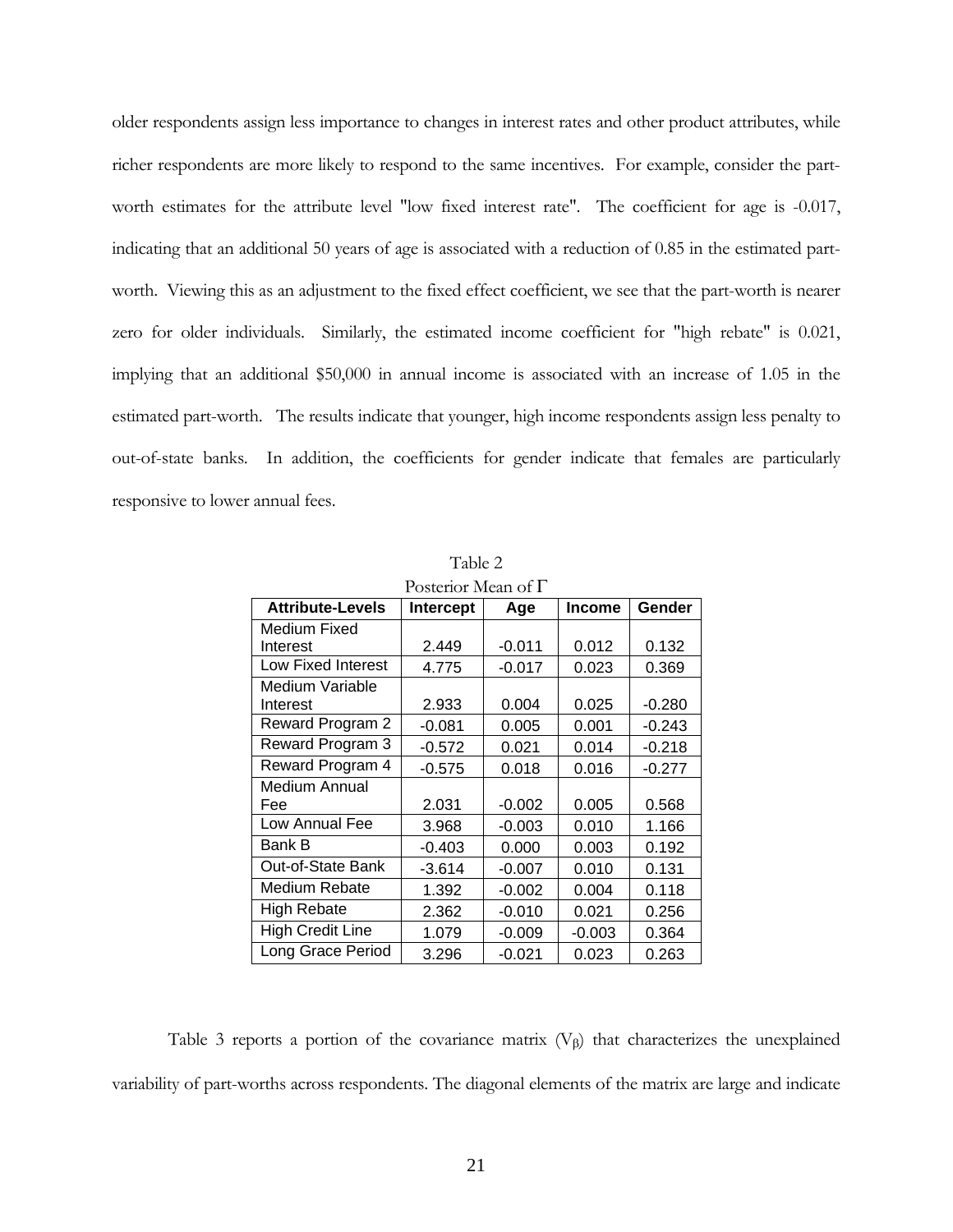substantial unexplained heterogeneity in response. Off-diagonal elements of the covariance matrix indicate attribute-levels that tend to be evaluated similarly across respondents. Most of these estimates are large and significantly different from zero. The covariation between out-of-state bank and low annual fee, for example, is equal to 8.5. This translates to a correlation coefficient of 0.80. This positive covariance implies that respondents who prefer a low annual fee are those who are less sensitive to whether the bank is out-of-state. In making this interpretation, recall that the out-of-state attribute-level estimate is negative (Table 4), and a more positive evaluation implies it is closer to zero. Therefore, offering a credit card with low annual fee may be a particularly effective method of inducing usage by out-of-state customers, if this group is large enough. This issue is explored in more detail in the next section.

|                              | POSTETIOT MEAN OF V <sub>B</sub> |        |        |        |        |        |        |        |        |        |        |        |        |        |
|------------------------------|----------------------------------|--------|--------|--------|--------|--------|--------|--------|--------|--------|--------|--------|--------|--------|
| <b>Attribute-Levels</b>      |                                  |        |        |        |        |        |        |        |        |        |        |        |        |        |
| <b>Medium Fixed Interest</b> | $2.5\,$                          | 4.0    | 3.8    | $-0.1$ | 0.1    | 0.2    | 1.0    | 1.7    | 0.2    | 1.1    | 0.7    | 1.5    | 0.6    | 1.2    |
| Low Fixed Interest           | 4.0                              | 8.0    | 7.1    | $-0.2$ | 0.2    | 0.5    | 1.7    | 3.0    | 0.5    | 1.9    | 1.3    | 2.7    | 0.7    | 2.1    |
| Medium Variable              |                                  |        |        |        |        |        |        |        |        |        |        |        |        |        |
| Interest                     | 3.8                              | 7.1    | 8.9    | $-0.3$ | 0.1    | 0.5    | 1.7    | 3.2    | $-0.3$ | 0.1    | 1.5    | 2.8    | 1.4    | 2.5    |
| Reward Program 2             | $-0.1$                           | $-0.2$ | $-0.3$ | 1.3    | 0.4    | 0.2    | $-0.4$ | $-0.7$ | $-0.2$ | $-0.2$ | $-0.6$ | $-1.0$ | $-0.6$ | $-0.8$ |
| Reward Program 3             | 0.1                              | 0.2    | 0.1    | 0.4    | 2.8    | 3.0    | $-0.4$ | $-1.2$ | 0.2    | 0.3    | $-0.8$ | $-1.6$ | 0.1    | $-1.5$ |
| Reward Program 4             | 0.2                              | 0.5    | 0.5    | 0.2    | 3.0    | 4.7    | $-0.6$ | $-1.5$ | 0.0    | $-0.5$ | $-1.0$ | $-2.1$ | $-0.1$ | $-1.9$ |
| <b>Medium Annual Fee</b>     | 1.0                              | 1.7    | 1.7    | $-0.4$ | $-0.4$ | $-0.6$ | 3.9    | 6.7    | 1.6    | 4.6    | 1.3    | 2.7    | 2.1    | 2.8    |
| Low Annual Fee               | 1.7                              | 3.0    | 3.2    | $-0.7$ | $-1.2$ | $-1.5$ | 6.7    | 13.3   | 3.0    | 8.5    | 2.7    | 5.5    | 3.9    | 5.5    |
| Bank B                       | 0.2                              | 0.5    | $-0.3$ | $-0.2$ | 0.2    | 0.0    | 1.6    | 3.0    | 3.1    | 4.7    | 1.0    | 2.1    | 1.6    | 1.0    |
| Out-of-State Bank            | 1.1                              | 1.9    | 0.1    | $-0.2$ | 0.3    | $-0.5$ | 4.6    | 8.5    | 4.7    | 13.5   | 1.9    | 4.0    | 2.6    | 2.3    |
| Medium Rebate                | 0.7                              | 1.3    | 1.5    | $-0.6$ | $-0.8$ | $-1.0$ | 1.3    | 2.7    | 1.0    | 1.9    | 2.4    | 3.9    | 1.8    | 2.4    |
| <b>High Rebate</b>           | 1.5                              | 2.7    | 2.8    | $-1.0$ | $-1.6$ | $-2.1$ | 2.7    | 5.5    | 2.1    | 4.0    | 3.9    | 8.4    | 3.2    | 4.7    |
| <b>High Credit Line</b>      | 0.6                              | 0.7    | 1.4    | $-0.6$ | 0.1    | $-0.1$ | 2.1    | 3.9    | 1.6    | 2.6    | 1.8    | 3.2    | 5.9    | 2.7    |
| Long Grace Period            | 1.2                              | 2.1    | 2.5    | $-0.8$ | $-1.5$ | $-1.9$ | 2.8    | 5.5    | 1.0    | 2.3    | 2.4    | 4.7    | 2.7    | 5.2    |

Table 3  $P_{\text{reco}}$  is a Mean of V

#### Distribution of Heterogeneity

 The value of the hierarchical Bayes model lies in its ability to characterize heterogeneity in preferences while retaining its ability to study specific individuals. Figure 2 displays the distribution of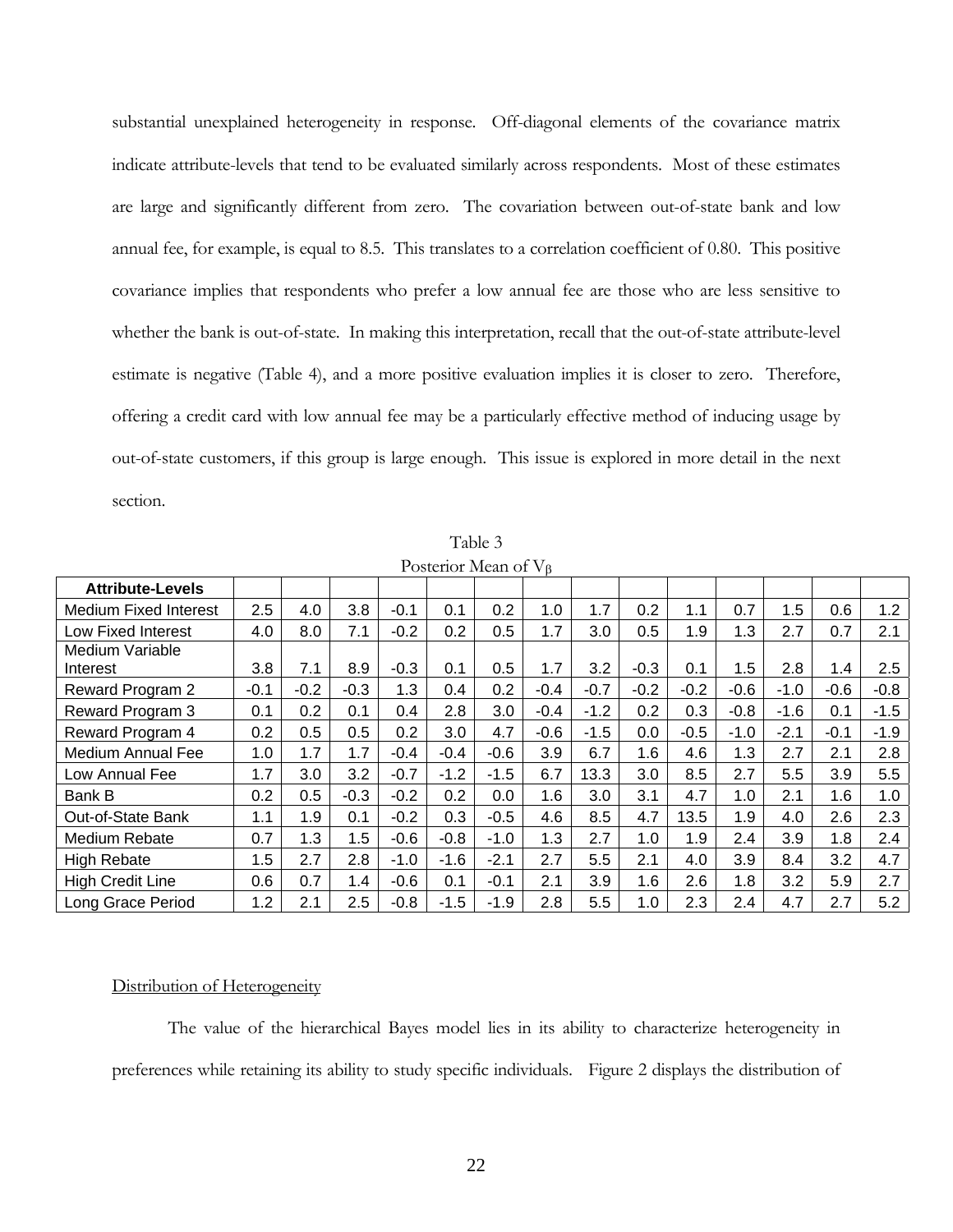heterogeneity for selected part-worths for all respondents. In contrast, Figure 3 displays the same distributions for one randomly selected respondent – respondent #250. Both figures were constructed from the individual-level part-worth draws,  $\{\beta_h\}$ , with figure 2 using the draws over all respondents and figure 3 using only those draws from one respondent.

 The distribution of heterogeneity reported in figure 2 illustrates that respondents are diverse in their preferences and sensitivities to features of credit cards. The mass of the distributions are located in regions with expected algebraic signs – e.g., a long grace period is expected to be preferred to a short grace period, and the distribution of part-worths for the long grace period is mostly positive. In addition, the spread of the distribution is large for the logit model (equation 14) where coefficient values greater than five are associated with large changes in the choice probabilities. The mean of the distributions of heterogeneity are reported in the column labeled "Intercept" in table 2, and, as seen in figure 1, the estimated mean of the distribution is precisely measured and different from zero. Heterogeneity of preferences is therefore an important aspect of the model, and ignoring its presence can lead to incorrect inferences.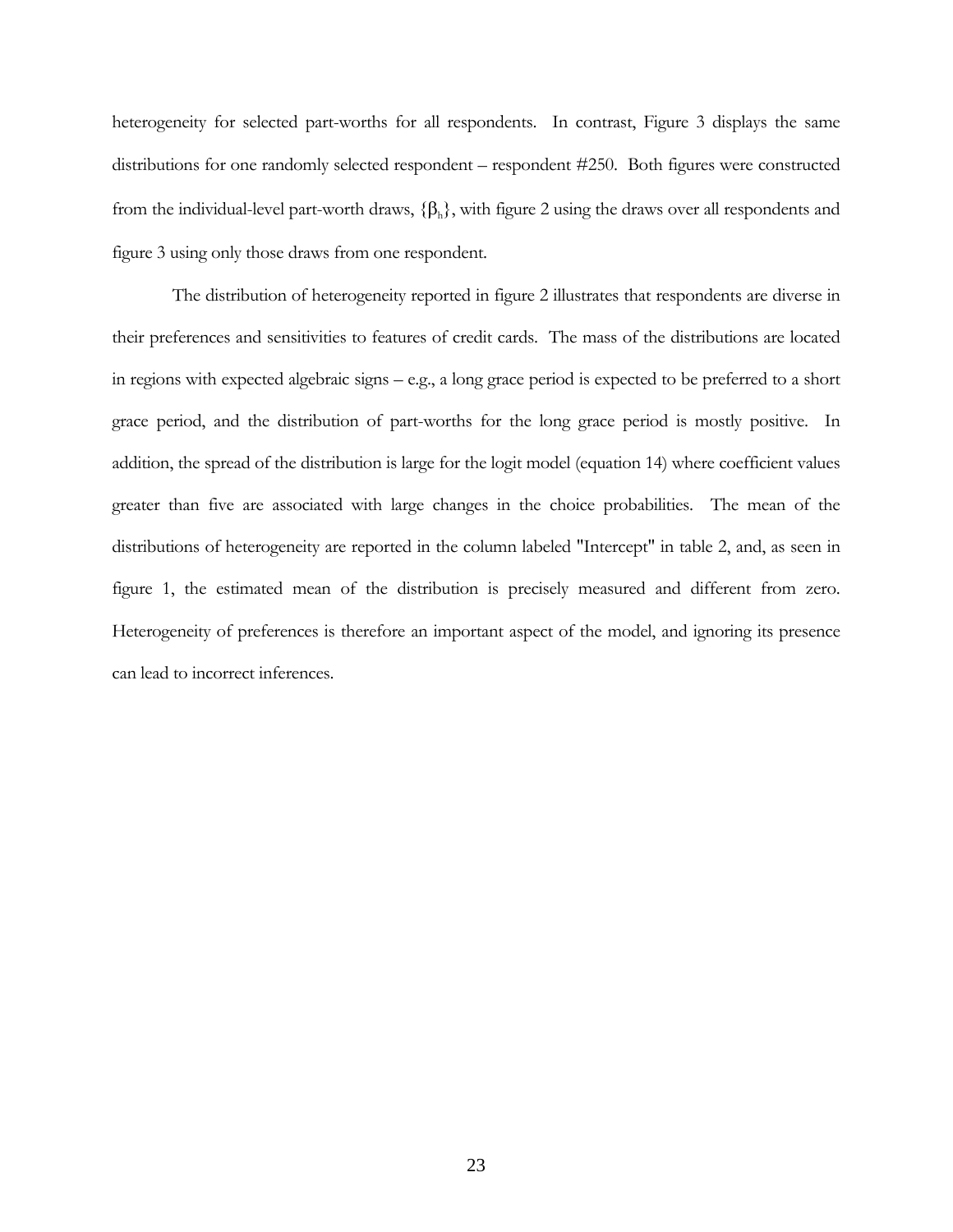

Figure 2. Distribution of Heterogeneity for Selected Part-Worths

 The distributions displayed in figure 3 indicate that there exists substantial uncertainty in drawing inferences about the part-worths of a specific respondent. An advantage of Bayes theorem is that it yields exact finite-sample estimates of the posterior distribution of respondent-level parameters. Some of the distributions displayed in figure 3 have mass centered away from zero (e.g., medium fixed interest, low fixed interest, out-of-state, long grace period) and some of the distributions have mass centered near zero (e.g., low annual fee and high rebate). These distributions can be used to form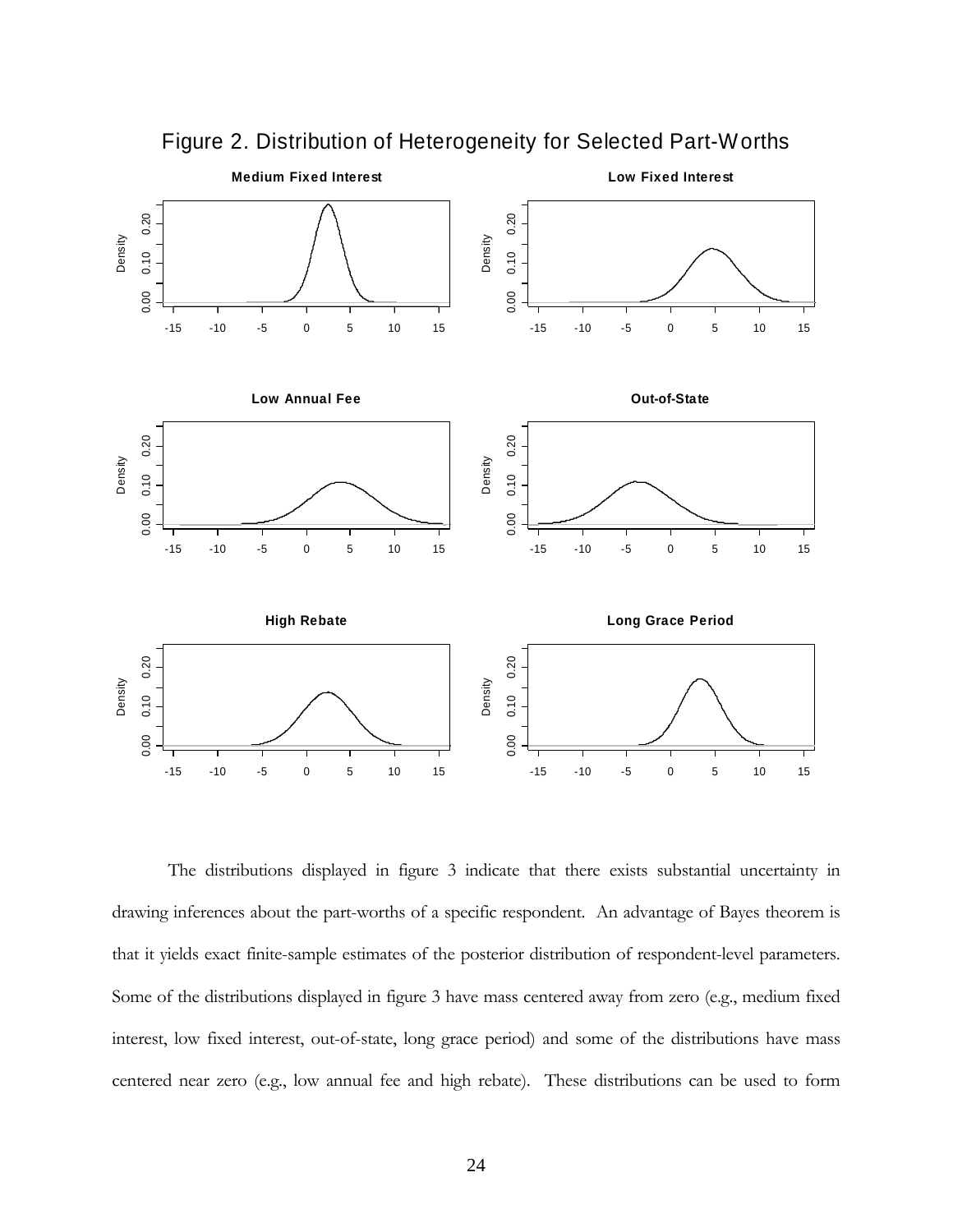confidence intervals for individual-level part-worth estimates, to generate point-estimates (e.g., the mean of the posterior distribution), and can be used in conjunctions with choice simulators to explore aspects of product reformulation. It conducting such analysis it is important to keep in mind that the individual-level part-worth estimates are not precisely estimated, and the use of point-estimates without acknowledging the amount of uncertainty will lead to over-confidence predictions of effect-sizes. This over-confidence can be avoided by using all the draws of  $\{\beta_{250}\}\)$  to make marketplace predictions, not just point estimates.

 The beauty of modern Bayesian analysis is that the construction of distribution means and confidence intervals, and characterizing the uncertainty associated with marketplace predictions, is easy. For example, the mean of the out-of-state distribution displayed in figure 3 can be estimated by retaining the draws of  $\beta_{250}$  corresponding to the out-of-state part-worth, and simply computing the sample average for those draws from the portion of the converged Markov chain (e.g., iterations 10,000 through 20,000). Similarly, an estimate of the standard deviation of any posterior distribution is obtained by computing the sample standard deviation of the appropriate draws.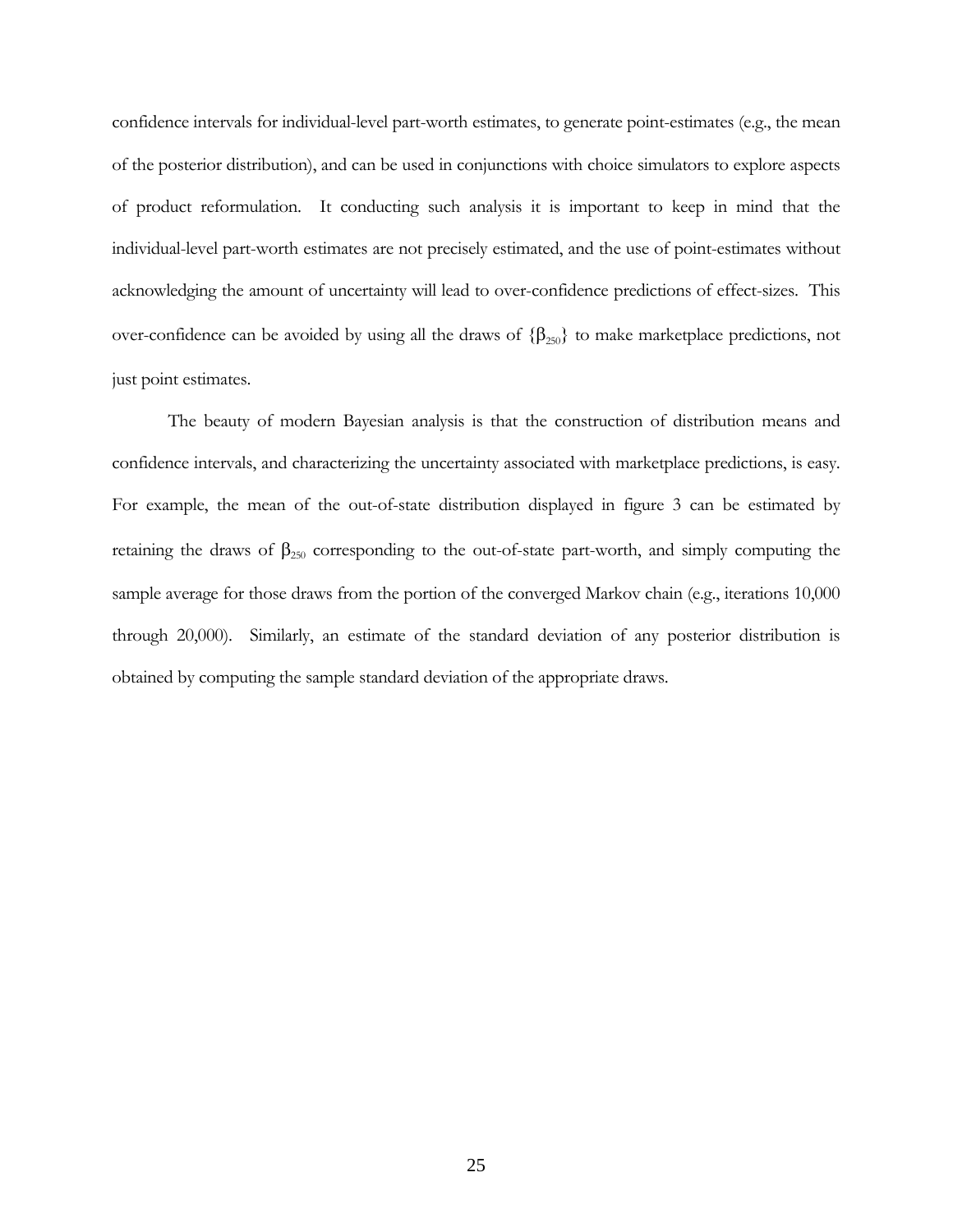

Figure 3. Part-Worth Distributions for Respondent 250

#### Focusing on Extremes

 The objective of the conjoint study is to identify incentives that could be offered so that a regional bank can successfully offer credit cards to out-of-state customers. The fixed-effect estimates in Table 4 indicate that on average, respondents penalize out-of-state credit cards 3.614 utiles relative to their current bank, all other attributes assumed equal. In the following discussion we consider two different incentives to overcome this penalty: low fixed interest (versus high fixed interest) and low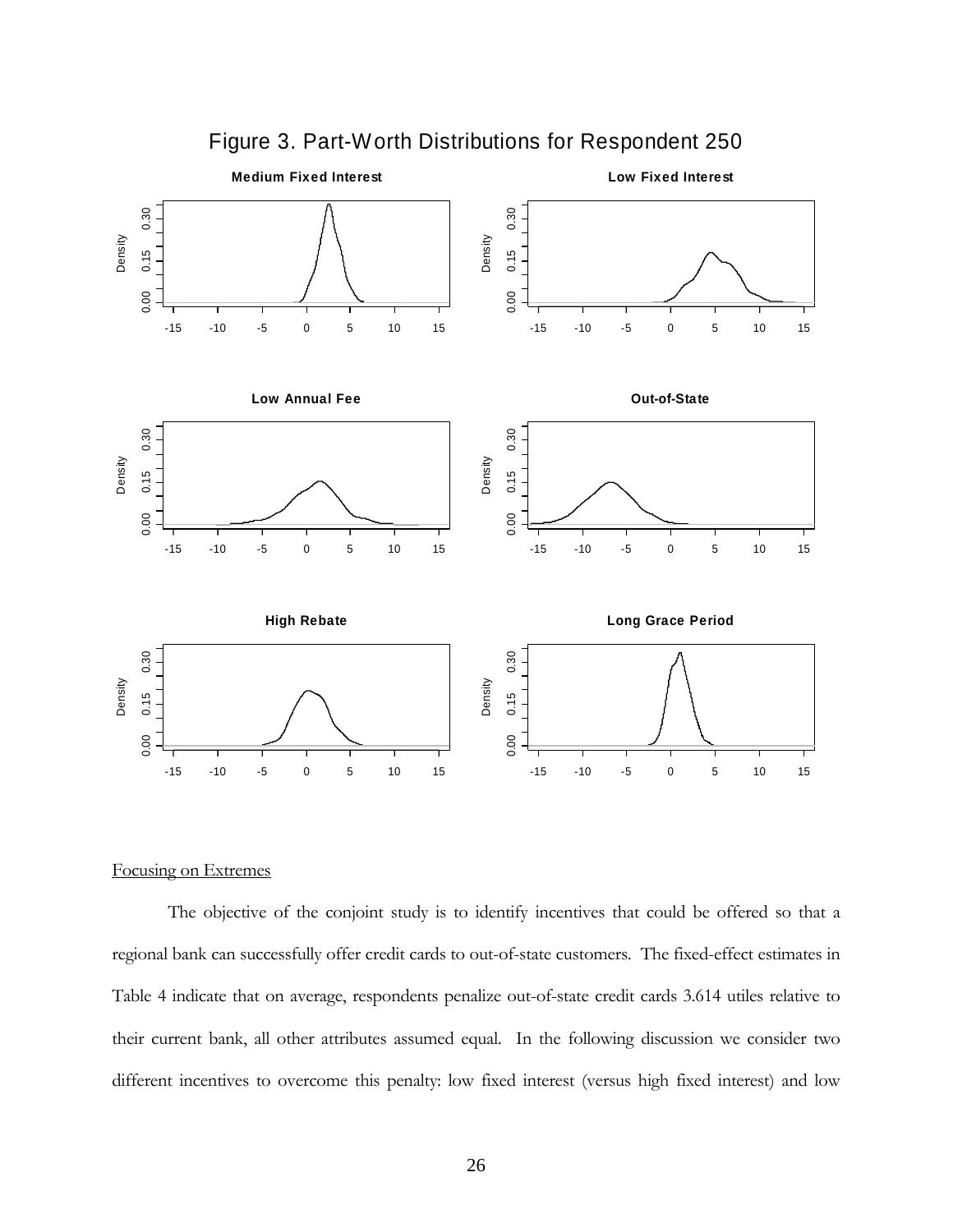annual fee (versus high annual fee). The coefficient estimates in Table 2 indicate that on average each of these incentives is sufficient to overcome the out-of-state penalty. However we show below that the analysis of heterogeneity identifies important managerial differences in these incentives.

 The covariance matrix of unobserved heterogeneity in Table 3 indicates that respondents who prefer low annual fee are less sensitive to the out-of-state status of the bank (i.e., covariance is equal to 8.5). This is because of the strong positive covariance of respondent evaluations for the low annual fee and out-of-state bank attribute-levels. Respondents who are more sensitive to the annual fee tend to have a higher (closer to zero) part-worth for the out-of-state attribute-level. In contrast, the covariance between low fixed interest and out-of-state bank is only 1.9 (correlation equal to 0.23), indicating that respondents who prefer low fixed interest have about average sensitivity to the bank's location. Since the response potential in Equation (13) is monotonically related to a respondent's utility for the attribute-levels, it is appropriate to compare the distributions of net utility arising from these incentives to overcome the out-of-state status of the bank.

 The distribution of net utility for a particular product concept is a linear transformation of this distribution. When the distributions of net utility are summed across respondents, the resulting aggregate distribution summarizes the information available at the market level about preferences for the product. Figure 2 displays the aggregate distributions of respondent net utility for an out-of-state bank with low interest or with low annual fee. All other attributes are assumed to be equal to the first attribute-level reported in Table 1. The figure is constructed by adding together the elements of  $\{\beta_{h}\}\$ corresponding to the net utility (e.g.,  $\beta_{\text{low fee}} + \beta_{\text{out-of-state}}$ ) for each respondent and each iteration, and then constructing a distribution from these draws. The means for low interest (the solid line) is larger than the mean for low annual fee (the dashed line), consistent with the intercepts reported in Table 2. However, the large positive covariation between low annual fee and out-of-state bank results in a wider distribution.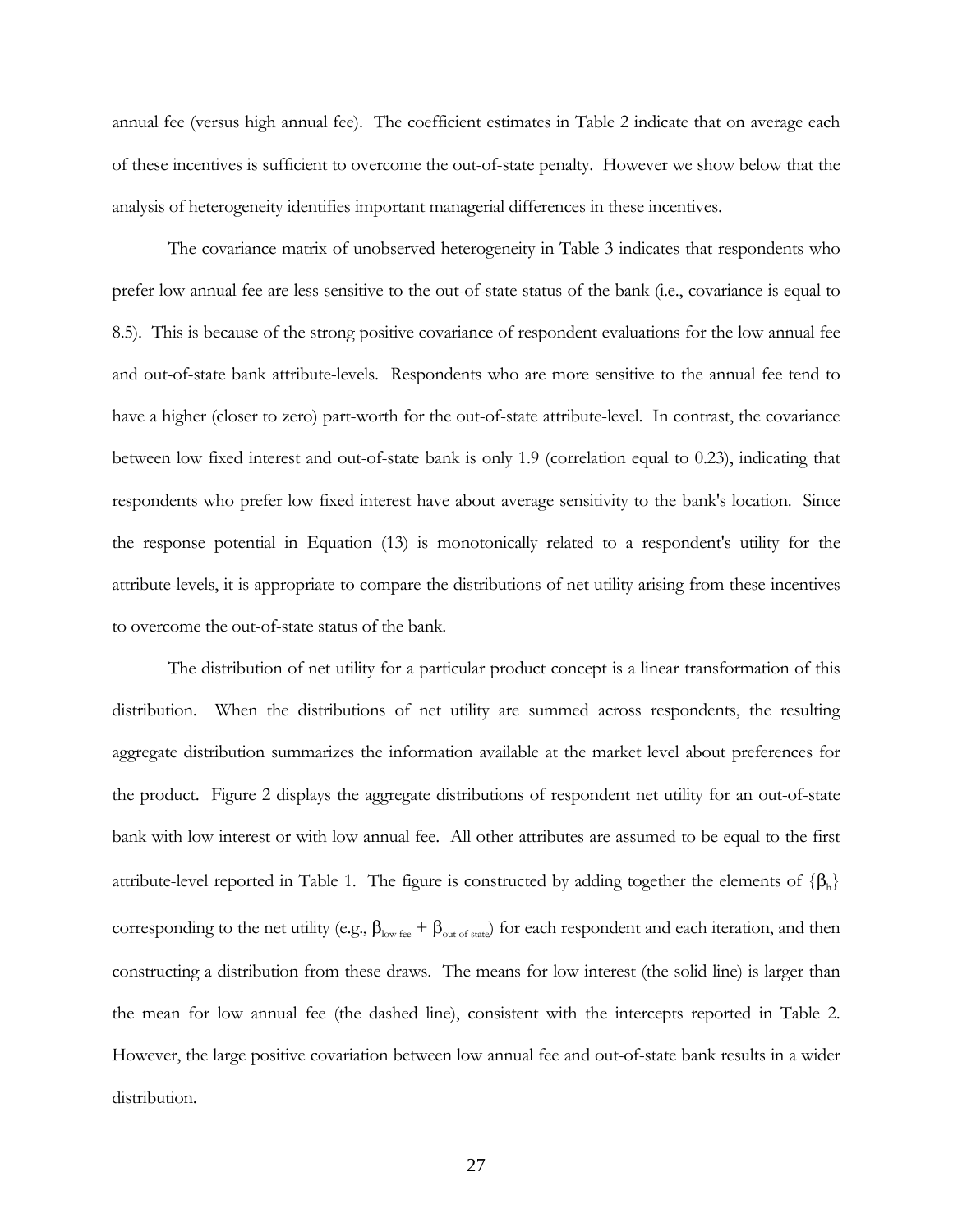For purposes of illustration, suppose that the target market is defined as those individuals with net utility greater than 10.0. Approximately 4.5% of the low interest distribution is above this value, in contrast to 7.5% for the low fee distribution. Even though the average utility for low interest is 0.8 units larger, the low fee distribution has almost twice the mass in the region of the distribution corresponding to respondents with strong preference. These individuals are more likely to represent profitable targets as indicated by Equation (13).



**Figure 4. Distribution of Net Preference**

Combination of Out-of-State Card and Incentives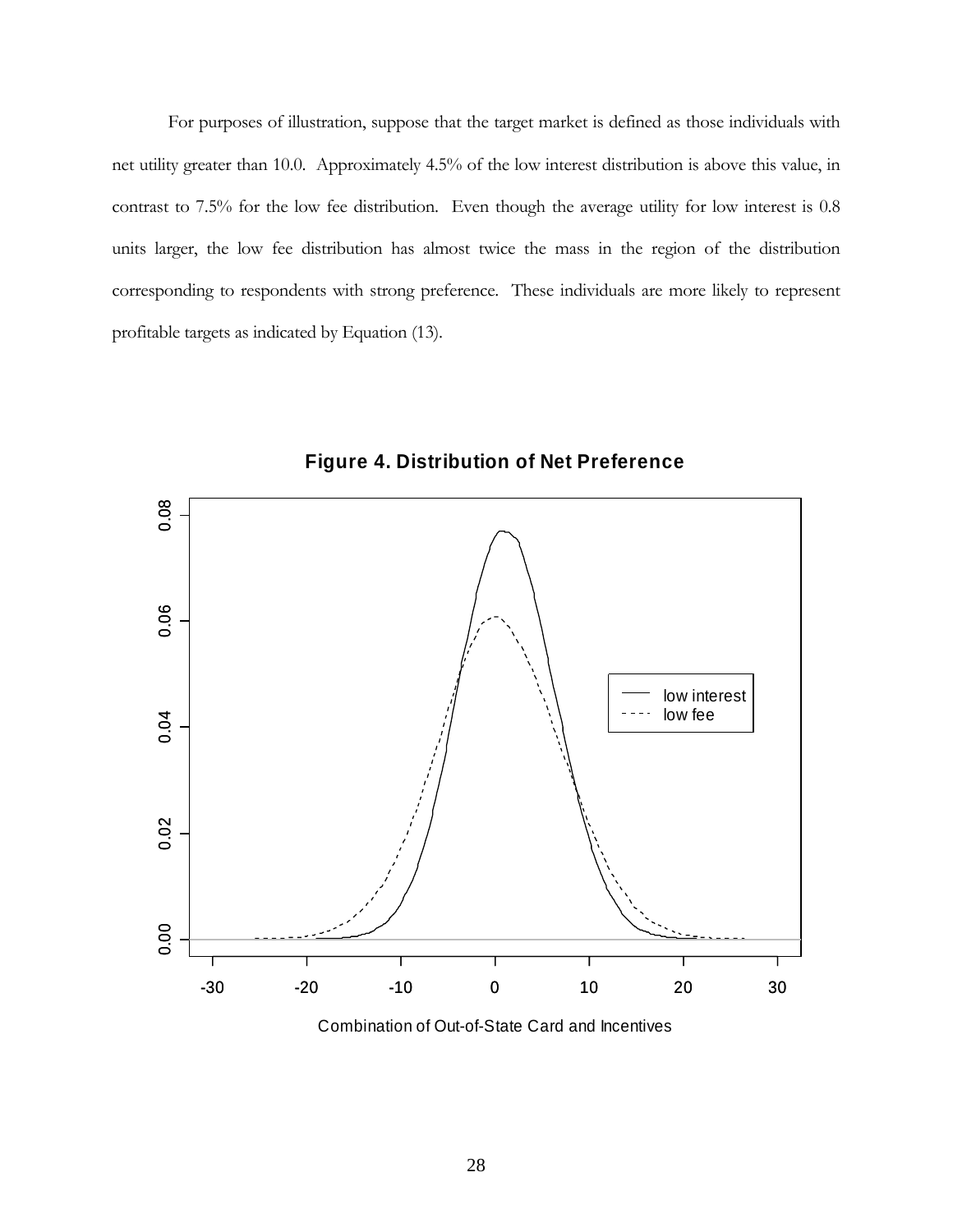## **5. Hierarchical Bayes Applications in Marketing**

 Bayesian methods and applications have become widespread in the marketing literature. The past ten years have seen a dramatic increase in their use to develop new models of consumer behavior. The appendix provides an annotated bibliography of Bayesian methods in marketing that details developments in three areas: i) within-unit behavior; ii) across-unit behavior; and iii) action. We provide a brief overview of each:

## Within-Unit Behavior

 The earliest impact of Bayesian methods in marketing was in the context of discrete choice models and its application to conjoint analysis (Allenby and Lenk 1994, McCulloch and Rossi 1994, Allenby and Ginter 1995). Since that time, new models have been proposed to measure the effects of purchase timing (Allenby, Leone and Jen 1999), satiation (Kim, Allenby and Rossi 2002), the presence of decision heuristics such as screening rules (Gilbride and Allenby 2004), to name just a few. Human behavior is complex, and many models of behavior are currently being developed that reflect this complexity.

 The workhorse of marketing has historically been the regression model. Current analysis finds that, while the regression model often provides reasonable forecasts of many marketing phenomena, it sometimes does not provide needed insight into consumer behavior because it is not reflective of actual decision making. Much research is currently underway to remedy this situation, in which models are specified to match the decision making process. For example, while marketing has long recognized the importance of linking consumer needs to marketplace demand, it is just beginning to estimate extended models of behavior that include the relationship of needs to desired attributes or wants, wants to brand beliefs and consideration sets, and consideration sets to preference orderings and choice. These extended models are often conceptualized in a hierarchical manner, and estimation of these integrated models is often not possible without Bayesian methods.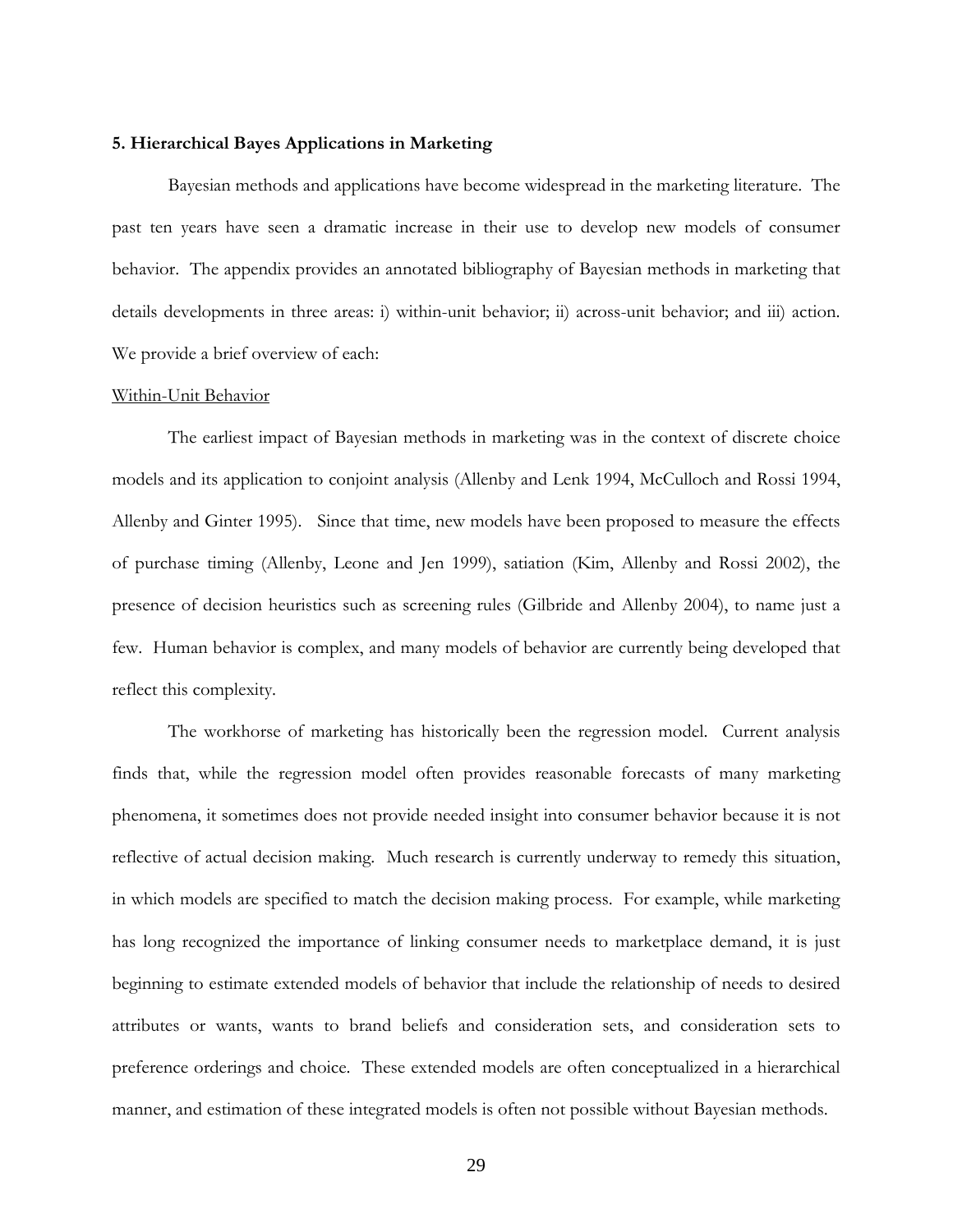#### Across-Unit Behavior

 The nature and determinants of heterogeneity have received much attention over the last ten years. Across dozens of studies, the distribution of heterogeneity has been shown to be better represented by a continuous, not a discrete distribution (e.g., from a finite mixture model) of heterogeneity (Allenby, Arora and Ginter 1998). Models have been developed to deal with respondent heterogeneity in scale usage (Rossi, Gilula and Allenby 2001), the influence of social networks on demand (e.g., inter-dependent preferences, Yang and Allenby 2003), and the development of new explanatory variables (Yang, Allenby and Fennell 2002) for market segmentation.

 The unit of analysis in marketing is the person-occasion, i.e., an individual engaged in an specific instance of an activity. Research on the factors leading to variation in demand across these units (e.g., across instances for a specific respondent, across respondents for a specific instance, and both) will offer models capable of identifying new opportunities for providing value to the marketplace.

## Action

 Assessing the impact of marketing actions is often difficult for two reasons: i) respondents are heterogeneous in their responses and ii) actions are rarely taken independent of anticipated gains from the marketplace. The influence of the former effect can easily be handled by hierarchical Bayes models, allowing the assessment of various targets actions by the firm (Rossi, McCulloch and Allenby 1996). The later influence is more problematic because it suggests that the variables determined by marketers (i.e., the four P's) should not be considered "independent" variables, but are instead variables determined from within the system of study. The modeling of simultaneous effects is currently an area of considerable academic interest (Yang, Chen and Allenby 2003,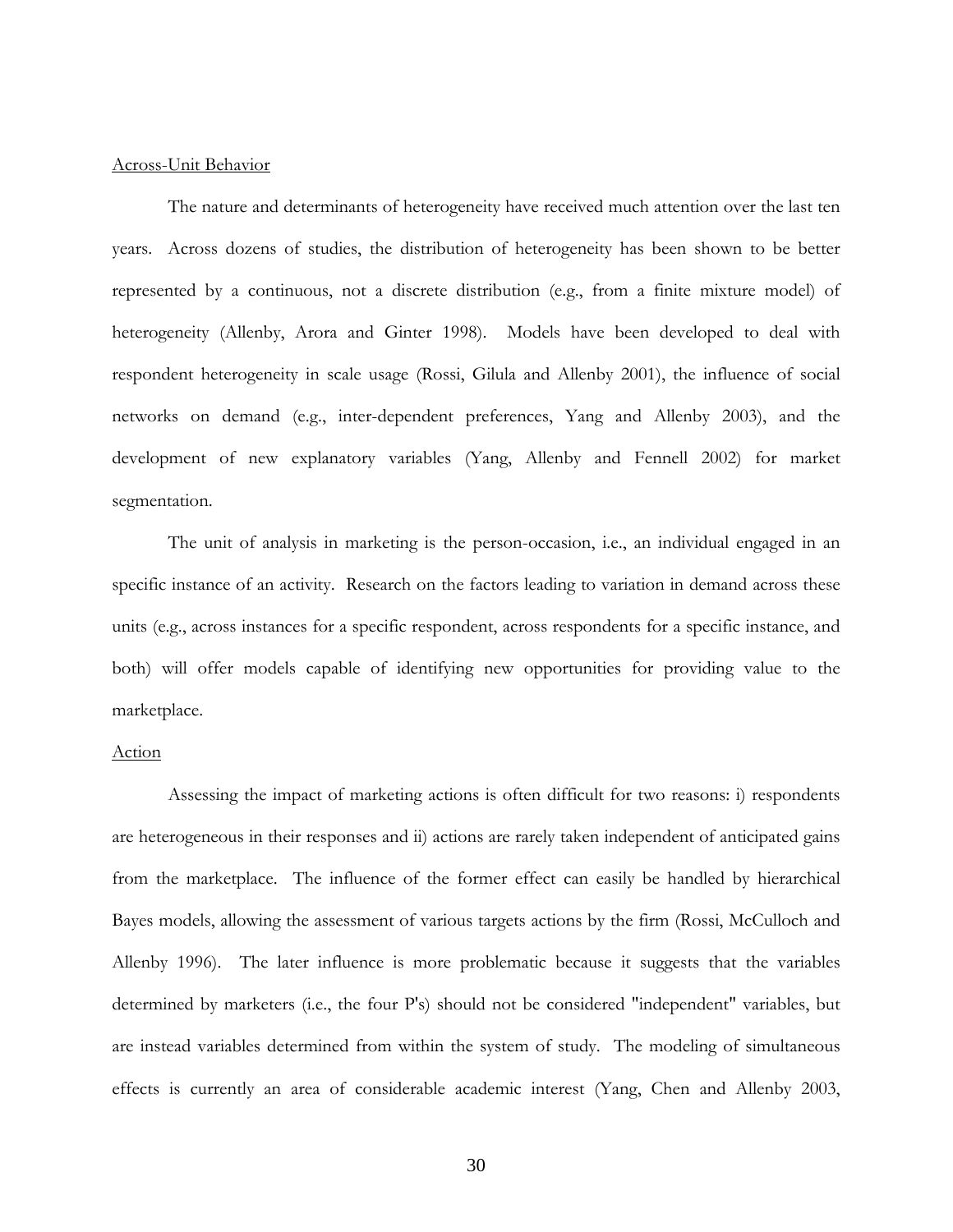Manchanda, Rossi and Chintagunta 2004) that will improve ability of marketers to assess the effectiveness of their actions.

#### **6. Challenges to Using HB Models**

 Hierarchical Bayes models free researchers from computational constraints that allows researchers and practitioners to develop more realistic models of buyer behavior and decision making. Moreover, this freedom enables exploration of marketing problems that have proven elusive over the years, such as models for advertising ROI, sales force effectiveness, and similarly complex problems that often involve simultaneity. The promise of Bayesian statistical methods lies in the ability to deal with these complex problems, but the very complexity of the problems creates a significant challenge to both researchers and practitioners.

 In most cases, there exists no off-the shelf programs for estimating complex HB models. The WinBugs software is one exception. Practitioners, however, have reported problems in applying WinBugs to datasets of the size encountered in commercial applications. Sawtooth Software has created two programs for estimating HB models, one for choice-based conjoint and one for OLS regression. However, these programs are limited to modeling relatively simple problems. In fact, these programs are really HB extensions to "standard" choice-based conjoint and regression models. While the availability of these programs from Sawtooth Software has been a major impetus behind the adoption of HB estimation for choice-based conjoint, the ability to estimate more complex models is limited by the need to customize programs for each new model.

The forthcoming book, Bayesian Statistics and Marketing, by Rossi, Allenby and McCulloch (2005) provides a comprehensive introduction to HB models from a theoretical and a practical perspective. The book contains software written in the R computing language for estimating most of the models discussed in this chapter. Moreover, the programs are written so that users can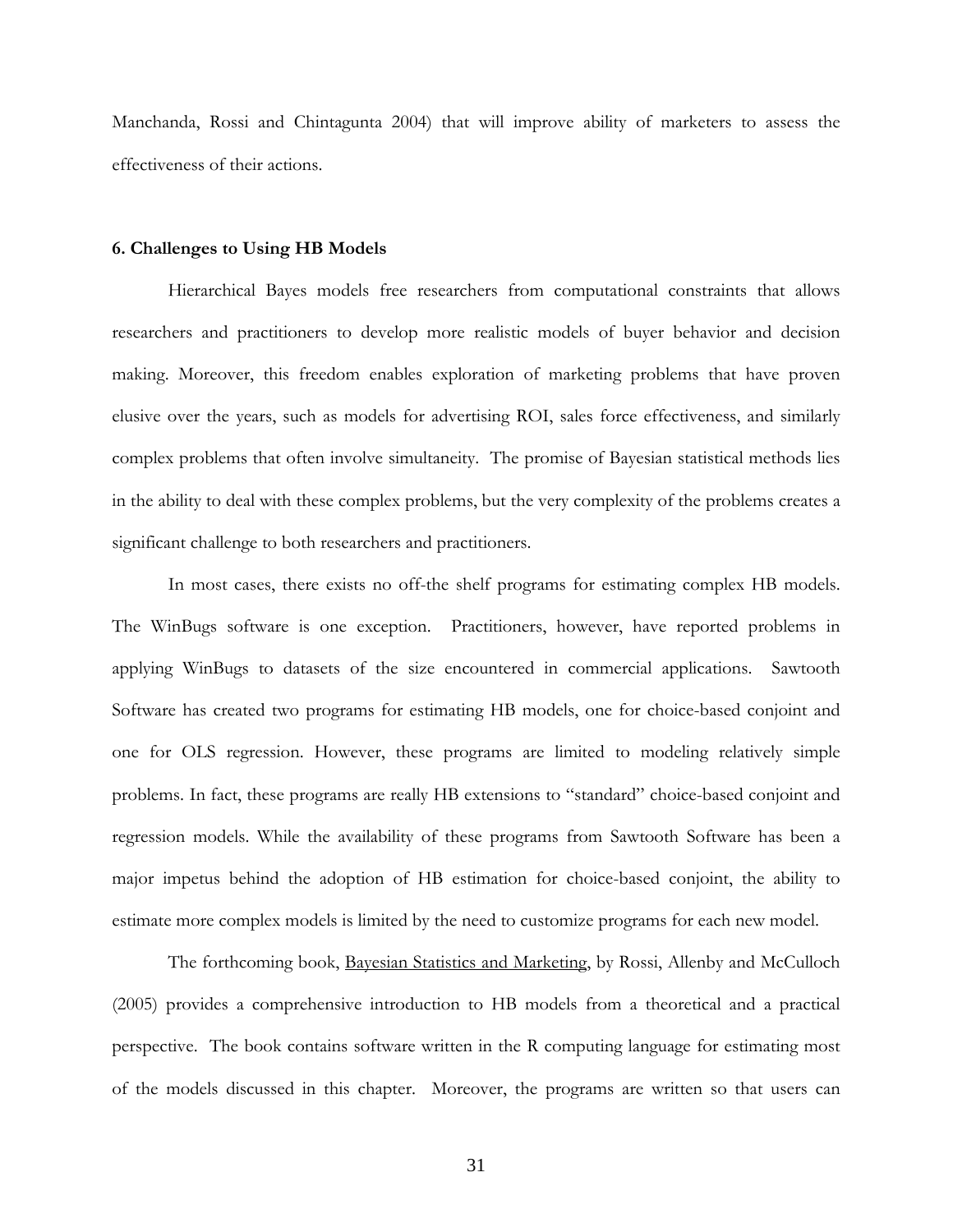modify the software to adapt to their needs, and tutorials are provided to help the user understand how to write code in this environment.

 Researchers must also adjust to some of the differences they will encounter in using HB methods. As noted earlier, HB estimation methods do not "converge" on a closed-form solution in the way that many of our classical estimation methods, such as multinomial logit, do. Practitioners will need to become comfortable with the fact that once the variance in the estimation stabilizes after several thousand "burn-in" iterations, there will still be considerable variation in the average parameter estimates. Another important difference with HB methods is that, instead of a point estimate of values for each respondent, we end up with a distribution of estimates for each respondent. While this is powerful in terms of understanding uncertainty, it adds to the complexity of the analysis, particularly in the case of market simulation.

 In closing, the future of Bayesian methods in marketing is promising. Bayesian models give researchers the freedom to study the complexities of human behavior in a more realistic fashion than was previously possible. Human behavior is extremely complex. Unfortunately, many of the models and variables used in our analysis are not. Consider, for example, the linear model in equation (2). While this model has been the workhorse of much statistical analysis, particularly in conjoint analysis, it does not provide a true representation of how respondents encode, judge, and report on items in a questionnaire. The future holds many opportunities to look behind the responses in survey data, and other marketing data, to gain better insight into how individuals will act in the marketplace.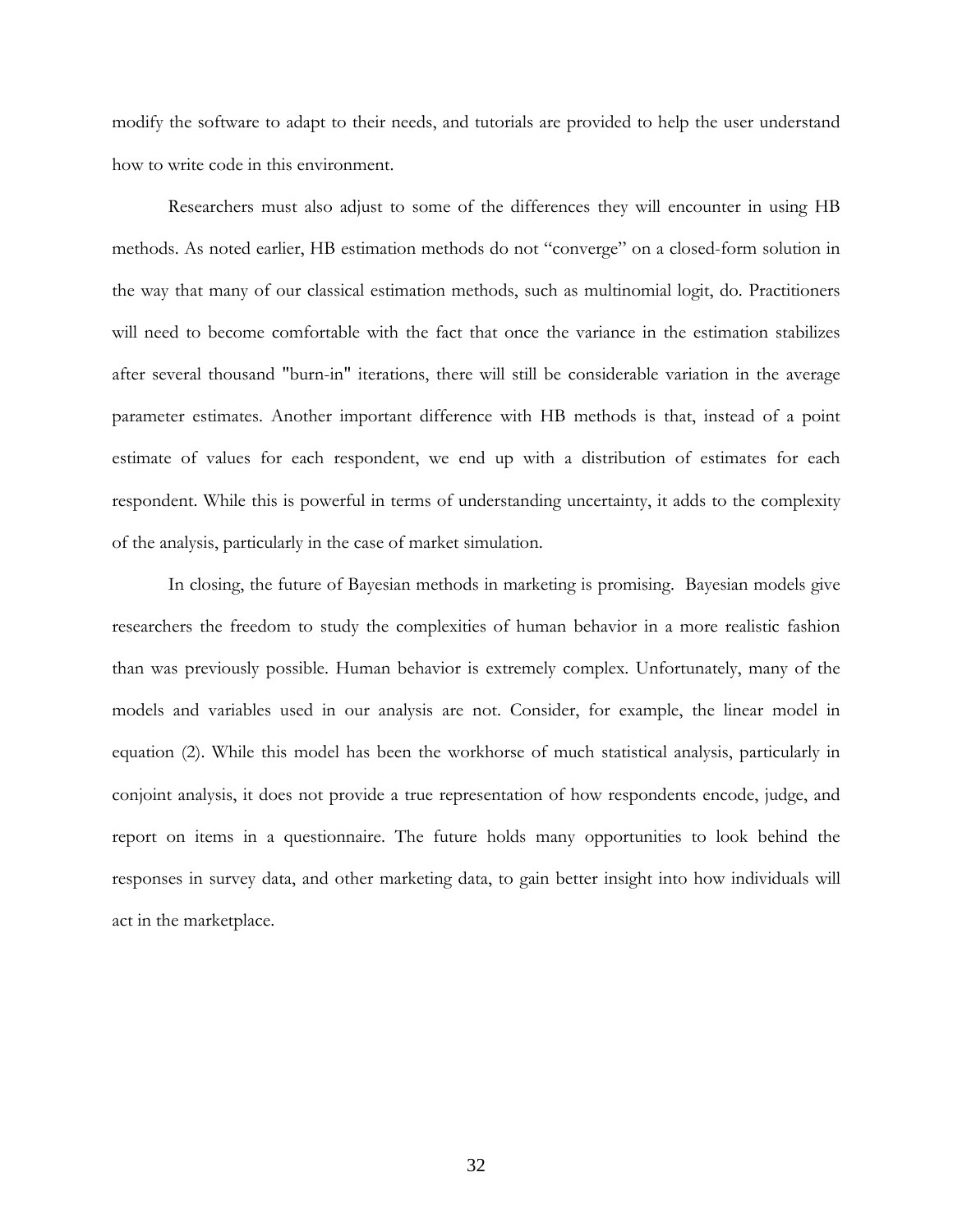## **Annotated Bibliography of Bayesian Applications in Marketing**

## Books

Rossi, Peter E., Greg M. Allenby and Robert E. McCulloch (2005), Bayesian Statistics and Marketing, New York: Wiley (forthcoming).

A comprehensive summary of the theory and application of Bayesian methods in marketing. Includes software in the R statistical language to implement commonly used models, and some of the more advanced models recently published in the marketing literature.

## Journal Articles

Ainslie, Andrew and Peter Rossi (1998), "Similarities in Choice Behavior across Product Categories," *Marketing Science,* 17, 91-106.

A multi-category choice model is proposed where household response coefficients are assumed dependent across category. The estimated distribution of heterogeneity reveals that price, display and feature sensitivity are not uniquely determined for each category, but may be related to household-specific factors.

Allenby, Greg M., Thomas Shiveley, Sha Yang and Mark J. Garratt (2004), "A Choice Model for Packaged Goods: Dealing with Discrete Quantities and Quantity Discounts," *Marketing Science*, 23, 1, 95-108.

A method for dealing with the pricing of a product with different package sizes is developed from utility-maximizing principles. The model allows for the estimation of demand when there exist a multitude of size-brand combinations.

Allenby, Greg M., Robert P. Leone, and Lichung Jen (1999), "A Dynamic Model of Purchase Timing with Application to Direct Marketing," *Journal of the American Statistical Association*, 94, 365-374.

Customer inter-purchase times modeled with a heterogeneous generalized gamma distribution, where the distribution of heterogeneity is a finite mixture of inverse generalized gamma components. The model allows for structural heterogeneity where customers can become inactive.

Allenby, Greg M., Neeraj Arora, and James L. Ginter (1998), "On the Heterogeneity of Demand," *Journal of Marketing Research,* 35, 384-389.

A normal component mixture model is compared to a finite mixture model using conjoint data and scanner panel data. The predictive results provide evidence that the distribution of heterogeneity is continuous, not discrete.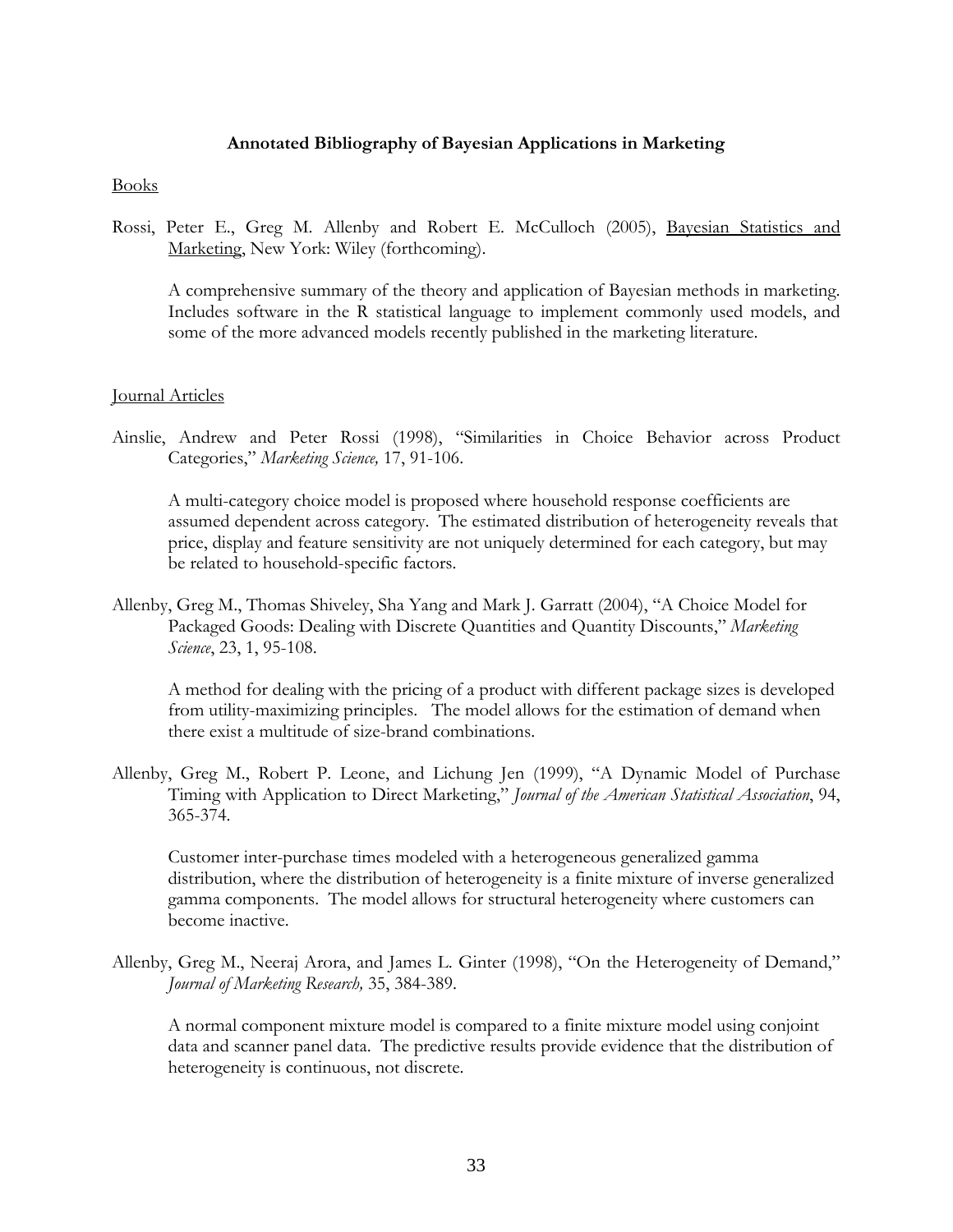Allenby, Greg M., Lichung Jen and Robert P. Leone (1996), "Economic Trends and Being Trendy: The Influence of Consumer Confidence on Retail Fashion Sales," *Journal of Business & Economic Statistics,* 14, 103-111.

A regression model with autoregressive errors is used to estimate the influence of consumer confidence on retail sales. Data are pooled across divisions of a fashion retailer to estimate a model where influence has a differential impact on pre-season versus in-season sales.

Allenby, Greg M. and Peter J. Lenk (1995), "Reassessing Brand Loyalty, Price Sensitivity, and Merchandising Effects on Consumer Brand Choice," Journal of Business & Economic Statistics, 13, 281-289.

The logistic normal regression model of Allenby and Lenk (1994) is used to explore the order of the brand-choice process, and to estimate the magnitude of price, display and feature advertising effects across four scanner panel datasets. The evidence indicates that brand-choice is not zero order, and merchandising effects are much larger than previously thought.

Allenby, Greg M. and James L. Ginter (1995), "Using Extremes to Design Products and Segment Markets," *Journal of Marketing Research,* 32, 392-403.

A heterogeneous random-effects binary choice model is used to estimate conjoint partworths using data from a telephone survey. The individual-level coefficients available in hierarchical Bayes models are used to explore extremes of the heterogeneity distribution, where respondents are most and least likely to respond to product offers.

Allenby, Greg M., Neeraj Arora, and James L. Ginter (1995), "Incorporating Prior Knowledge into the Analysis of Conjoint Studies," *Journal of Marketing Research,* 32, 152-162.

Oridinal prior information is incorporated into a conjoint analysis using a rejection sampling algorithm. The resulting part-worth estimates have sensible algebraic signs that are needed for deriving optimal product configurations.

Allenby, Greg M. and Peter J. Lenk (1994), "Modeling Household Purchase Behavior with Logistic Normal Regression," *Journal of American Statistical Association,* 89, 1218-1231.

A discrete choice model with autocorrelated errors and consumer heterogeneity is developed and applied to scanner panel dataset of ketchup purchases. The results indicate substantial unobserved heterogeneity and autocorrelation in purchase behavior.

Allenby, Greg M. (1990) "Hypothesis Testing with Scanner Data: The Advantage of Bayesian Methods," *Journal of Marketing Research*, 27, 379-389.

Bayesian testing for linear restrictions in a multivariate regression model is developed and compared to classical methods.

Allenby, Greg M. (1990), "Cross-Validation, the Bayes Theorem, and Small-Sample Bias," *Journal of Business & Economic Statistics,* 8, 171-178.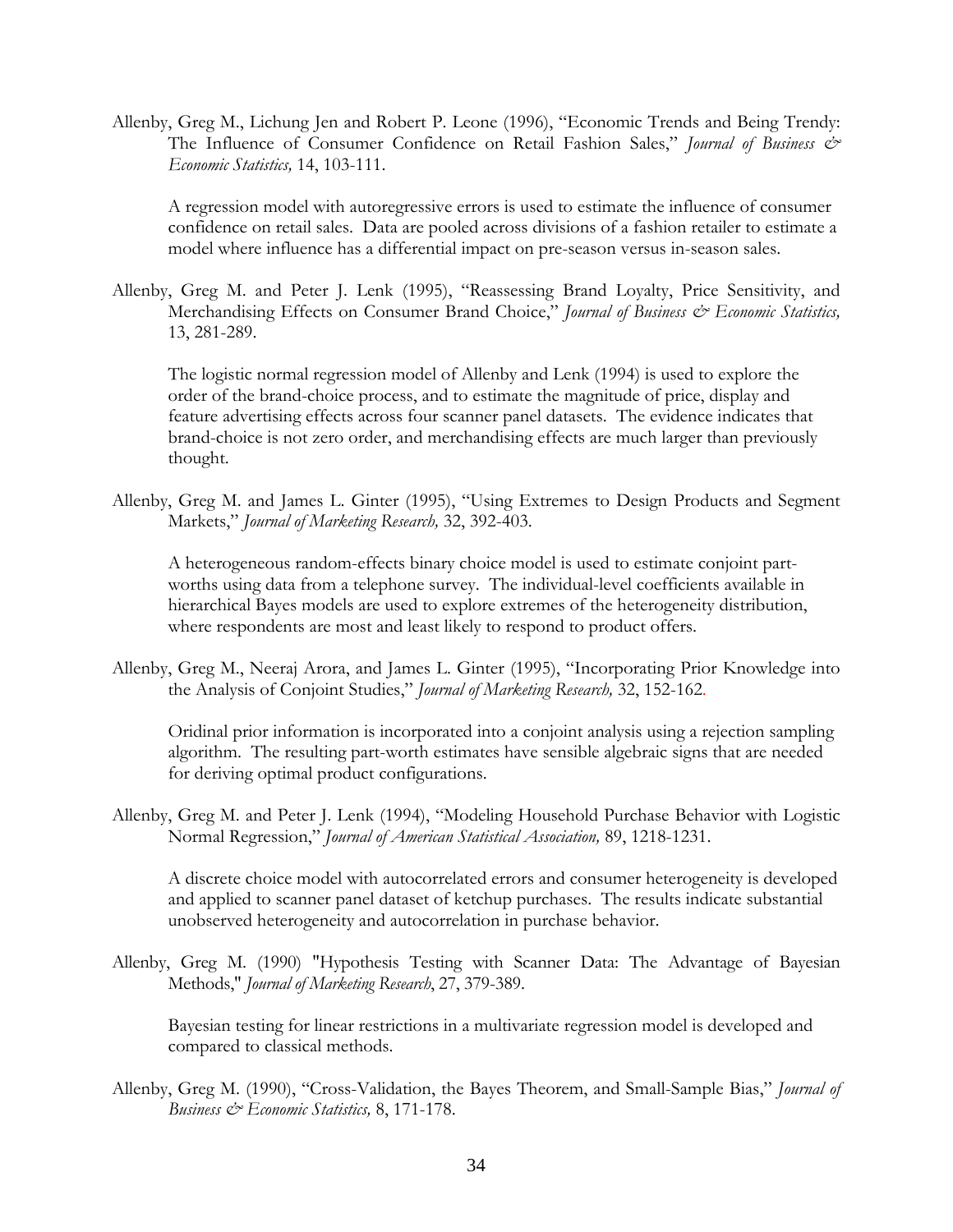Cross-validation methods that employ plug-in point approximations to the average likelihood are compared to formal Bayesian methods. The plug-in approximation is shown to over-state the amount of statistical evidence.

Andrews, Rick , Asim Ansari, and Imran Currim (2002) "Hierarchical Bayes versus finite mixture conjoint analysis models: A comparison of fit, prediction, and partworth recovery," *Journal of Marketing Research*, 87-98

A simulation study is used to investigate the performance of continuous and discrete distributions of heterogeneity in a regression model. The results indicate that Bayesian methods are robust to the true underlying distribution of heterogeneity, and finite mixture models of heterogeneity perform well in recovering true parameter estimates.

Ansari, Asim., Skander Essegaier, and Rajeev Kohli (2000), "Internet Recommendation Systems," *Journal of Marketing Research,* 37, 363-375.

Random-effect specifications for respondents and stimuli are proposed within the same linear model specification. The model is used to pool information from multiple data sources.

Ansari, Asim, Kamel Jedidi and Sharan Jagpal (2000), "A Hierarchical Bayesian Methodology for Treating Heterogeneity in Structural Equation Models," *Marketing Science,* 19, 328-347.

Covariance matrix heterogeneity is introduced into a structural equation model, in contrast to standard models in marketing where heterogeneity is introduced into the mean structure of a model. The biasing effects of not accounting for covariance heterogeneity is documented.

Arora, Neeraj and Greg M. Allenby (1999) "Measuring the Influence of Individual Preference Structures in Group Decision Making," *Journal of Marketing Research,* 36, 476-487.

Group preferences differ from the preferences of individuals in the group. The influence of the group on the distribution of heterogeneity is examined using conjoint data on durable good purchases by a husband's, wife's and their joint evaluation.

Arora, Neeraj and Greg M. Allenby and James L. Ginter (1998), "A Hierarchical Bayes Model of Primary and Secondary Demand," *Marketing Science,* 17, 29-44.

An economic discrete/continuous demand specification is used to model volumetric conjoint data. The likelihood function is structural, reflecting constrained utility maximization.

Blattberg, Robert C. and Edward I. George (1991), "Shrinkage Estimation of Price and Promotional Elasticities: Seemingly Unrelated Equations," *Journal of the American Statistical Association,* 86, 304-315.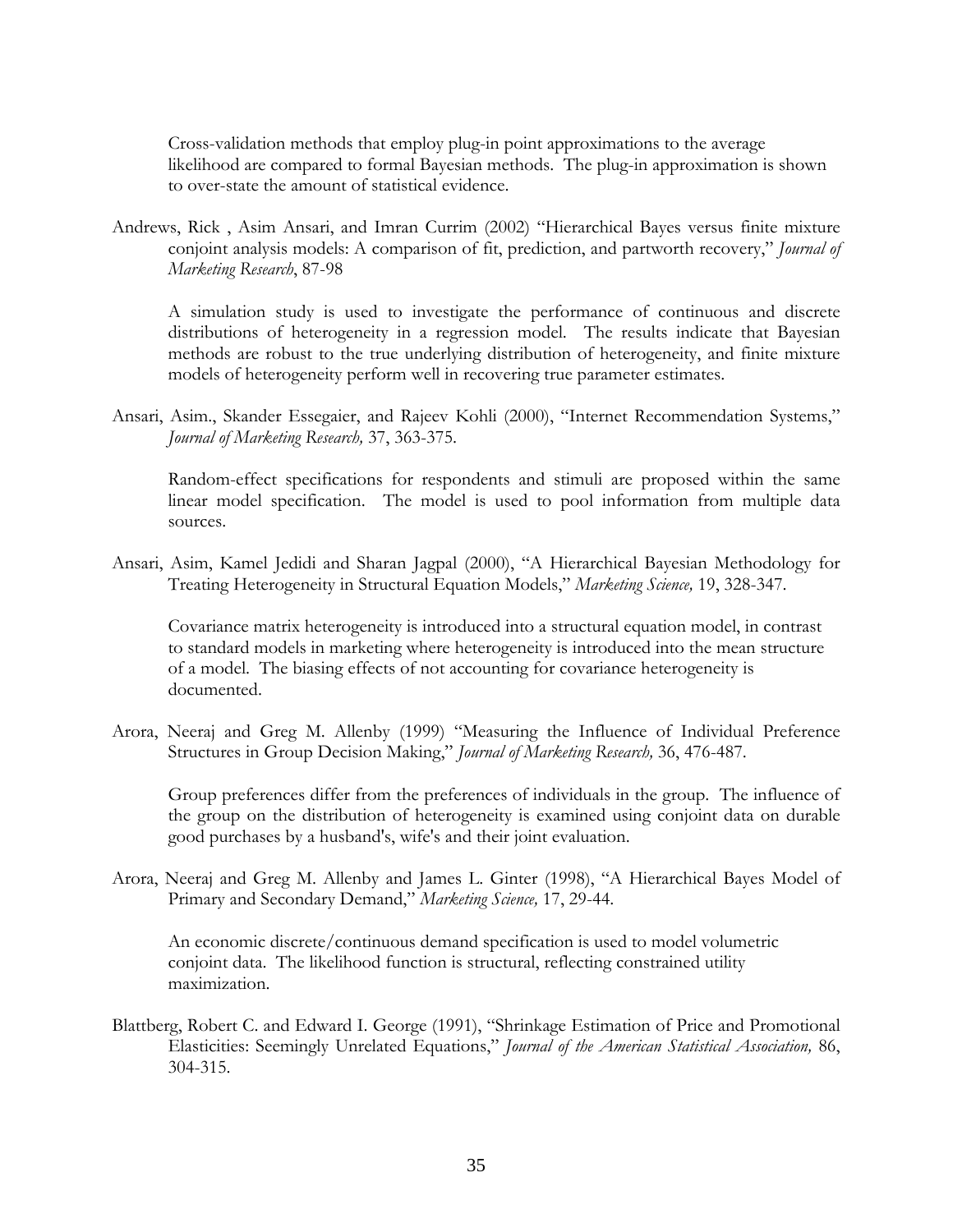Weekly sales data across multiple retailer in a chain are modeled using a linear model with heterogeneity. Price and promotional elasticity estimates are shown to have improved predictive performance.

Boatwright, Peter, Sanjay Dhar and Peter E. Rossi (2004) "The Role of Retail Competition, Demographics and Account Retail Strategy as Drivers of Promotional Sensitivity," *Quantitative Marketing and Economics*, 2, 169-190.

Explanatory variables are entered as a regression for the mean of the distribution of heterogeneity. The variables are found to account for 30 percent of the variation in promotion sensitivity, with retail competition variables being least important.

Boatwright, Peter, Sharad Borle and Joseph B. Kadane (2003) "A Model of the Joint Distribution of Purchase Quantity and Timing," *J. Amer. Statist. Assoc.* **98** 564-572.

Purchase quantity and timing are modeled as the marginal distribution of purchase timing and the distribution of purchase quantity conditional on purchase timing in their paper. The authors propose a hierarchical Bayes model that disentangles the weekly and daily components of the purchase timing.

Boatwright, Peter, Robert McCulloch and Peter E. Rossi (1999),"Account-Level Modeling for Trade Promotion: An Application of a Constrained Parameter Hierarchical Model", *Journal of the American Statistical Association* , 94, 1063-1073.

A common problem in the analysis of sales data is that price coefficients are often estimated with algebraic signs that are incompatible with economic theory. Ordinal constraints are introduced through the prior to address this problem, leading to a truncated distribution of heterogeneity.

Bradlow, Eric T., Ye Hu and Teck-Hua Ho (2004) "A Learning-Based Model for Imputing Missing Levels in Partial Conjoint Studies (with discussion)," *Journal of Marketing Research*, 41, 269-396.

Alternative models of data imputation are investigated to assess respondent inference about missing attribute in partial-profile conjoint analysis. The results indicate that inference is based on prior knowledge about the category and design aspects of the study.

Bradlow, Eric T. and Peter S. Fader (2001), "A Bayesian Lifetime Model for the "Hot 100" *Billboard* Songs," *Journal of the American Statistical Association,* 96, 368-381.

A time series model for ranked data is developed using a latent variable model. The deterministic portion of the latent variable follows a temporal pattern described by a generalized gamma distribution, and the stochastic portion is extreme value.

Bradlow, Eric T. and David Schmittlein (1999), "The Little Engines That Could: Modeling the Performance of World Wide Web Search Engines," *Marketing Science* 19, 43-62*.*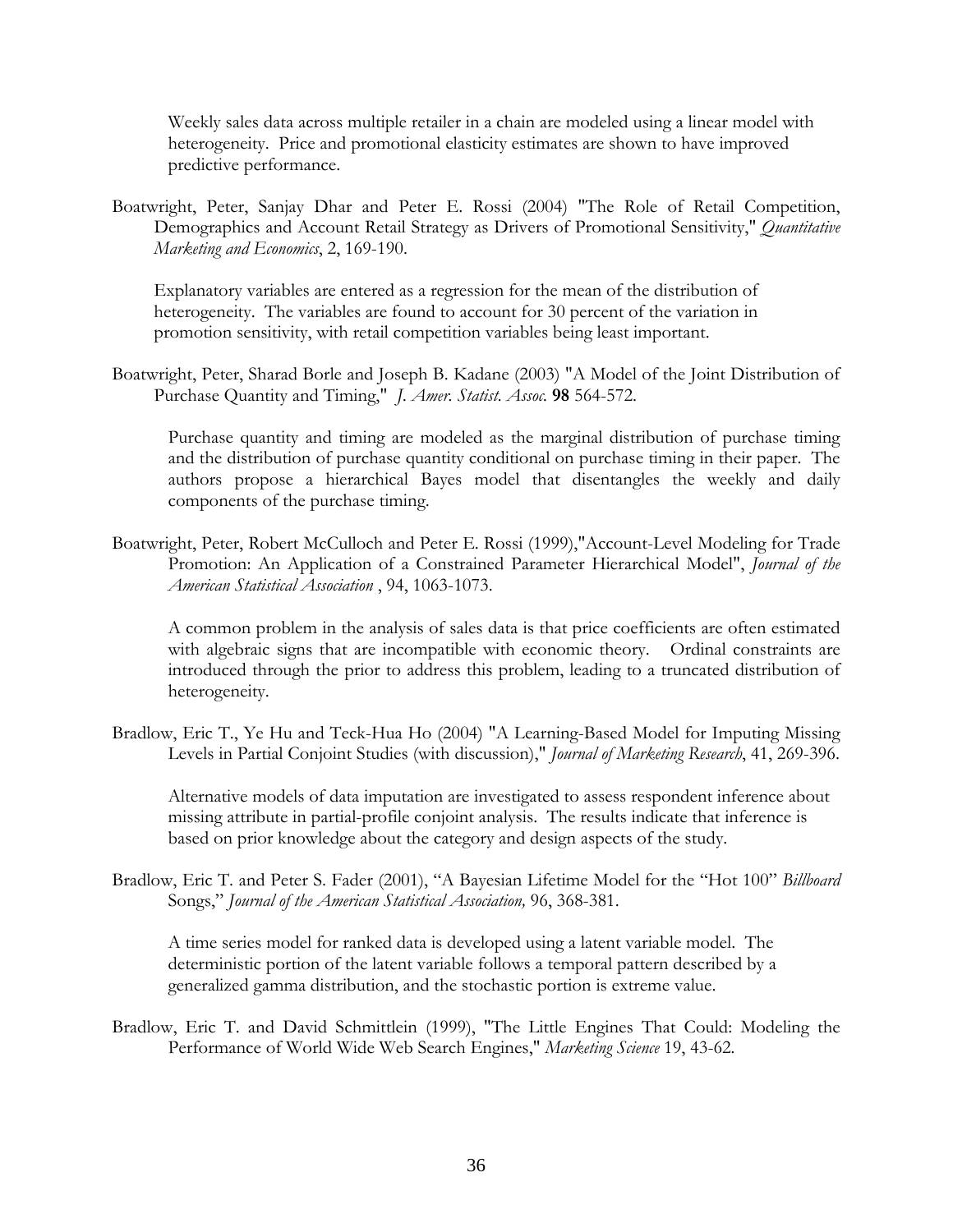A proximity model is developed for analysis of the performance of Internet search engines. The likelihood function reflects the distance between the engine and specific URL's, with the mean location of the URL's parameterized with a linear model.

Bradlow, Eric T. and Vithala R. Rao (2000), "A Hierarchical Bayes Model for Assortment Choice," *Journal of Marketing Research,* 37, 259-268.

A statistical measure of attribute assortment is incorporated into a random-utility model to measure consumer preference for assortment beyond the effects from the attribute levels themselves. The model is applied to choices between bundled offerings.

Bucklin, Randolph E. and Catarina Sismeiro (2003) "A Model of Web Site Browsing Behavior Estimated on Clickstream Data," *Journal of Marketing Research*, 40, 249-267.

Heterogeneity is introduced into a Tobit model of number of pages viewed and number of visits to a web site.

Chaing, Jeongwen, Siddartha Chib and Chakravarthi Narasimhan (1999), "Markov Chain Monte Carol and Models of Consideration Set and Parameter Heterogeneity," *Journal of Econometrics* 89, 223-248.

Consideration sets are enumerated and modeled with a Dirichlet prior in a model of choice. A latent state variable is introduced to indicate the consideration set, resulting in a model of structural heterogeneity.

Chang, Kwangpil, S. Siddarth and Charles B. Weinberg (1999), "The Impact of Heterogeneity in Purchase Timing and Price Responsiveness on Estimates of Sticker Shock Effects," *Marketing Science,* 18, 178-192.

A random utility model with reference prices is examined with and without allowance for household heterogeneity. When heterogeneity is present in the model, the reference price coefficient is estimated to be close to zero.

Chib, Siddhartha, P.B. Seetharaman and Adrei Strijnev (2004) "Model of Brand Choice with a No-Purchase Option Calibrated to Scanner-Panel Data," *Journal of Marketing Research*, 41, 184- 196.

An outside good is introduced into a discrete choice model, and related to household inventory and other covariates. In-sample and predictive fits are shown to be superior to nested logit and general GEV models.

DeSarbo, W. S., Fong, D. K. H., Liechty, J., and Chang, J. 2004. Evolutionary Preference/Utility Functions: A Dynamic Perspective. *Psychometrika*. Forthcoming.

The paper introduces a Bayesian dynamic linear methodology that permits the detection and modeling of potential changes to the underlying preference/utility structure of the respondent. An illustration of revealed/stated preference analysis is given involving students' preferences for apartments and their underlying attributes and features.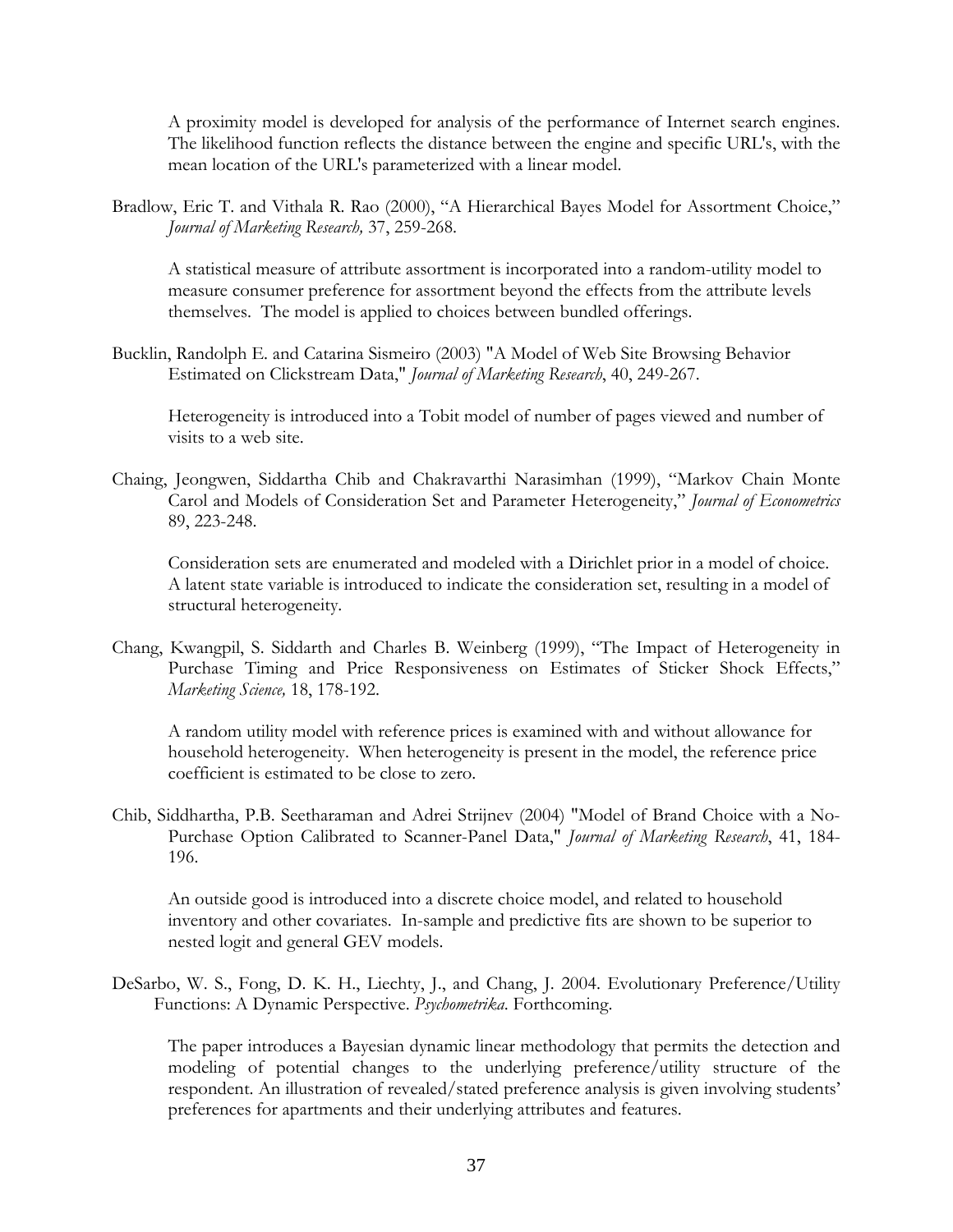DeSarbo, Wayne, Youngchan Kim and Duncan Fong (1999), "A Bayesian Multidimensional Scaling Procedure for the Spatial Analysis of Revealed Choice Data," *Journal of Econometrics* 89, 79- 108.

The deterministic portion of a latent variable model is specified as a scalar product of consumer and brand coordinates to yield a spatial representation of revealed choice data. The model provides a graphical representation of the market structure of product offerings.

Edwards, Yancy and Greg M. Allenby (2003) "Multivariate Analysis of Multiple Response Data," *Journal of Marketing Research*, 40, 321-334.

Pick any/J data is modeled with a multivariate probit model, allowing standard multivariate techniques to be applied to the parameter of the latent normal distribution. Identifying restrictions for the model are imposed by post-processing the draws of the Markov chain.

Gilbride, Timothy J. and Greg M. Allenby (2004) "A Choice Model with Conjunctive, Disjunctive, and Compensatory Screening Rules," *Marketing Science*, 23, 3, 391-406.

Indicator functions are introduced in a discrete choice model to screen alternatives. The model identifies attribute-levels required by offerings for detailed consideration by consumers.

Huber, Joel and Kenneth Train (2001), "On the Similiarity of Classical and Bayesian Estimates of Individual Mean Partworths," *Marketing Letters,* 12, 259-269.

Classical and Bayesian estimation methods are found to be yield similar individual-level estimates. The classical methods condition on estimated hyper-parameters, while Bayesian methods account for their uncertainty.

Jedidi, Kamel, Sharan Jagpal and Puneet Manchanda (2003) "Measuring Heterogeneous Reservation Prices for Product Bundles, *Marketing Science*, 22, 1, 107-130.

A latent utility model is parameterized in terms of reservation prices and estimated using MCMC methods. The distribution of heterogeneity is specified to allow for general patterns of substitution and complementarity.

Jen, Lichung, Chien-Heng Chou and Greg M. Allenby (2003) "A Bayesian Approach to Modeling Purchase Frequency," *Marketing Letters*, 14, 1, 5-20.

A model of purchase frequency that combines a Poisson likelihood with gamma mixing distribution is proposed, where the mixing distribution is a function of covariates. The covariates are shown to be useful for customers with short purchase histories or have infrequent interaction with the firm.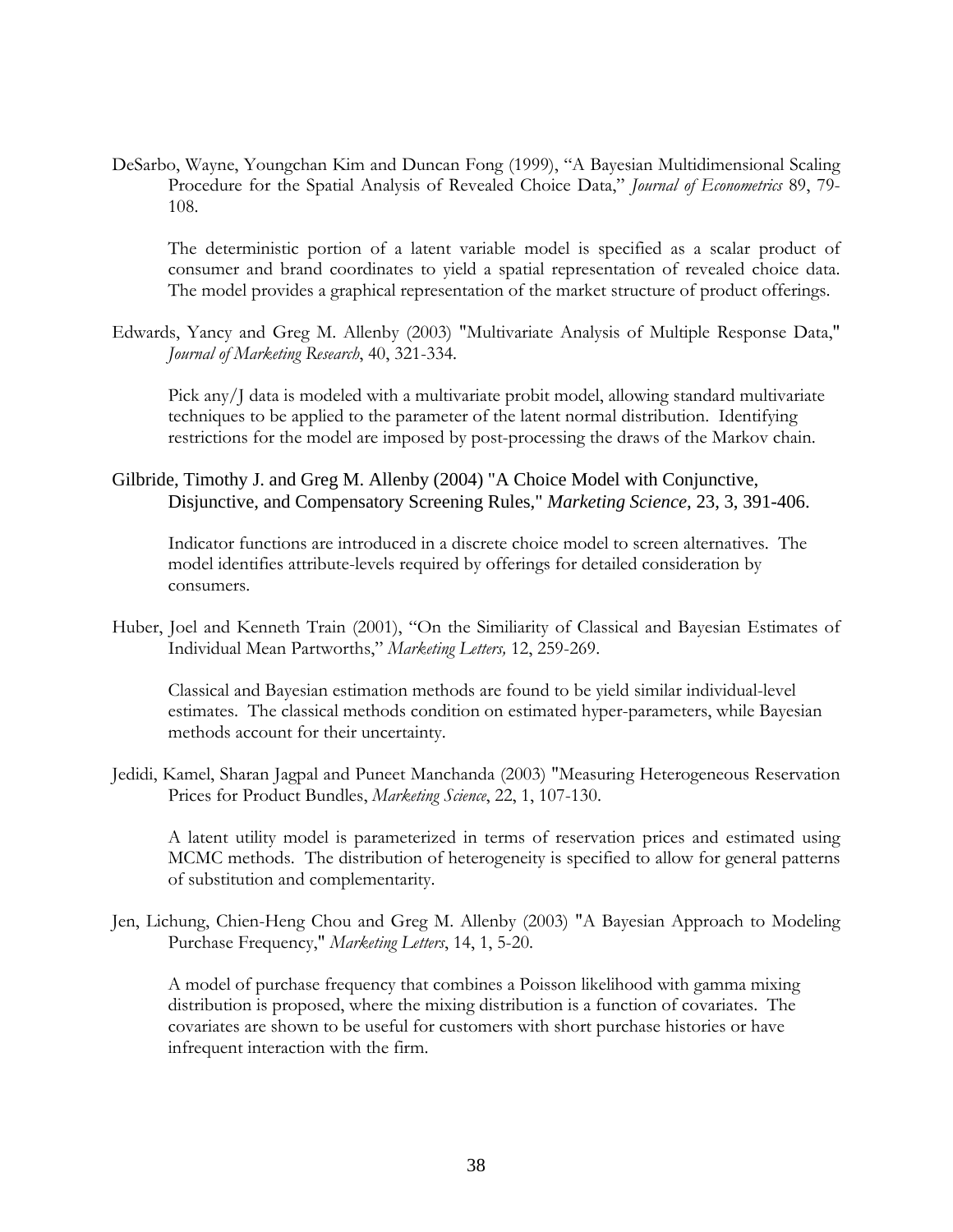Kalyanam, Kirthi and Thomas S. Shiveley (1998), "Estimating Irregular Pricing Effects: A Stochastic Spline Regression Approach," *Journal of Marketing Research,* 35, 16-29.

 Stochastic splines are used to model the relationship between price and sales, resulting in a more flexible specification of the likelihood function.

Kalyanam, Kirthi (1996), "Pricing Decision under Demand Uncertainty: A Bayesian Mixture Model Approach," *Marketing Science,* 15, 207-221.

Model uncertainty is captured in model predictions by taking a weighted average where the weights correspond to the posterior probability of the model. Pricing decisions are shown to be more robust.

Kamakura, Wagner A. and Michel Wedel (1997), "Statistical Data Fusion for Cross-Tabulation," *Journal of Marketing Research,* 34, 485-498.

Imputation methods are proposed for analyzing cross-tabulated data with empty cells. Imputation is conducted in an iterative manner to explore the distribution of missing responses.

Kim, Jaehwan, Greg M. Allenby and Peter E. Rossi (2002), "Modeling Consumer Demand for Variety," *Marketing Science*, 21, 223-228.

 A choice model with interior and corner solutions is derived from a utility function with decreasing marginal utility. Kuhn-Tucker conditions are used to relate the observed data with utility maximization in the likelihood specification.

Lee, Jonathan, Peter Boatwright and Wagner Kamakura (2003), "A Bayesian Model for Prelaunch Sales Forecasting of Recorded Music," *Management Science* 49, 179-196.

The authors study the forecasting of sales for new music albums prior to their introduction. A hierarchical logistic shaped diffusion model is used to combine a variety of sources of information on attributes of the album, effects of marketing variables and dynamics of adoption.

Leichty, John, Venkatram Ramaswamy, and Steven H. Cohen (2001), "Choice Menus for Mass Customization," *Journal of Marketing Research* 38, 183-196.

A multivariate probit model is used to model conjoint data where respondents can select multiple items from a menu. The observed binomial data is modeled with a latent multivariate normal distribution.

Liechty, J., Fong, D. K. H., and DeSarbo, W. S. 2004. Dynamic Models Incorporating Individual Heterogeneity: Utility Evolution in Conjoint Analysis. *Marketing Sci*. Forthcoming.

Heterogeneity is incorporated into a conjoint model around an aggregate dynamic trend.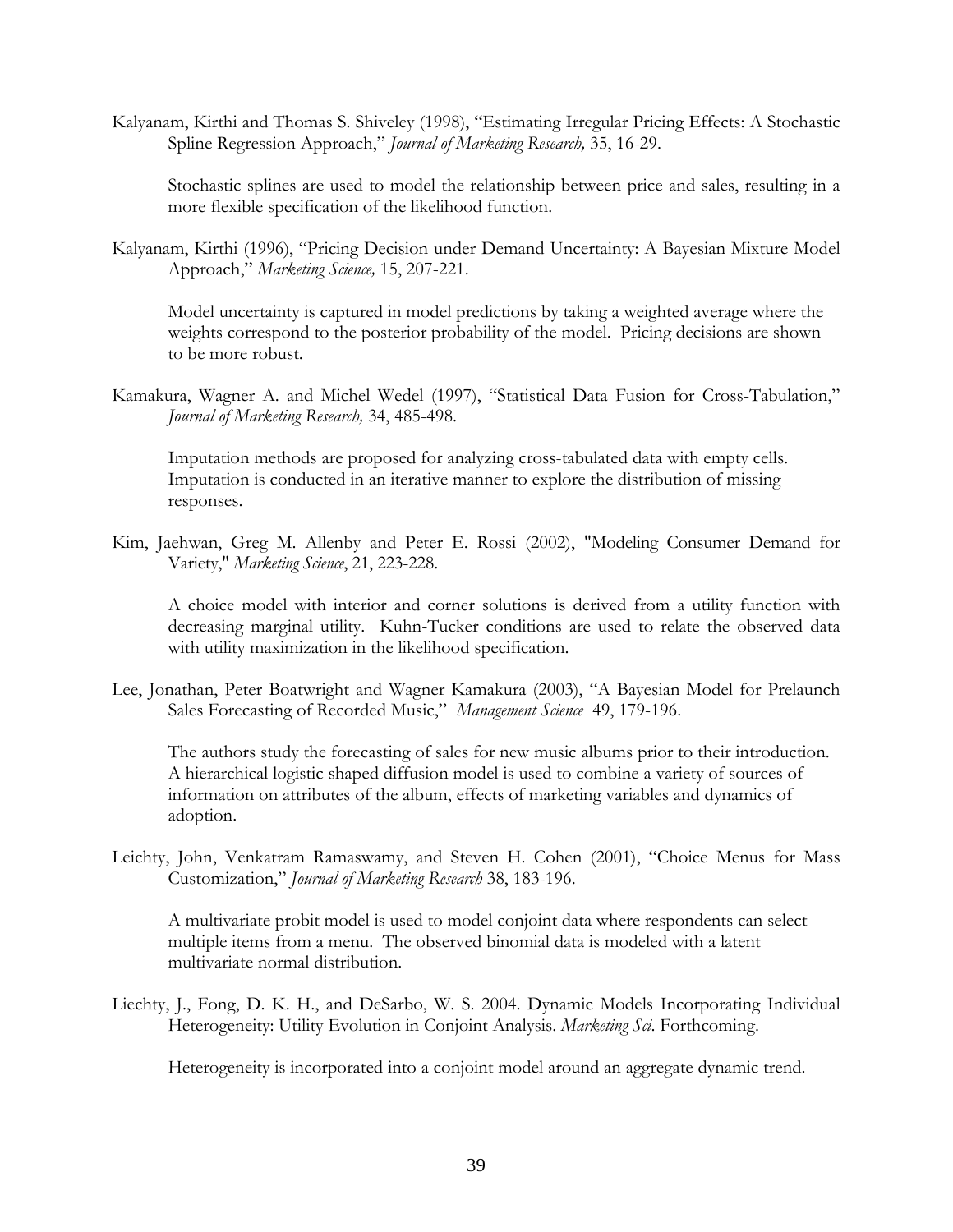Lenk, Peter and Ambar Rao (1990), "New Models from Old: Forecasting Product Adoption by Hierarchical Bayes Procedures," *Marketing Science* 9, 42-53.

The non-linear likelihood function of the Bass model is combined with a random-effects specification across new product introductions. The resulting distribution of heterogeneity is shown to improve early predictions of new product introductions.

Lenk, Peter J., Wayne S. DeSarbo, Paul E. Green and Martin R. Young, (1996), "Hierarchical Bayes Conjoint Analysis: Recovery of Partworth Heterogeneity from Reduced Experimental Designs," *Marketing Science,* 15, 173-191.

Fractionated conjoint designs are used to assess ability of the distribution of heterogeneity to "bridge" conjoint analyses across respondents to impute part-worths for attributes not examined.

Manchanda, Puneet, Peter E. Rossi and Pradeep K. Chintagunta (2004) "Response Modeling with Nonrandom Marketing-Mix Variables," *Journal of Marketing Research*, 41, 467-478.

A sales response model is developed where the level of marketing mix variable is partially determined by the expected gain of the allocation. The model is applied to pharmaceutical sales data where dependence between the level of detailing and sales effectiveness is assessed.

Manchanda, Puneet, Asim Ansari and Sunil Gupta (1999), "The "Shopping Basket": A Model for Multicategory Purchase Incidence Decisions," *Marketing Science,* 18, 95-114.

Multi-category demand data are modeled with a multivariate probit model. Identifying restrictions in the latent error covariance matrix require use of a modified Metropolis-Hastings algorithm.

Marshall, Pablo and Eric T. Bradlow (2002), "A Unified Approach to Conjoint Analysis Models," *Journal of the American Statistical Association*, 97, 674-682.

Various censoring mechanisms are proposed for relating observed interval, ordinal and nominal data to a latent linear conjoint model.

McCulloch, Robert E. and Peter E. Rossi (1994) "An Exact Likelihood Analysis of the Multinomial Probit Model," *Journal of Econometrics*, 64, 217-228

The multinomial probit model is estimated using data augmentation methods. Approaches to handling identifying model identification are discussed.

Moe, Wendy and Peter Fader (2002), "Using Advance Purchase Orders to Track New Product Sales," *Marketing Science* 21, 347-364.

A hierarchical model of product diffusion is developed to forecasting new product sales. The model features a mixture of Weibulls as the basic model with a distribution of heterogeneity over related products. The model is applied to data on music album sales.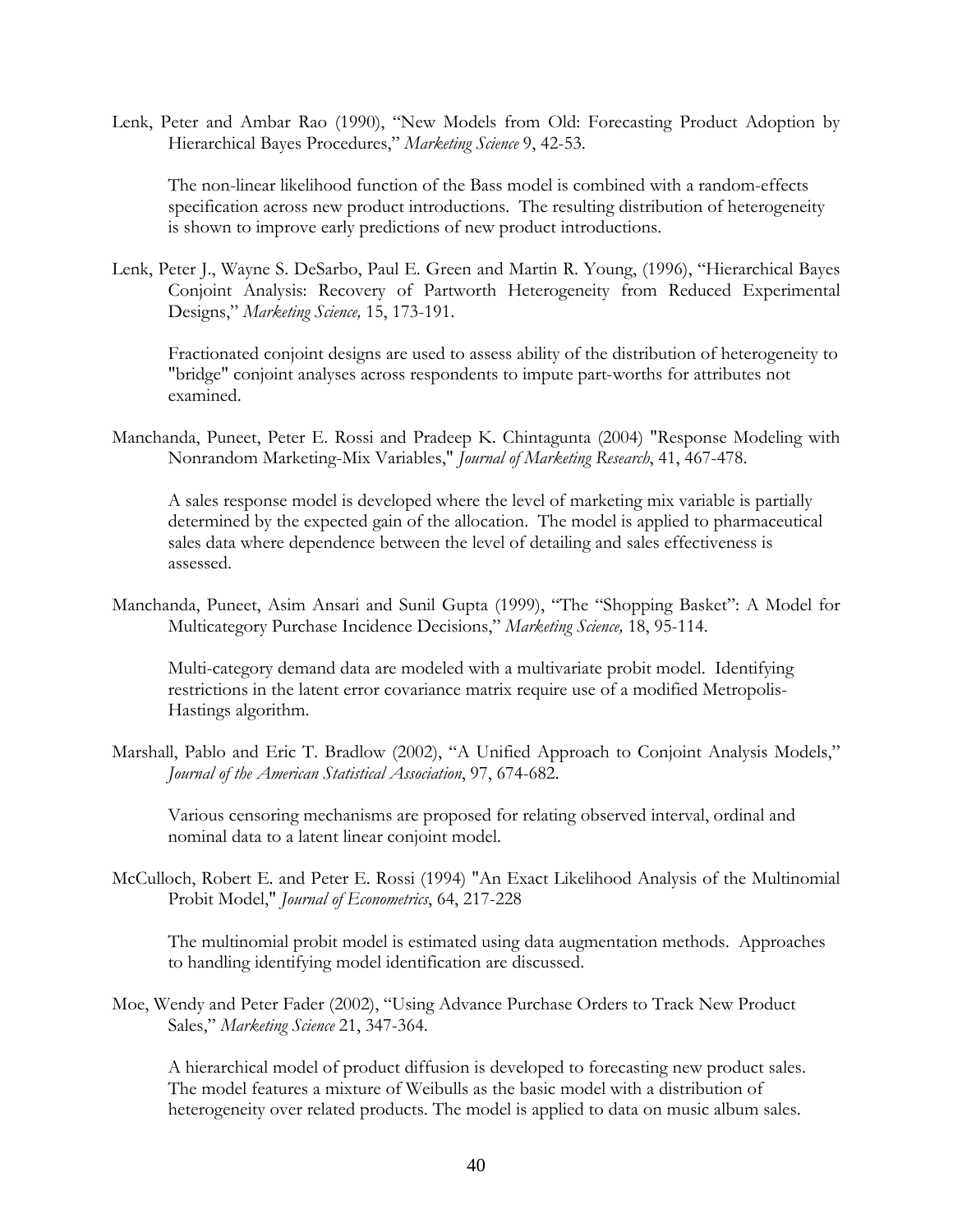Montgomery, Alan, Shibo Li, Kannan Srinivasan and John C. Liechty. 2004. Predicting Online Purchase Conversion Using Web Path Analysis. *Marketing Sci*. Forthcoming.

A dynamic Multinomial Probit model with auto-regressive lags and a hidden Markov switching structure is used to model individual navigation paths through web pages, where the pages have been grouped into different categories. The model demonstrates that incorporating path specific data in this manner results in improved predictive power.

Montgomery, Alan L. (1997), "Creating Micro-Marketing Pricing Strategies Using Supermarket Scanner Data," *Marketing Science* 16, 315-337.

Bayesian Hierarchical Models applied to store-level scanner data. The model specification involves store-level demographic variables. Profit opportunities for store-level pricing are explored using constraints on the change in average price.

Montgomery, Alan L. and Eric T. Bradlow (1999), "Why Analyst Overconfidence About the Functional Form of Demand Models Can Lead to Overpricing," *Marketing Science,* 18, 569- 583.

The specification of a function form involves imposing exact restrictions in an analysis. Stochastic restrictions are introduce via a more flexible model specification and prior distribution, resulting in less aggressive policy implications.

Montgomery, Alan L. and Peter E. Rossi (1999), "Estimating Price Elasticities with Theory-Based Priors," *Journal of Marketing Research,* 36, 413-423.

The prior distribution is used to stochastically impose restrictions on price elasticity parameters that are consistent with economic theory. This proposed approach is compared to standard shrinkage estimators that employ the distribution of heterogeneity.

Neelamegham, Ramya and Pradeep Chintagunta (1999), "A Bayesian Model to Forecast New Product Performance in Domestic and International Markets," *Marketing Science,* 18, 115-136.

Alternative information sets are explored for making new product forecasts in domestic and international markets using a Poisson model for attendance with log-normal heterogeneity.

Pammer, S. E., Fong, D. K. H. and Arnold, S. F. (2000) Forecasting the Penetration of a New Product -- A Bayesian Approach. *Journal of Business and Economic Statistics***, 18**, 428-435.

Prior information are incorporated into the data analysis for predicting the penetration of a new product into a market. The penetration curve is assumed to be a nondecreasing function of time and may be under shape constraints. An example on forecasting the penetration of color TV using the information from black-and-white TV is provided in the paper.

Putler, Daniel S. Kirthi Kalyanam and James S. Hodges (1996), "A Bayesian Approach for Estimating Target Market Potential with Limited Geodemographic Information," *Journal of Marketing Research,* 33, 134-149.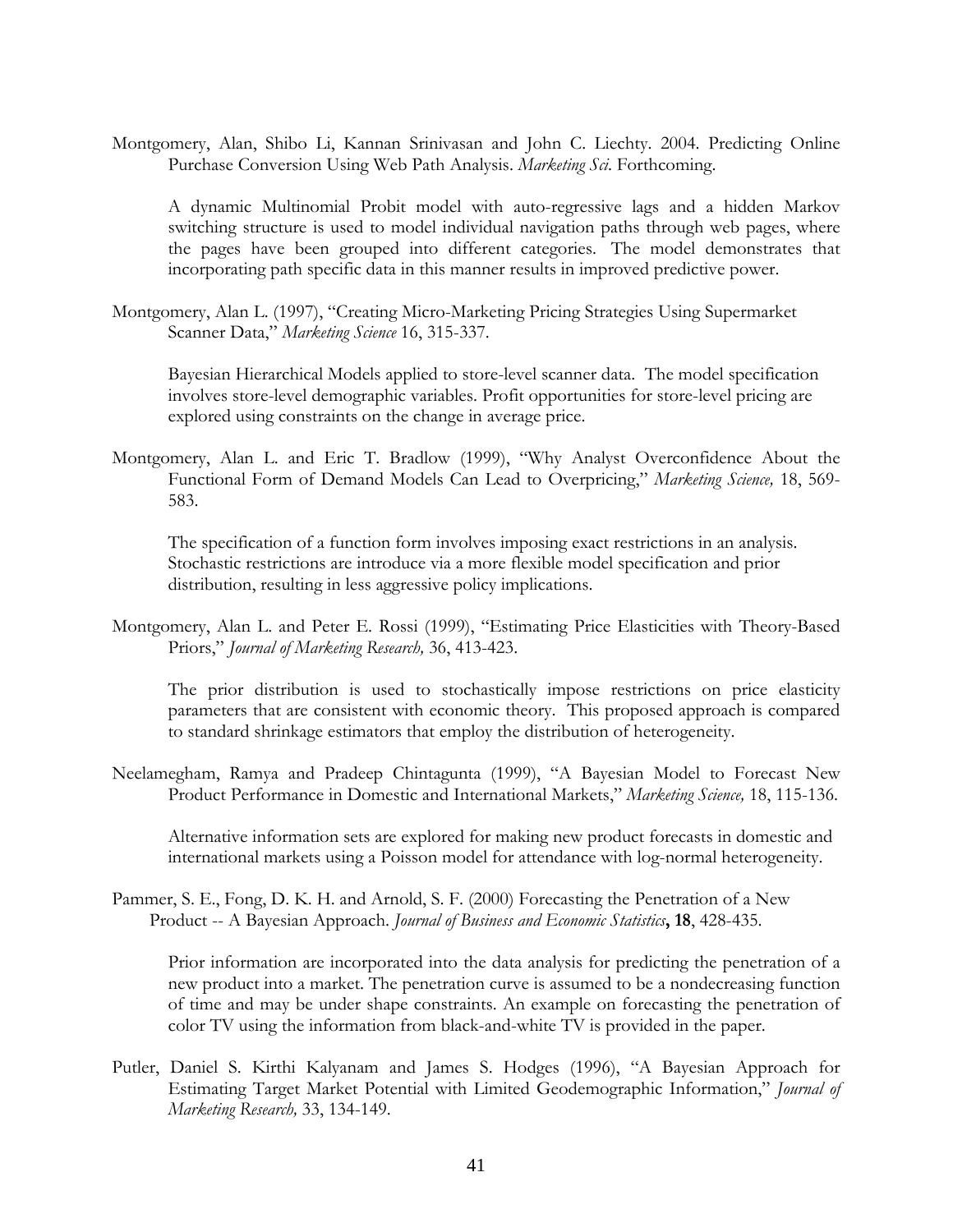Prior information about correlation among variables is combined with data on the marginal distribution to yield a joint posterior distribution.

Rossi, Peter E. and Greg M. Allenby (2003) "Bayesian Statistics and Marketing," *Marketing Science,* 22, 304-328.

 The paper reviews the essence of the Bayesian approach and explains why it is particularly useful for marketing problems.

Rossi, Peter E., Zvi Gilula, Greg M. Allenby (2001), "Overcoming Scale Usage Heterogeneity: A Bayesian Hierarchical Approach," *Journal of the American Statistical Association,* 96, 20-31.

Consumer response data on a fixed point rating scale are assumed to be censored outcomes from a latent normal distribution. Variation in the censoring cutoffs among respondents allow for scale use heterogeneity.

Rossi, Peter E., Robert E. McColloch and Greg M. Allenby (1996), "The Value of Purchase History Data in Target Marketing," *Marketing Science,* 15, 321-340.

The information content of alternative data sources is evaluated using an economic loss function of coupon profitability. The value of a household's purchase history is shown to be large relative to demographic information and other information sets.

Rossi, Peter E. and Greg M. Allenby (1993), "A Bayesian Approach to Estimating Household Parameters," *Journal of the Marketing Research,* 30, 171-182.

Individual-level parameters are obtained with the use of an informative, but relatively diffuse prior distribution. Methods of assessing and specifying the amount of prior information are proposed.

Sandor, Zsolt and Michel Wedel (2001), "Designing Conjoint Choice Experiments Using Managers' Prior Beliefs," *Journal of Marketing Research* 28, 430-444.

The information from an experiment involving discrete choice models depends on the experimental design and the values of the model parameters. Optimal designs are determined with an information measure that is dependent on the prior distribution.

Seetharaman, P. B., Andrew Ainslie, and Pradeep Chintagunta (1999), "Investigating Household State Dependence Effects Across Categories," *Journal of Marketing Research* 36, 488-500.

Multiple scanner panel datasets are used to estimate a model of brand choice with state dependence. Individual-level estimates of state dependence effects are examined among categories.

Shively, Thomas A., Greg M. Allenby and Robert Kohn (2000), "A Nonparametric Approach to Identifying Latent Relationships in Hierarchical Models," *Marketing Science,* 19, 149-162.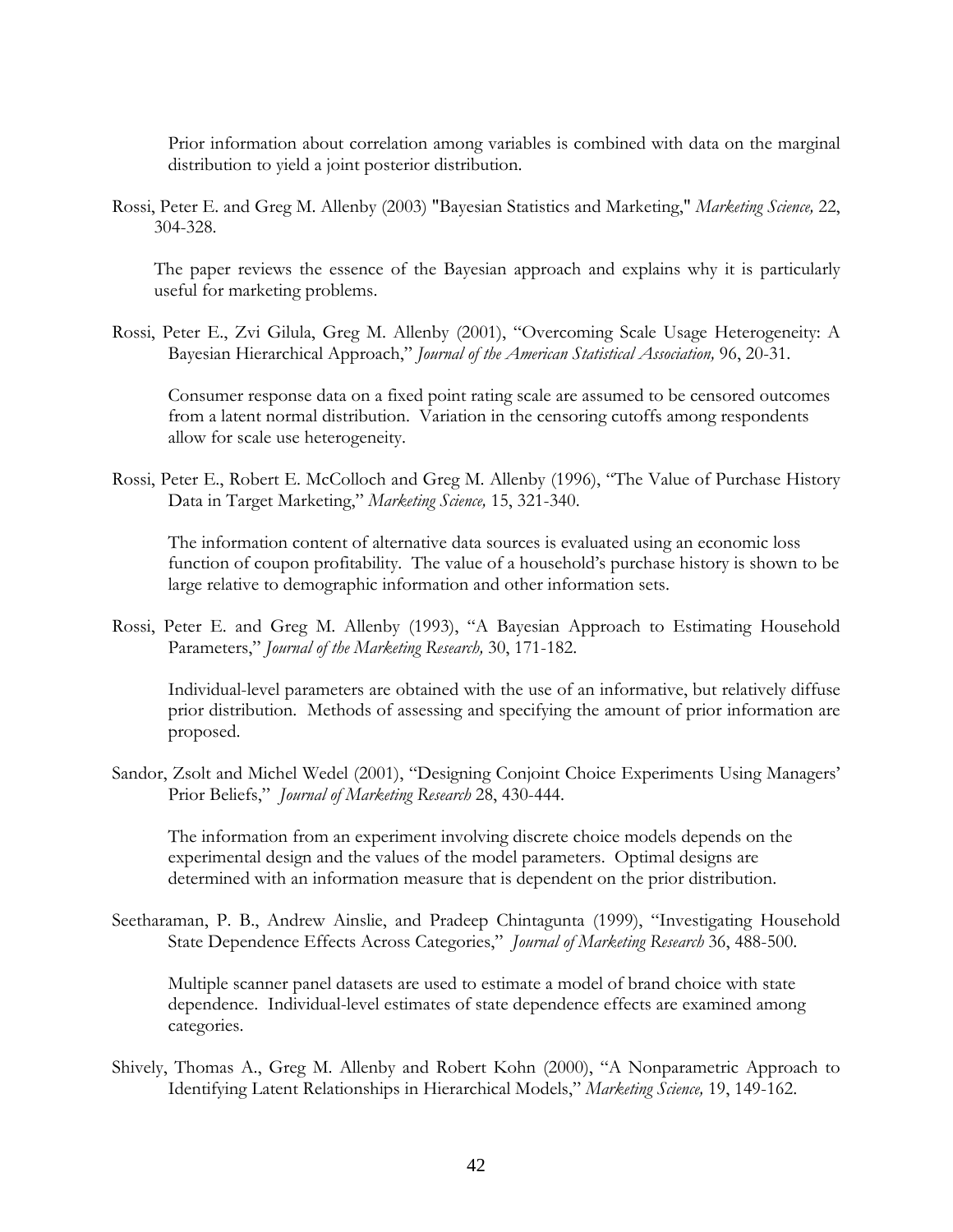Stochastic splines are used to explore the covariate specification in the distribution of heterogeneity. Evidence of highly non-linear relationships is provided.

Sismeiro, Catarina and Randolph E. Bucklin (2004) "Modeling Purchase Behavior at an E-Commerce Web Site: A Task-Completion Approach," *Journal of Marketing Research*, 41, 306- 323.

A sequence of binary probit models are used to model the joint distribution of tasks (e.g., locating products, adding items to a shopping cart, etc.) as marginal and conditional distributions. Variables predictive of task completion are identified.

Steenburgh, Thomas J., Andrew Ainslie, and Peder H. Engebretson (2002), "Massively Categorical Variables: Revealing the Information in Zipcodes," *Marketing Science*, 22, 40-57.

The effects associated with massively categorical variables, such as zip codes, are modeled in a random-effects specification. Alternative loss functions are examined for assessing the value of the resulting shrinkage estimates.

Talukdar, Debobrata, K. Sudhir, and Andrew Ainslie (2002), "Investing New Production Diffusion Across Products and Countries," *Marketing Science* 21, 97-116.

The Bass diffusion model is coupled with a random effects specification for the coefficients of innovation, imitation and market potential. The random effects model includes macroeconomic covariates that have large explanatory power relative to unobserved heterogeneity.

Ter Hofstede, Frenkel, Michel Wedel and Jan-Benedict E.M. Steenkamp (2002), "Identifying Spatial Segments in International Markets," Marketing Science, 21, 160-177.

The distribution of heterogeneity in a linear regression model is specified as a conditional Guassian field to reflect spatial associations. The heterogeneity specification avoids the assumption that the random-effects are globally independent.

Ter Hofstede, Frenkel, Youingchan Kim and Michel Wedel (2002), "Bayesian Prediction in Hybrid Conjoint Analysis," Journal of Marketing Research, 34, 253-261.

Self-state attribute-level importance and profile evaluations are modeled as joint outcomes from a common set of part-worths. The likelihoods for the dataset differ and include other, incidental parameters that facilitate the integration of information to produce improved estimates.

Van Heerde, Harold J., Carl F. Mela and Puneet Manchanda (2004) "The Dynamic Effect of Innovation on Market Structure," *Journal of Marketing Research*, 41, 166-183.

The effects of product innovation on market structure is investigate with a Bayesian statespace model where parameters follow an autoregressive process with intervention variables. Innovation is found to make th existing brands appear more similar.